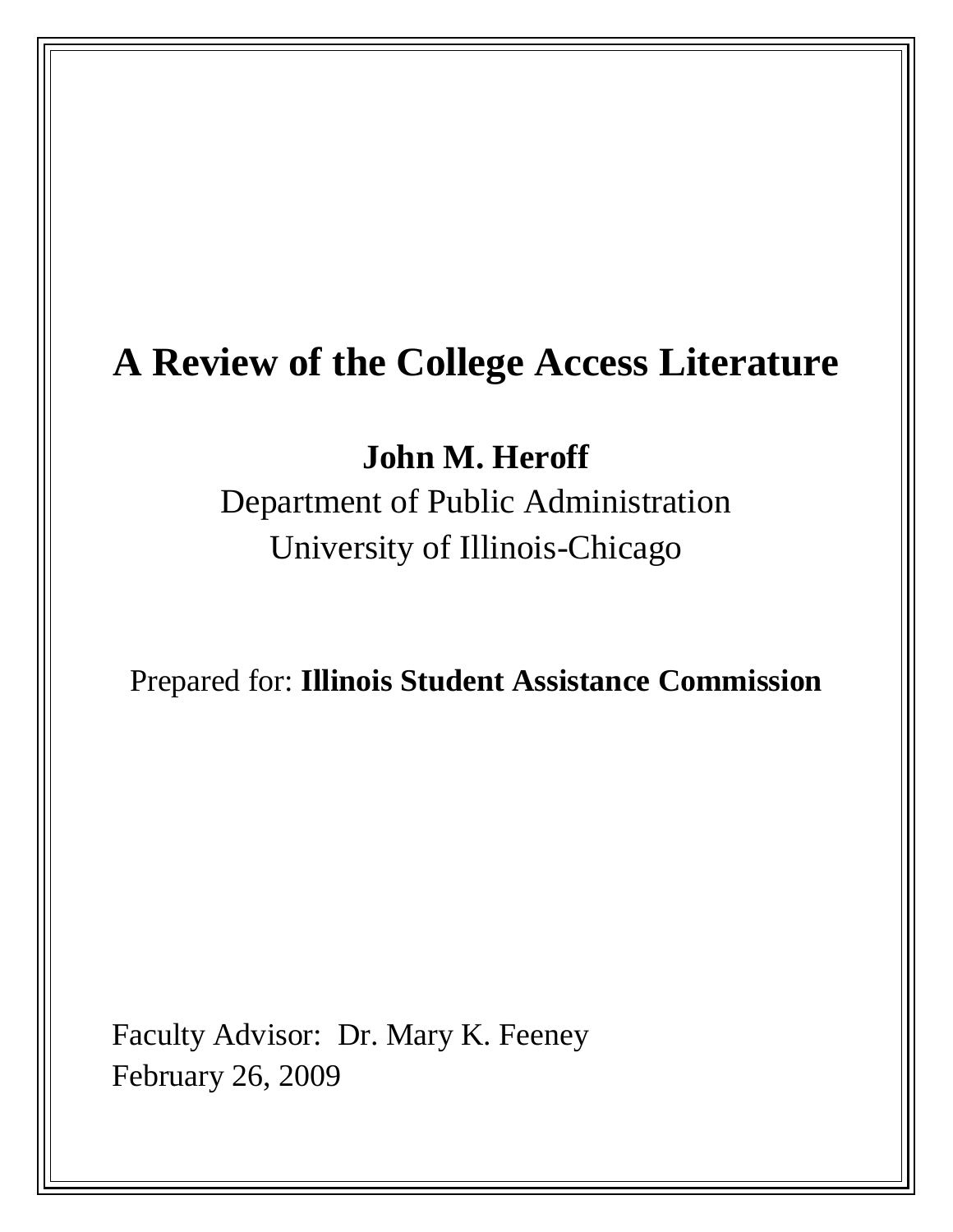### **Abstract**

Since the 1960s much research has been done within the college access field in an attempt to isolate the key factors that either facilitate or hinder an individual's access to higher education. This review highlights the college access field of research that focuses on low socioeconomic status (SES) students. The review is divided into two sections: high school students' access to college and college retention. At the high school level, the most powerful factors related to college enrollment for low-SES families are (1) measured academic ability, (2) adult support in the college search and application process, and (3) knowledge of financing strategies. Research focusing on college retention is murkier. For example, it remains unclear whether community colleges divert low-SES students from Bachelor's Degree attainment or provide needed and affordable access. Additionally, although postsecondary attainment also encompasses a wider range of possible "successes" than high school such as Associates, Bachelor's, and Master's Degrees, the majority of research is directed toward students who desire to attain a Bachelor's Degree and attend four-year institutions. Research indicates that the most important factors in college retention are academic integration and social integration into the college. I conclude the review with a discussion of the gaps in the current literature and research questions critical to ISAC.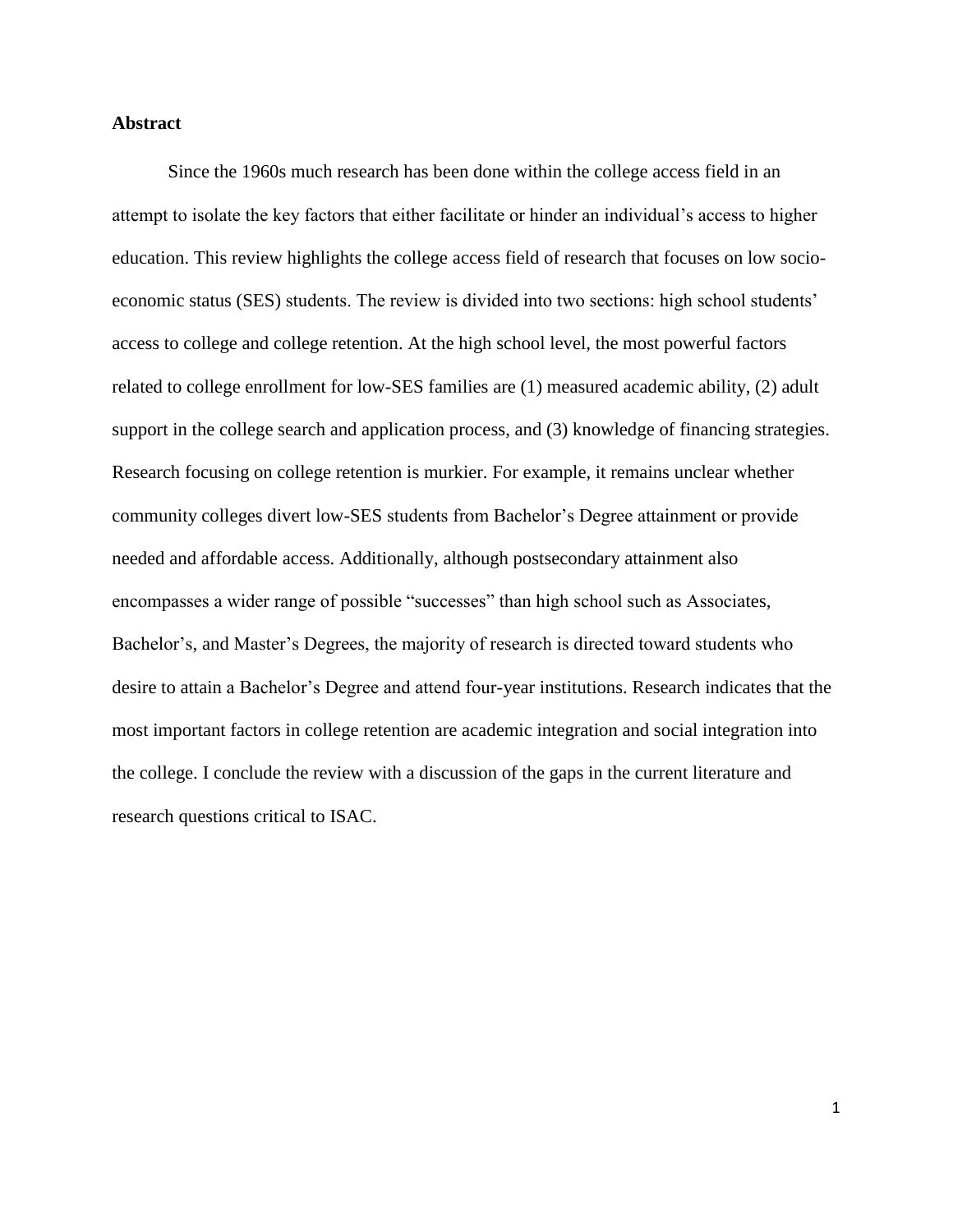# **Table of Contents**

# **Figures, Tables, and Graphs**

| Estimated Household with a Computer and Internet Access by Family Income: 2003, Graph 2.23   |
|----------------------------------------------------------------------------------------------|
| Average EFC and Unmet Need for Low-Income Undergraduates Enrolled Full-Time, by Type of      |
|                                                                                              |
|                                                                                              |
| Four- and Six-Year Degree Attainment Rates by Average High School Grades, Graph 436          |
| Percent Distribution of Undergraduates' Attendance Patterns in Community Colleges and 4-Year |
|                                                                                              |
|                                                                                              |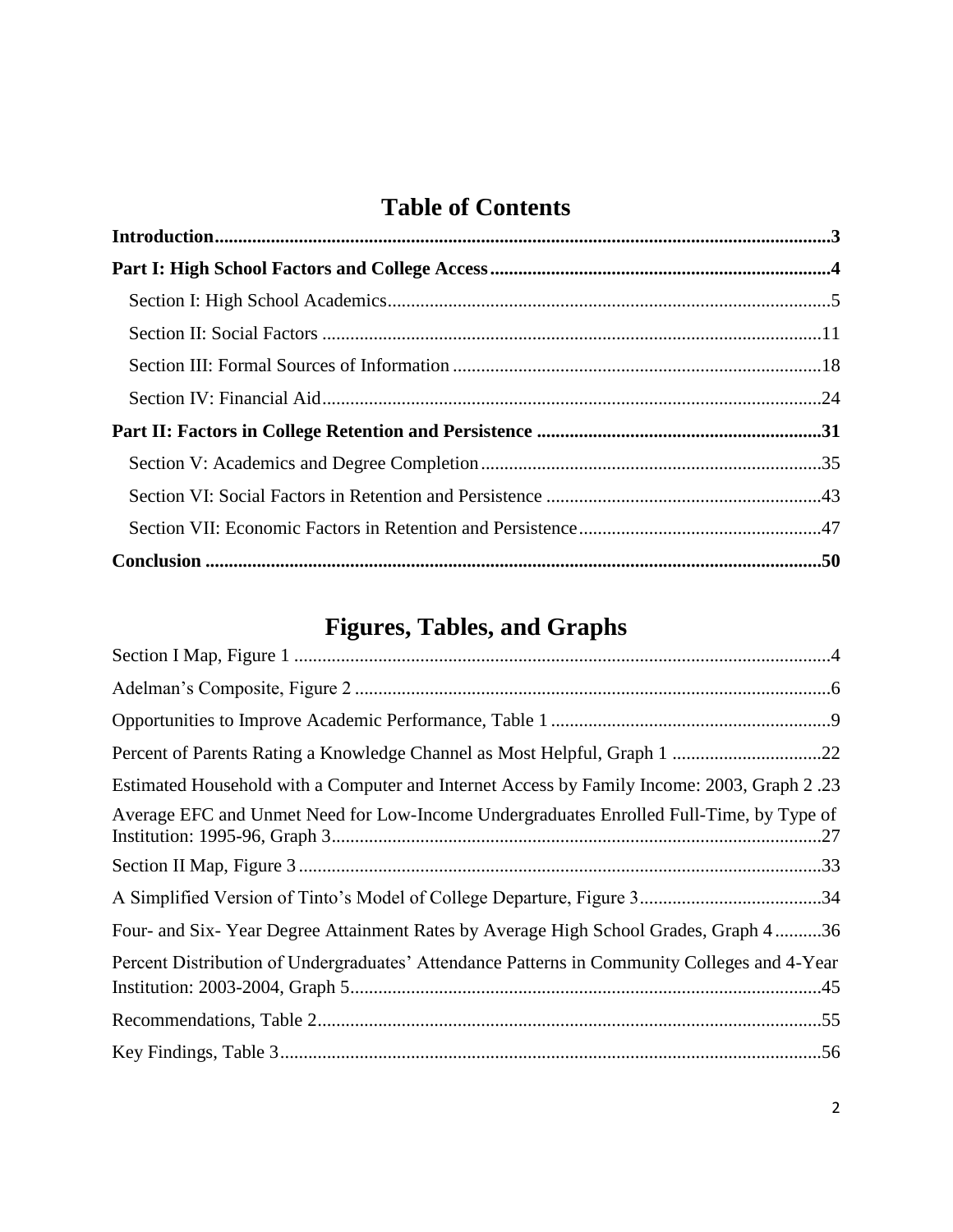#### **Introduction**

College access research naturally focuses on high school, where predictive factors and decisions appear to have the greatest effect on college access and success. First, students who wish to attend college must have a strong academic foundation. Second, social factors are important to the college decision process including: the student's level of social capital, peer support, parental support, and aspiration levels. Third, college bound students require knowledge and guidance about the college application and decision process. Finally, knowledge and availability of financial aid influences whether and where students go to college.

Students from low socio-economic status (SES) families are at a severe disadvantage in all four of these areas. Low-SES students are the least likely to develop a strong academic foundation while in high school. This academic deficit makes college enrollment and graduation unlikely. While they have strong aspirations for college, low-SES students are frequently unaware of what skills are needed for entrance into and success within the college environment. Low-SES students also needed the guidance of a knowledgeable adult when navigating the college pipeline, yet are frequently doubly disadvantaged. First, they frequently cannot rely on friends and family for help as their family members frequently have no experience with college. Second, low-SES students are concentrated in schools that are least capable of providing them with a helpful, knowledgeable adult. Finally, financial aid makes a large difference in a student's decision to apply for, and remain enrolled, in college. However, studies have shown that all high school students and their parents are misinformed and confused about how financial aid works and how to pay for college (ACSFA 2002; Burdman 2005; De La Rosa 2006; Dynarski 2002; Dynarski & Scott-Clayton 2006; Horn et al. 2003; Ikenberry & Hartle 1998; King 2004). Moreover, because the financial aid application process is so complicated, students most in need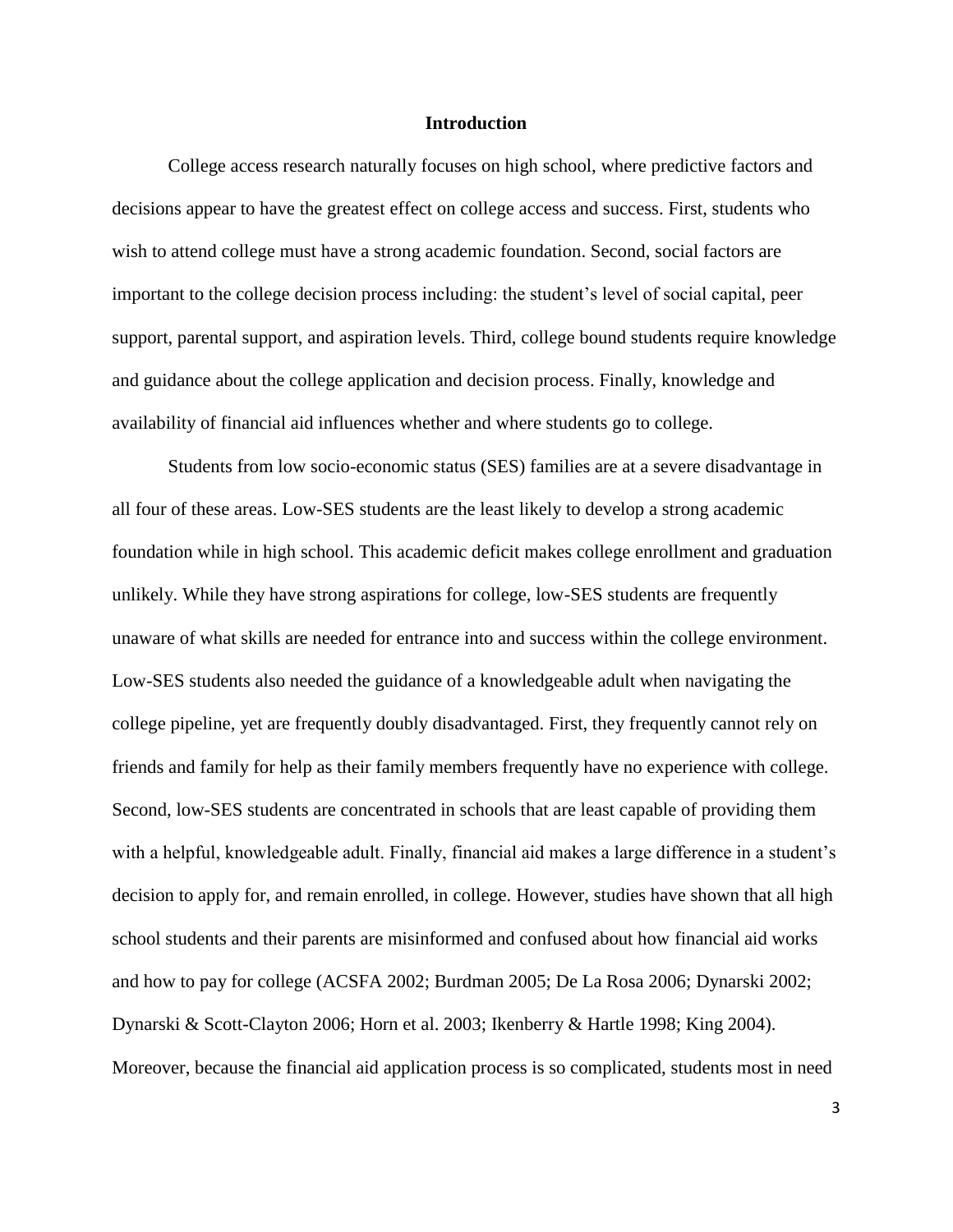of aid typically never apply for financial assistance. The financial aid system is also extremely poor at adjusting to changes in a student's situation. All of these reasons combine to prevent many low-SES students from entering college or from succeeding in college if they do gain entrance.

Researchers have been studying issues of college access for many years and the field is extremely diverse. This literature review, while drawing on some older work, focuses on the most recent literature in the field. The literature review is divided into two broad sections. The first section, illustrated in Figure 1, addresses high school factors related to college access, such as academics and applying for financial aid as a senior in high school. The second section addresses the factors associated with college retention and persistence.

# **High School Factors and College Access**



**Figure 1: Section I Map**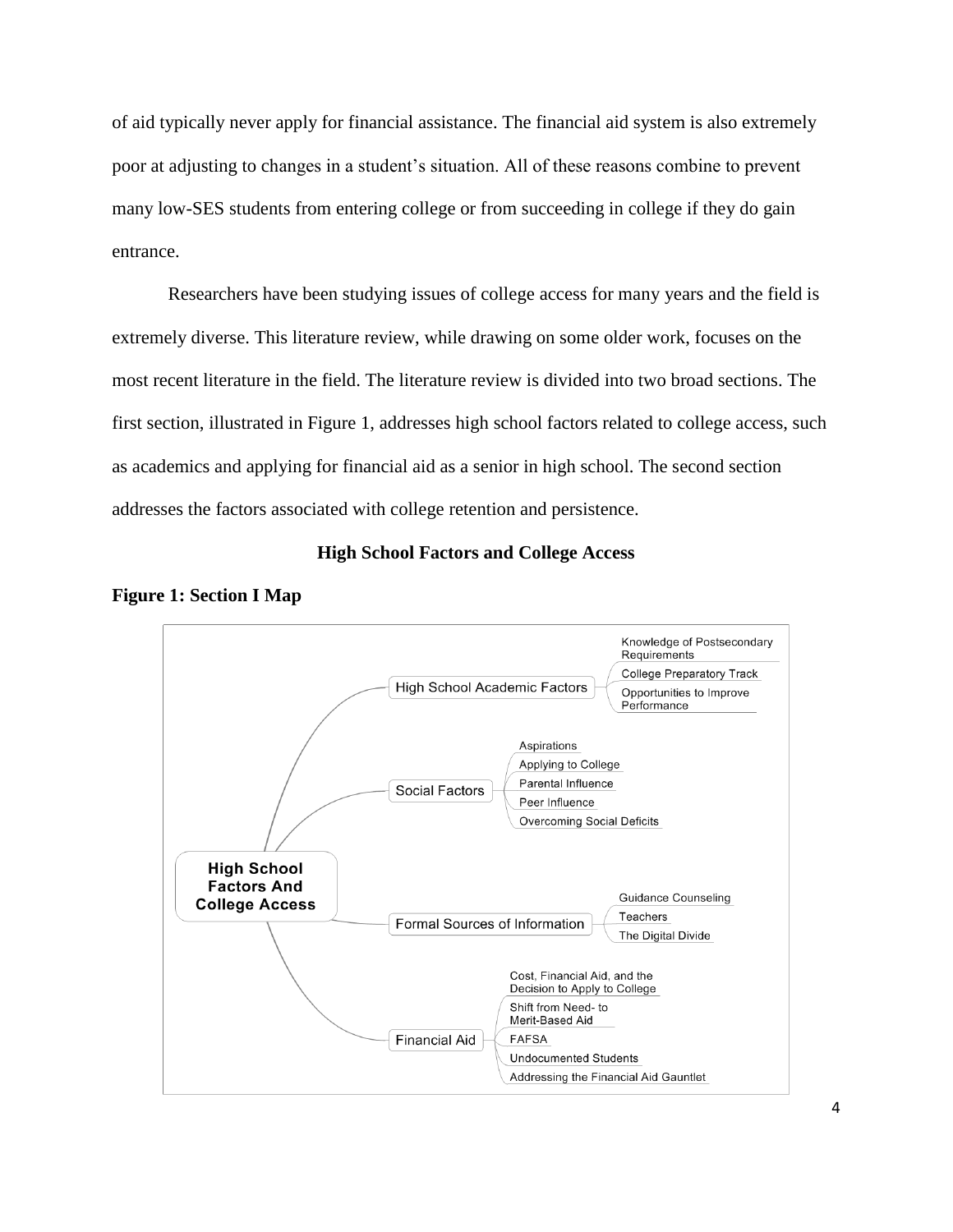#### **Section I: High School Academics**

Researchers overwhelmingly agree that development and demonstration of academic ability is of paramount importance to students' future enrollment and success in college. Measured academic achievement is strongly correlated with family income, and low socioeconomic status (SES) students are the most likely to struggle academically (Adelman 2004; Deil-Amen & Turley 2007). Without the proper academic foundation in primary school, students are unlikely to excel in high school (Bui 2005; Deil-Amen & Turley 2007; Trent et al. 2007). While high school success is predicated on previous education, high school is key in predicting college access. Because colleges assess high school academics when making admissions decisions and it is during high school that students' make the decision of whether and where to attend college, high school academic achievement is paramount to college access.

There are several opportunities to boost high school academic performance. First, programs can help students understand the connection between high school academics and success at college. Second, innovative strategies, such as "Senior Seminars" and providing tutoring can boost academic performance. Third, programs that allow students to enroll in college classes while in high school improve academic performance, may ease the transition to college after high school, and enable students to enter college with a "head start" on college coursework. Fourth, Advanced Placement (AP) classes provide students with a solid academic foundation and can lower the cost of college by allowing high school students to earn college credit at no cost.

#### *Knowledge of Postsecondary Requirements*

Although educators, researchers, and policymakers know that success in high school is the single best predictor of success in college, many students are unaware of this fact. A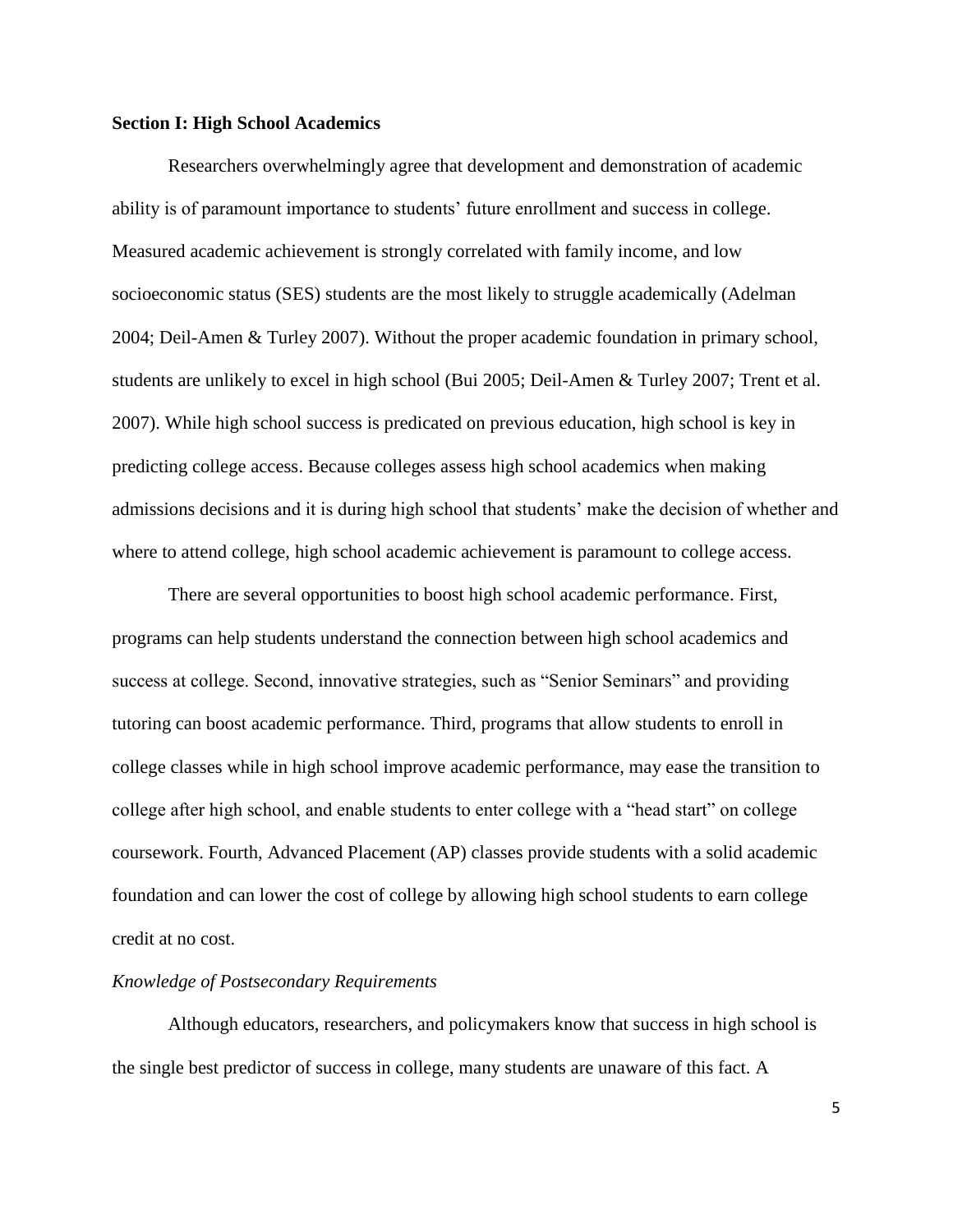surprising number of high school students believe that, because many colleges have open enrollment policies, doing well in high school and acquiring academic skills is unimportant (Rosenbaum 1998). Horn and colleagues (2003) find the majority of students who have GPAs in the F and D range expect they will go to college, as do the students' parents. Surprisingly, students who are at risk of not finishing high school *expect* to go on to college.<sup>1</sup> Furthermore, surveys of college-bound high school seniors find that many do not see a connection between academic performance and career opportunities or success in college (Rosenbaum 2004).



**Figure 2: Adelman's Composite of Academic Ability**

both of college attendance and degree completion (DesJardins et al. 2002). Other researchers

 $\overline{\phantom{a}}$ <sup>1</sup> SES and Understanding Academic Performance: Alexander and Entwisle (1994) report that parents and students have over inflated recall of students' past grades, and that the ability to accurately recall previous grades affects prediction of future grades. Lower-SES parents and students are especially poor at connecting past academic performance with future academic performance. This suggests that improving academic measures of low-SES students may be difficult, because these students and their parents do not "know" that they are doing poorly. Moreover, students' lack of knowledge about college may be exacerbated by high school counselors who feel that they should uniformly support students' plans to go to college regardless of whether or not they are academically prepared. Research indicates that high school counselors are reluctant to inform academically struggling students that they are unlikely to do well at the postsecondary level (Rosenbaum 2004).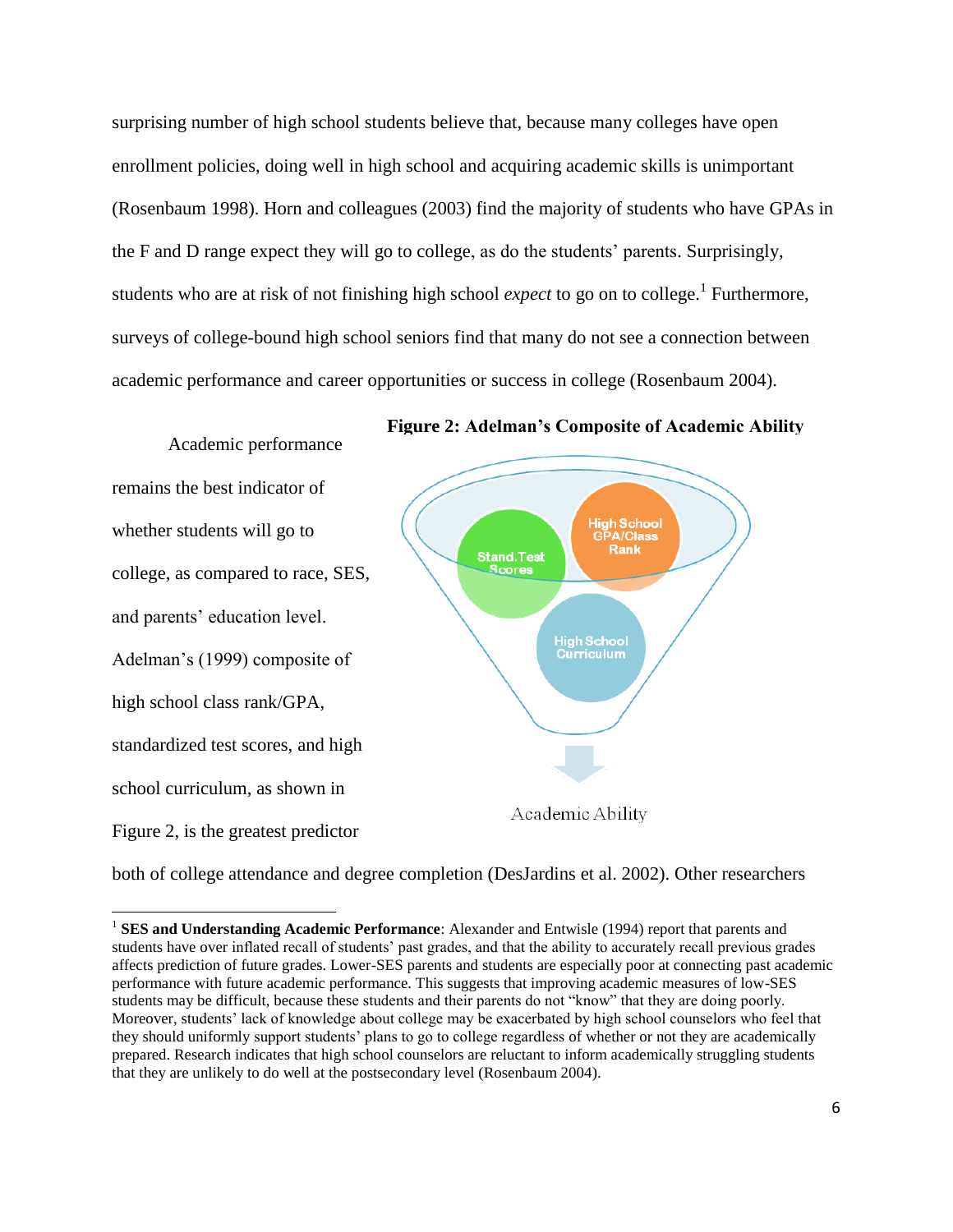have also documented a strong connection between high school GPA and entrance to college (Allensworth & Easton 2007; Roderick et al. 2006). Research indicates that high school freshman year GPA can be a useful indicator for identifying students who need additional support (Allensworth & Easton 2007; Roderick et al. 2006). Although GPA and academic performance is the number one predictor of college going, it is important to note that over 70 percent of low-SES students are academically unprepared for college (Cabrera & La Nasa 2001). Thus, academic enhancement is especially important for increasing low-SES college going. Moreover, college admissions officers report that academic ability, as measured in a manner very similar to Adelman's composite, is the most important factor in admissions decisions.

Researchers hypothesize that high school students are "tracked" at an early age and students who are not on the college preparatory track are unlikely to attend college (Lucas 1999; Rosenbaum 1980). However, the positive effects of taking a college "track" curriculum in high school remain disputed. While St. John (1991) finds that students enrolled in a college track curriculum were 12 percent more likely to attend college than students enrolled in general or vocational curriculum tracks, Karen (2002) finds little evidence that taking a college prep curriculum has an effect on being accepted into a more selective college. A possible explanation for this contradiction is that, while there is a correlation between students' academic track in data from the High School and Beyond 1980 (HS&B) study there is almost no correlation in the National Educational Longitudinal Study 1988 (NELS: 88) study (Karen 2002). There are considerable difficulties in measuring the impact of taking a college track curriculum versus a non-college track curriculum, as schools have great variety in their "college track" curricula. However, if "college track" is synonymous with taking the most challenging courses, then there is a clear connection between college "track" and going to college (Adelman 1999, 2004; Louie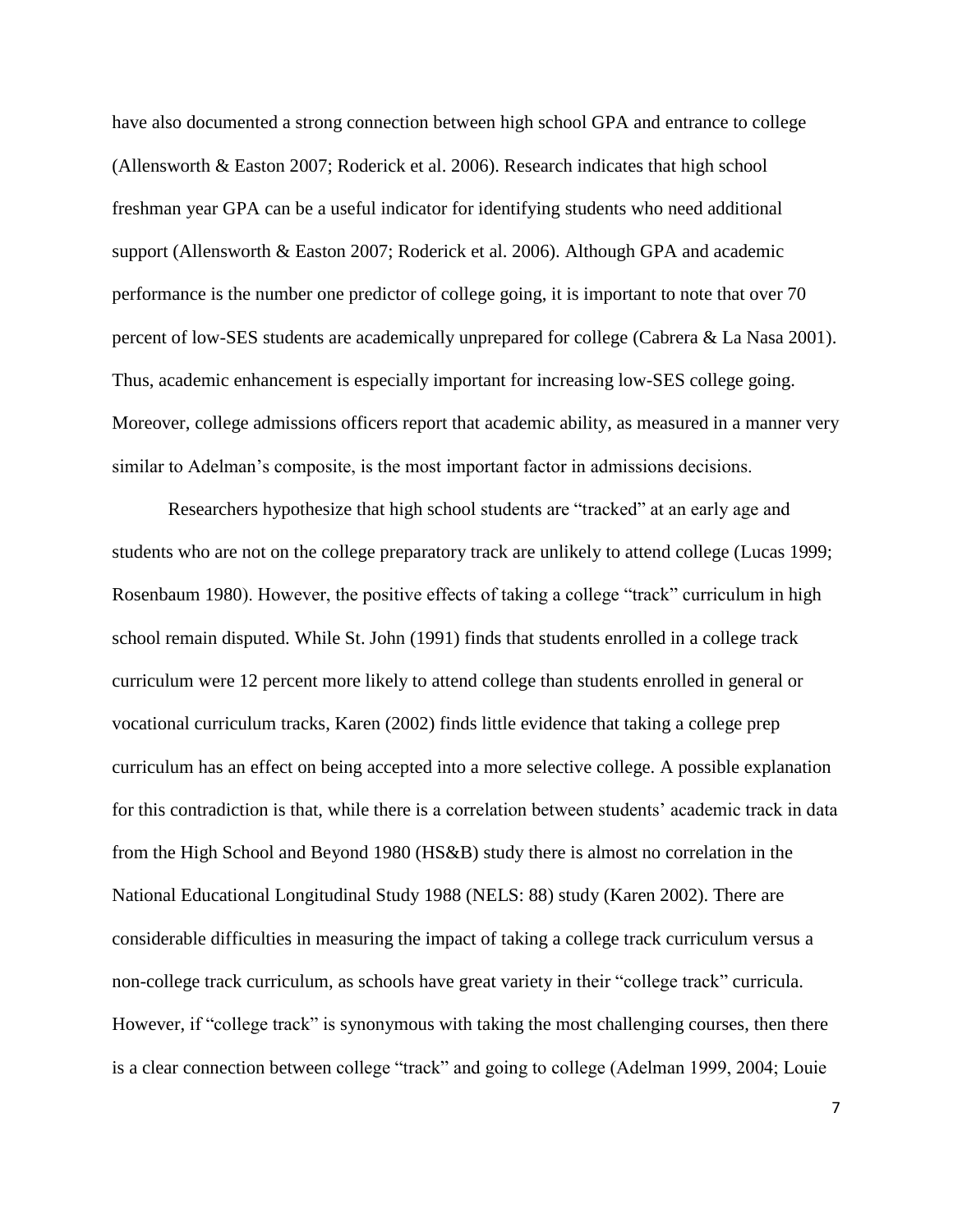2007). This research suggests that students and parents need to understand the importance of taking academically rigorous courses in high school.

*Increasing the academic ability of low-SES high school students is the most important factor to increasing low-SES college attendance. Any college access program dealing with high school students should make academic improvement central to the program's mission.* 

## *Opportunities to Improve Academic Performance*

 $\overline{\phantom{a}}$ 

Several methods exist to improve academic performance including: tutoring, college partnership programs, AP courses, and Senior Seminars (See Table 1). Tutoring not only helps students finish high school, but also helps ensure that when students get to college, they have the proper academic foundation to succeed. All college access programs, especially the most effective ones, provide some tutoring component (Gandara 2001; Swail 2000). For example, AVID, one of the more successful college access programs for low-achieving (C-average), low-SES students links participants with college-student tutors (Jurich 1999). Similarly, programs such as Upward Bound provide academic tutoring to improve college-going rates among low-SES students (Myers & Schirm 1999). However, as Upward Bound is a multi-faceted program the importance of specific aspects of the program appears impossible to determine with the current data. $^2$  In addition, tutoring improves high school grades, and may provide a previously low-achieving student the opportunity to attend college.

<sup>&</sup>lt;sup>2</sup> **Program Evaluation:** One recurring problem in the college access literature is that few programs keep detailed records enabling reliable program evaluation. This is particularly a problem when attempting to understand whether or not particular aspects of a program are effective (Gandara 2001). For example, Rutgers University is particularly adept at boosting retention for low-income and first-generation students. Analysis has shown the school to have a six-year graduation rate of almost ninety-five percent for at risk youth (Thomas et al. 1998). Rutgers is like many other postsecondary institutions in offering a wide array of services to at risk students. Unfortunately the programs at Rutgers do not keep detailed records linking individual students with the type and quantity of services recieved, which makes it impossible to determine which particular programs are the most effective in boosting retention and persistence (Thomas et al. 1998).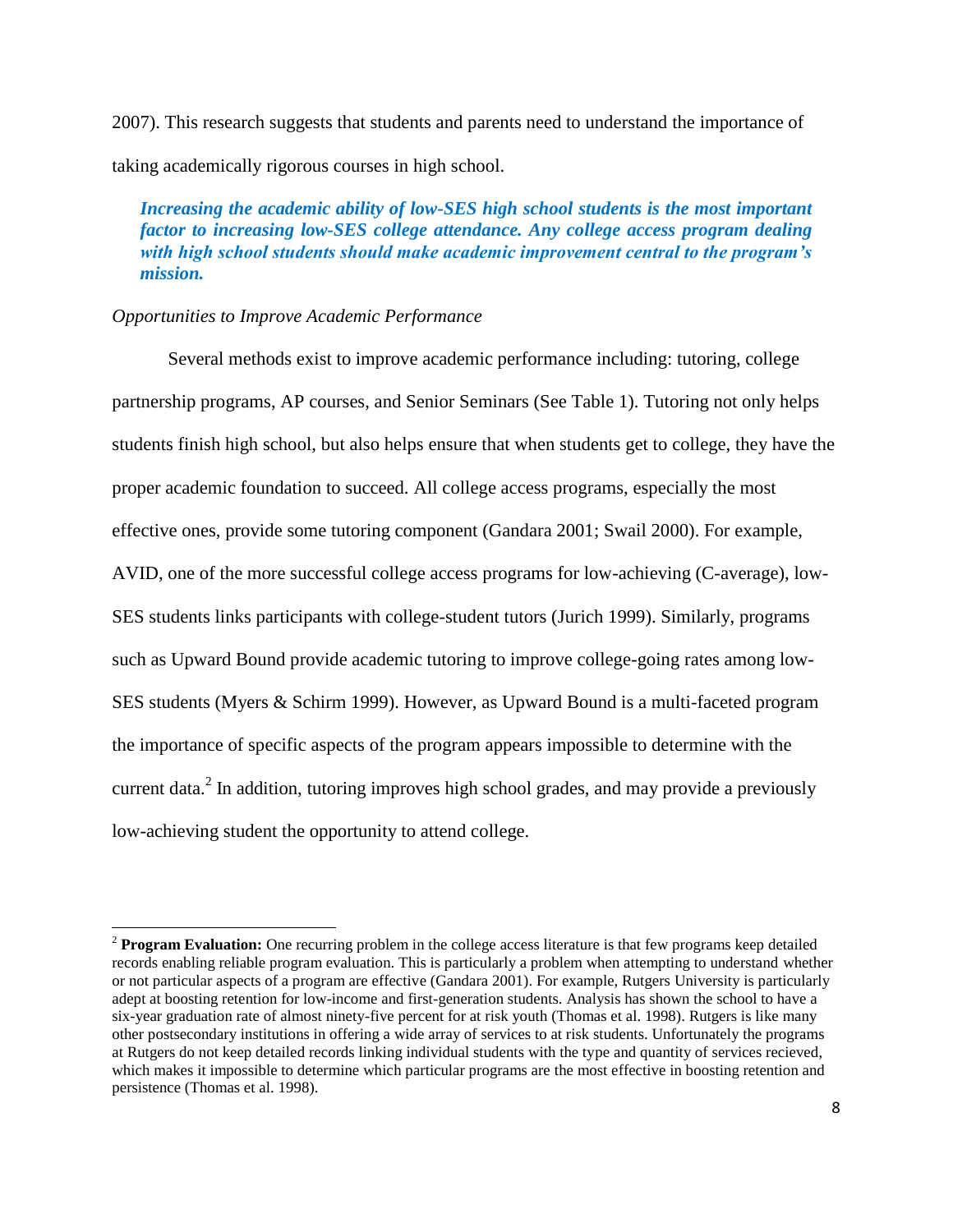College partnership programs provide another opportunity for students to improve their academic skills. College partnership programs allow students to take college courses while still in high school. Satisfaction with such programs is high and these programs are of particular benefit to low-SES students because they lower the cost of college, with college credits being earned while in high school (Gandara 2001). However, program evaluations indicate that college partnership programs tend to recruit mid- and upper-SES students who are already likely to attend college (Gandara 2001).

| <b>Method</b>                     | <b>Definition</b>                                                                                                                                                                                                                      | Goals                                                                                                                                                                                                                                            |
|-----------------------------------|----------------------------------------------------------------------------------------------------------------------------------------------------------------------------------------------------------------------------------------|--------------------------------------------------------------------------------------------------------------------------------------------------------------------------------------------------------------------------------------------------|
| <b>Tutoring</b>                   | Tutoring helps students master their<br>high school coursework and develop<br>strong study skills.                                                                                                                                     | Improving performance in high school<br>coursework. Increasing the graduation<br>rate. Increasing academic ability to<br>expand postsecondary options.                                                                                           |
| <b>College Partnerships</b>       | College partnerships allow students<br>to take courses at a local college.<br>Programs or the high school<br>generally cover the cost of books and<br>tuition charges.                                                                 | Familiarizing students with college<br>coursework, providing academically<br>strong students with challenging<br>classes, and cutting the cost of college<br>by allowing students to earn college<br>credit at little or no cost to the student. |
| <b>Advanced Placement Classes</b> | High school faculty teach AP classes<br>and the courses qualify for college<br>credit provided students score<br>sufficiently high on the end-of-term<br>standardized exam.                                                            | Providing students with a preview of<br>what college courses are like and<br>allowing students to cut college<br>expenses by earning college credit<br>while in high school.                                                                     |
| <b>Senior Seminars</b>            | Senior Seminar courses require<br>students to incorporate a diverse field<br>of knowledge, from writing skills<br>learned in English to science or social<br>studies courses. The possible course<br>topics and structure are immense. | Providing students with a preview of<br>what college courses are like and<br>helping students to develop critical<br>thinking skills.                                                                                                            |

#### **Table 1: Opportunities to Improve Academic Performance**

 $\overline{a}$ 

AP courses are similar to the college partnership concept, as they provide students rigorous college credit courses in high school.<sup>3</sup> Many students recognize the importance of  $AP$ courses, evidenced by the doubling of AP course enrollment between 1997 and 2005 (Planty et

<sup>&</sup>lt;sup>3</sup> College partnership programs allow students to take college courses at a college, while AP courses are high school courses that allow for testing to earn college credit.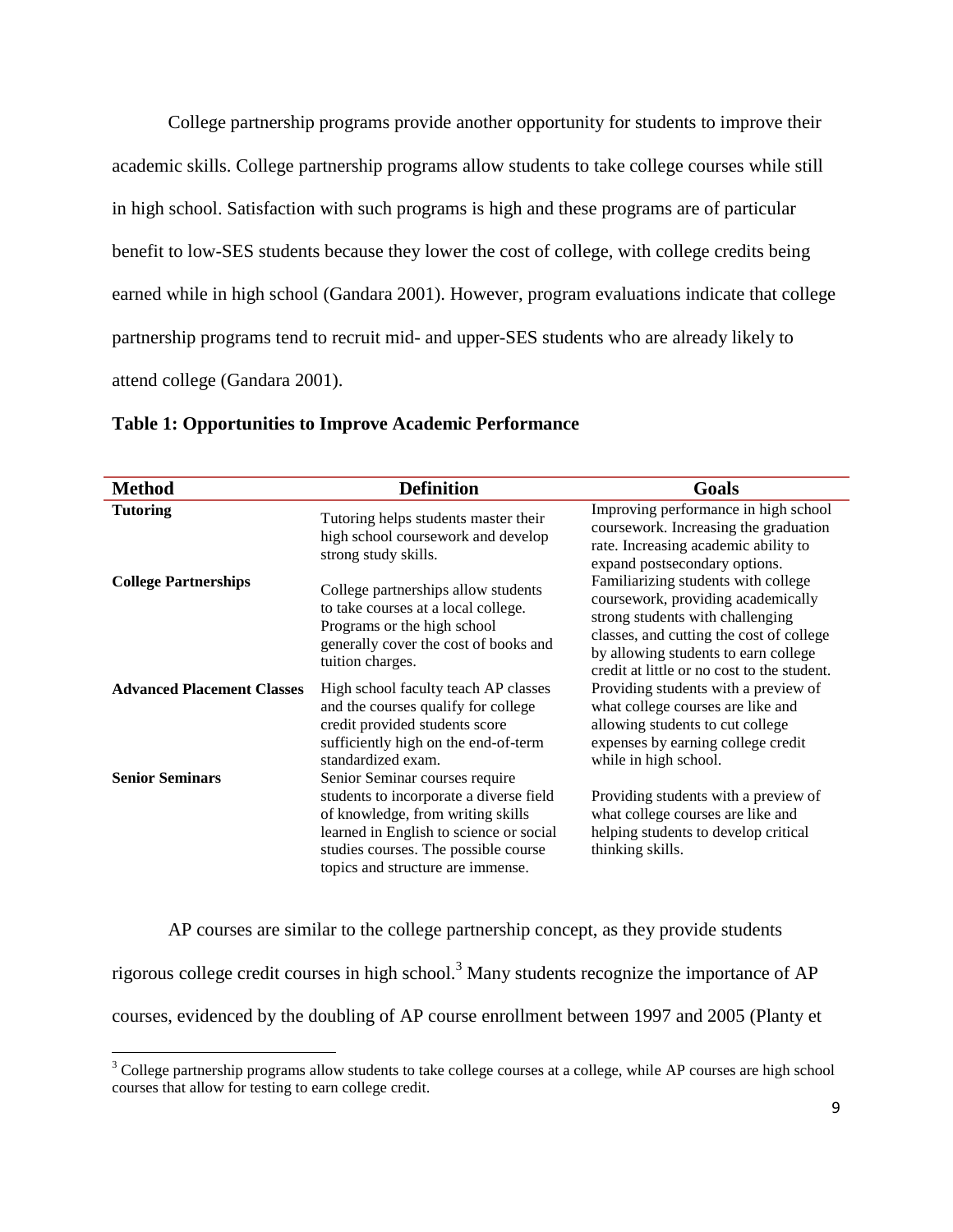al. 2007). AP classes improve the college going rate of students in several ways. First, AP classes provide a rigorous curriculum and students who take a rigorous curriculum are the most likely to attend college (Adelman 1999, 2004; Gandara 2001). Second, AP classes may increase college aspirations. Third, as an added benefit AP courses allow students to earn college credit while in high school, thus lowering the future cost of college and enabling the student to build confidence about college coursework and enter college with a head start. Of particular concern to college access researchers is the great disparity in AP course access; as low-SES students and students in rural high schools are least likely to have access to AP courses (Geiser & Santelices 2004; Planty, et al. 2007). Moreover, Geiser and Santelices (2004) find that simply taking an AP course does not improve college performance, but that students must learn the material, as evidenced by scoring well on end of term AP exams.

Senior Seminar courses are another way to improve writing and critical thinking skills (Conley 2007). Senior Seminars are structured like college courses, requiring intensive writing and the ability to synthesize information from different high school courses. Like AP courses, Senior Seminars give students a preview of college coursework and helps high school students develop the critical thinking and writing skills required to succeed in college.

In conclusion, tutoring, AP classes, mentoring and college partnership programs can modestly improve the likelihood of low-SES students going to college. However, all these programs suffer from a self-selection problem, where those likely to attend college are much more likely to enroll in AP classes or college partnership programs. Estimating the cost of such programs is also difficult and can include expenses such as tuition, books, fees, and teacher or staff to run a tutoring program. Unfortunately the academic literature contains little analysis of these costs (Gandara 2001).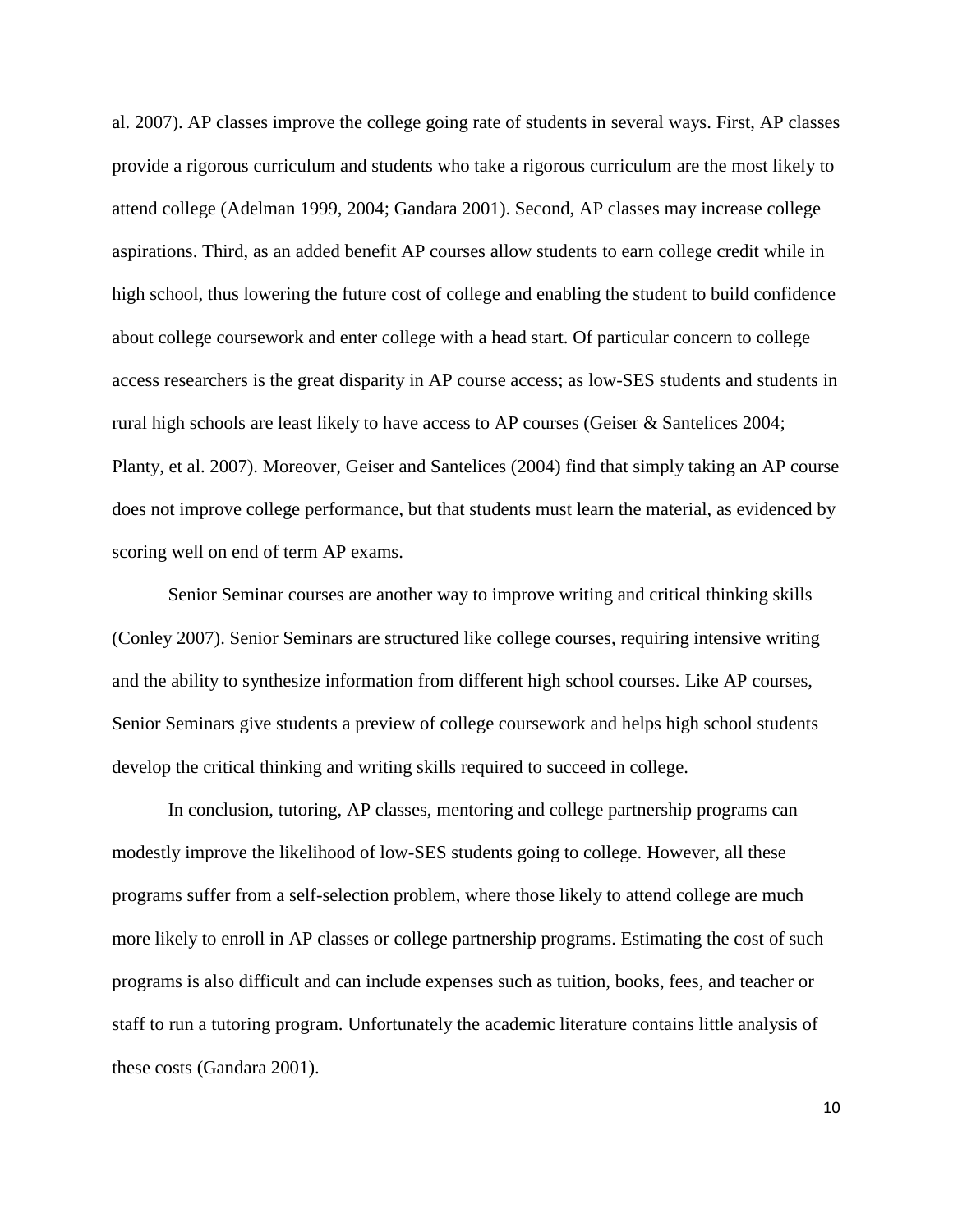### **Section II: Social Factors**

Many researchers have focused on the importance of social capital in college access. While researchers debate the exact meaning of social capital (Farr 2004; Portes 2000; Putnam 1997), for the purposes of this literature review social capital refers to the personal networks that students can draw upon to gain information and resources. For example, children of parents who went to college can draw on their parents' experience, while first-generation students must find less immediate sources of knowledge. Because college educated parents and friends serve as role models, low-SES students frequently lack such models (Horvat, Weininger, et al. 2003; Perna & Titus 2005) and encounter social capital deficits with regards to college access. A great deal of modern research aims to understand how aspirations, and processes of applying to colleges and parental and peer relationships help or hinder the ability of low-SES students to access college. *Aspirations* 

One social capital barrier for low-SES students may be aspiration levels. If students do not aspire to go to college, they are unlikely to enter the college pipeline. Many college access programs, such as AVID, I Have a Dream, and Upward Bound spend considerable resources raising students' college aspirations (Gandara 2001; Myers & Schirm 1999; Swail & Perna 2002). While many programs make raising students' aspirations a goal, researchers note that there are causation problems when measuring the effect of aspirations on the decision to attend college (Long 2007). Moreover, for more than ten years the *majority* of students who complete high school aspire to attend college (Schneider and Stevenson 1999). In fact, today college aspirations are so universal that even students who should be dissuaded from going to college now aspire to attend college (Avery & Kane 2004; Horn et al. 2003; Roderick, et al. 2006). Some researchers argue that instead of raising aspirations, programs should aim to encourage high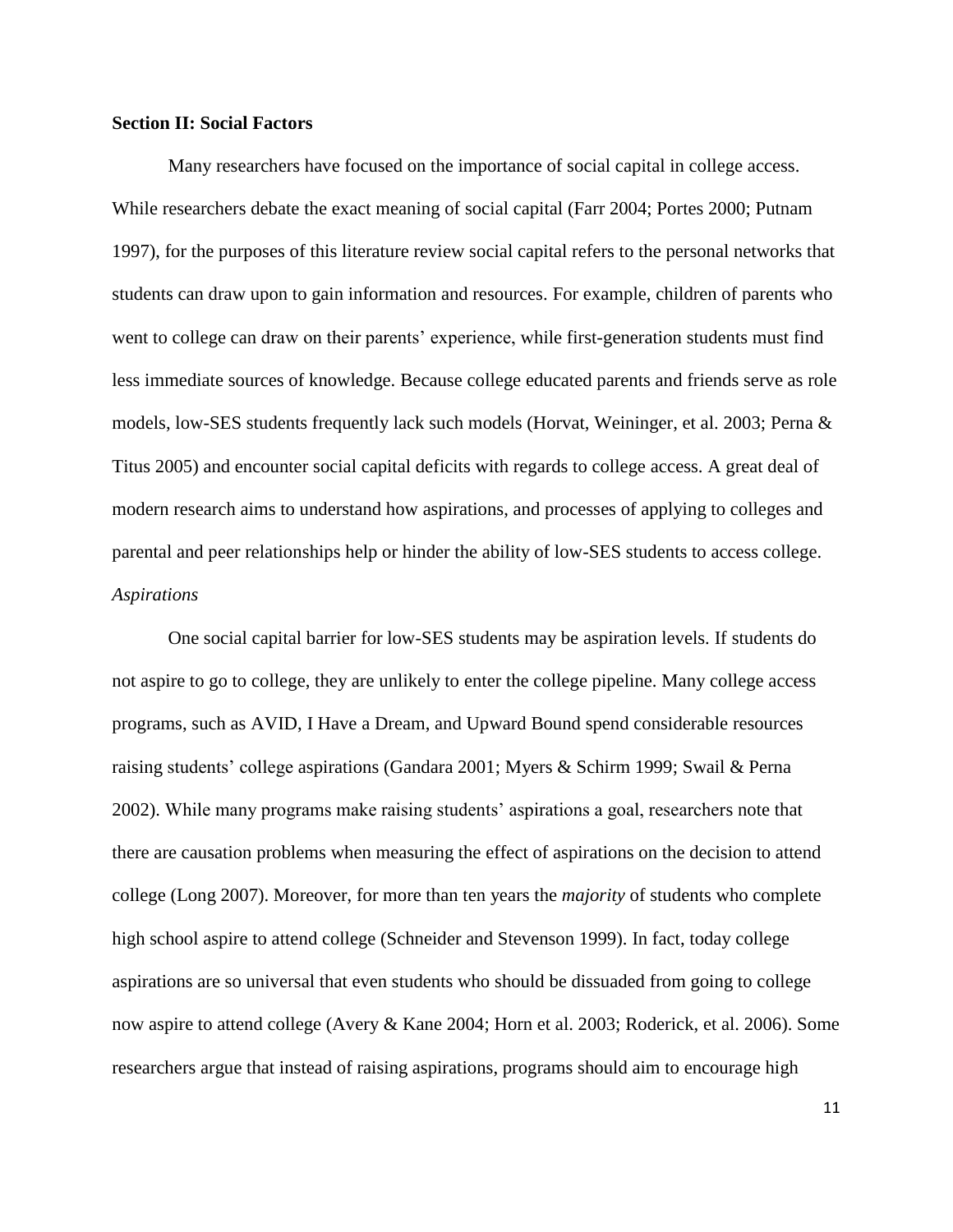school students to develop realistic expectations and understand the importance of doing well in high school (Rosenbaum 2004; Schneider & Stevenson 1999). As Steele (2008) notes, aspirations only matter when they lead to changes in behavior, such as getting good grades and taking a college entrance exam.

Unfortunately, most college access programs are not designed to foster realistic aspirations; they generally encourage all students to go to college. Yet students who are highly unlikely to succeed in college are done a disservice when they are encouraged to enter college and then fail to graduate and are left with loan debt.

# *College access programs should encourage students to develop realistic aspirations and help those unqualified for college to find more suitable educational or vocational opportunities.*

# *Applying to College*

 $\overline{a}$ 

Research indicates that even when low-SES students are academically prepared and have taken college entrance exams they are less likely to apply to college (Horn & Carroll 1997). The first important step in going to college is applying to college, and low-SES students submit fewer college applications than high-SES students (Hurtado, Inkelas, et al. 1997).<sup>4</sup> One possible explanation is variance in high- and low-SES students and their families understanding of college. High-SES students and families understand that students learn skills in college that prepare them for many different kinds of jobs, and that students do not need to choose a career until well into their college careers, or even until after finishing college. As a result, colleges are evaluated on academics, the "fit" of a student for a particular college, and other non-career factors. However, lower-SES students typically view college as a career-training center. As a result low-SES students are hesitant to apply to colleges because they believe they must choose a

<sup>&</sup>lt;sup>4</sup> One-fifth of college qualified low-SES students do not apply to any college in their senior year (Cabrera & La Nasa 2001).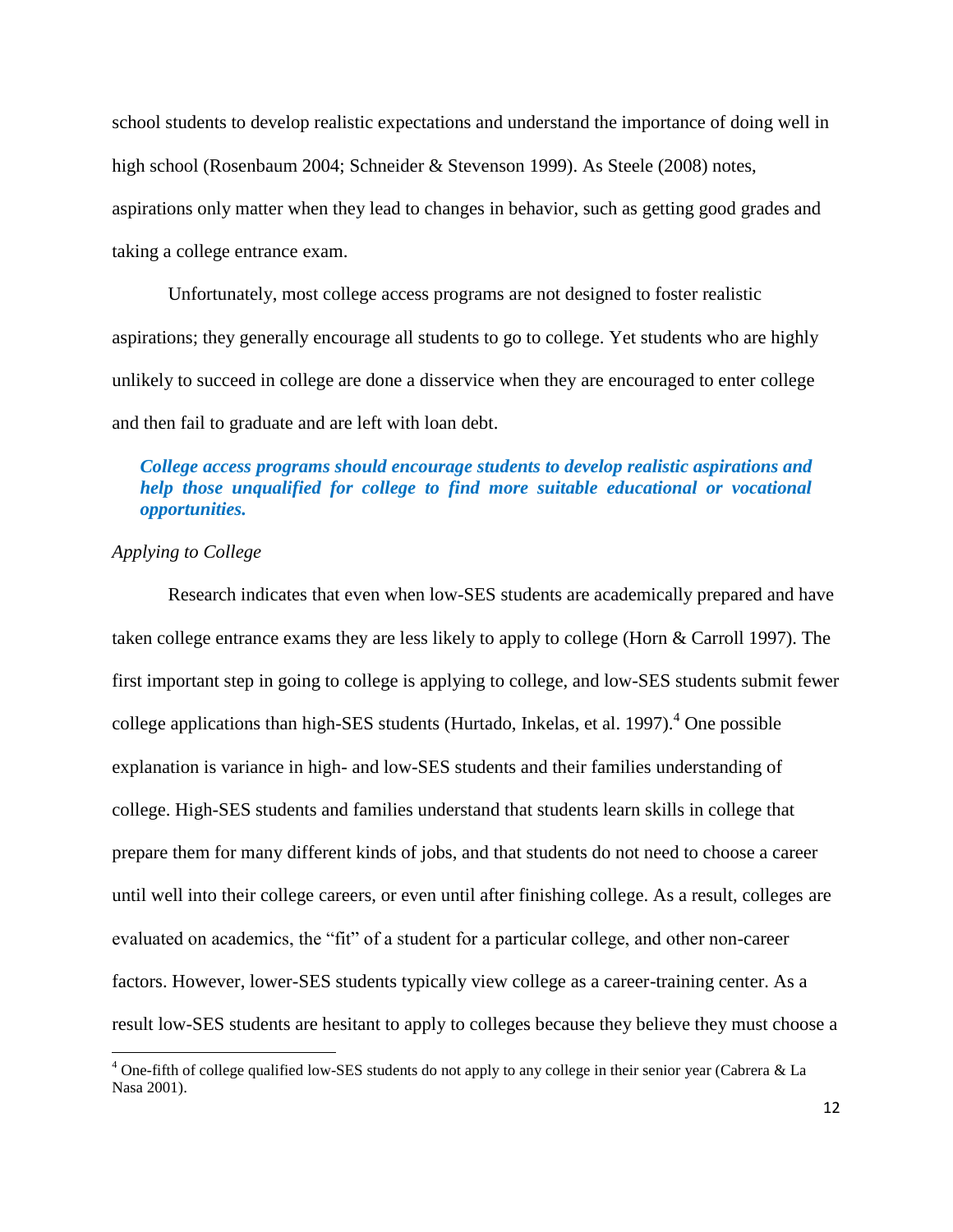career *before* choosing a college (Roderick, et al. 2008). Since college is generally marketed to students as the gateway to higher paying jobs, students are further encouraged to think of colleges primarily as career training centers.<sup>5</sup> Since students are going to college to get a good job, low-SES students figure they must be sure the schools to which they apply will train them a specific job. Why waste time and money on application fees if the schools will not train you for your desired career? However, students in high school are often unable to decide on a career at such a young age and, paralyzed by the fear of choosing the wrong college, low-SES students do not apply to college (Roderick, et al. 2008).

One important outcome of applying to college is additional information about college costs and available financial aid (Cabrera & La Nasa 2001). This additional information may be enough to encourage a student to attend college. However, since lower-SES students apply to few colleges, they inadvertently limit their exposure to information about financing college. Perhaps as important, low-SES students may choose strategies more conducive to success in college, such as attending full-time and living on-campus, once they apply to colleges and learn more about the actual price of attendance versus the sticker price. Given that each additional college application increases the amount of information students and parents have to make informed decisions, increasing the number of applications low-SES students submit could directly increase their access to information about financial aid, and indirectly increase college access. Waiving application fees and simplifying college applications could significantly increase the college going rate of low-SES students.

 $\overline{\phantom{a}}$ 

 $<sup>5</sup>$  To some extent, the view of college as primarily designed to improve career prospects exists across SES levels. In</sup> focus group sessions, parents cite the importance of a college degree in getting a better job, but almost never cite any other benefit of college (Ikenberry & Hartle 1998).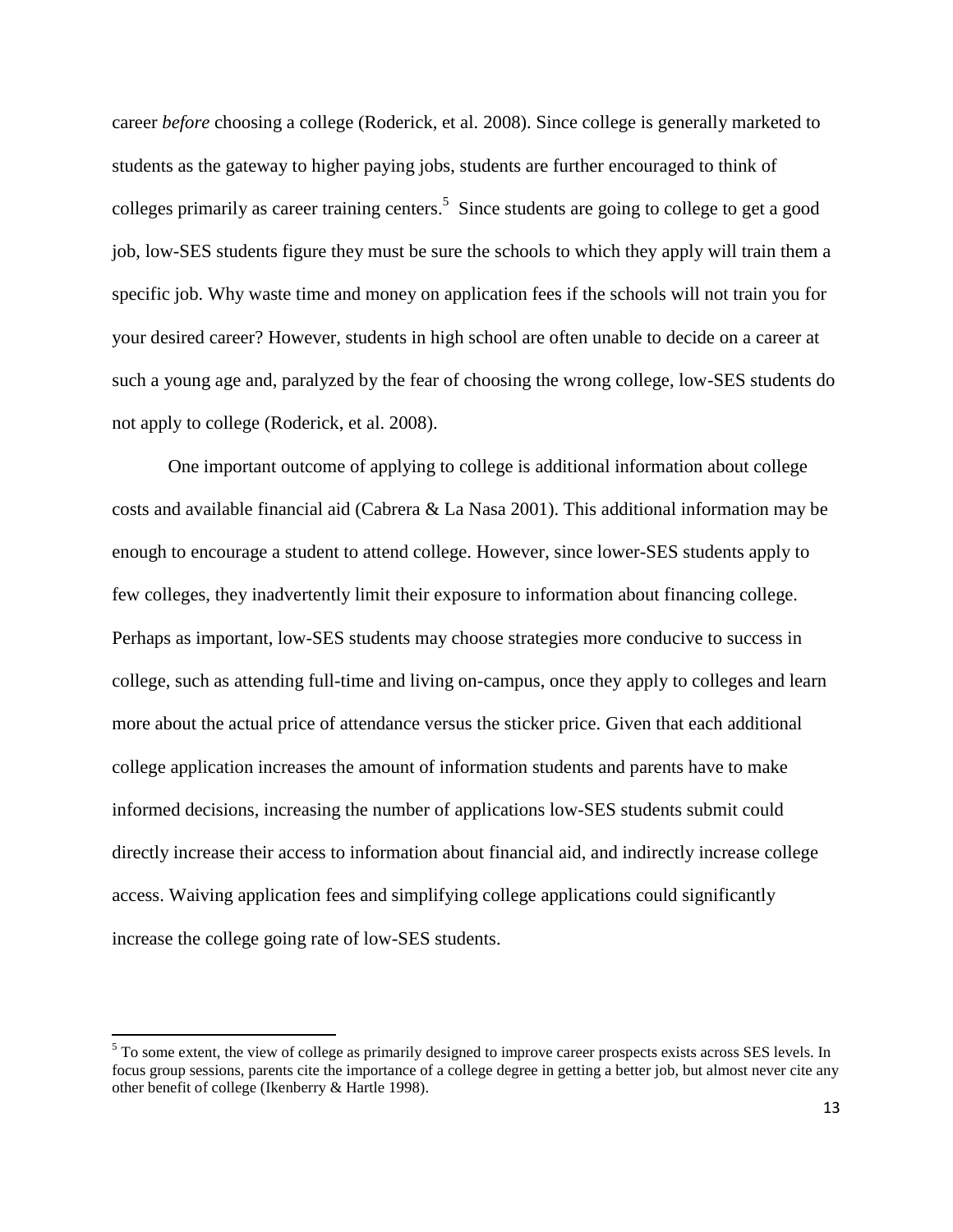## *Parental Influence*

Successful college access programs involve parents in the college search and application process and increases the odds of students enrolling in college. Although researcher in 1989 reported that parental expectations were a strong predictor of college attendance (Stage & Hossler 1989), today almost all parents expect their children to attend college, making this causal relationship no longer relevant (Adelman 1999; Schneider & Stevenson 1999). The change to universal college expectations among students and parents is remarkable, occurring over a period of about ten years (Schneider & Stevenson 1999; Stage & Hossler 1989). Moreover, parental influence seems to be less important in explaining college access, as Goyette (2008) finds that the predictive power of parents' socio-economic status is also declining, at least in terms of whether a student attends any college, though not necessarily what type of college a student attends. In sum, although parents can be important sources of information in the college search, universal college aspirations have made parental indicators less predictive of basic college access.

Today there is increased concern that immigrant parents may be unable to adequately help students with college search and application because they may have little understanding of the educational system in the United States. In addition, language barriers can make it difficult for immigrant parents to communicate with school staff and fill out required forms. However, research is mixed on whether or not immigrant status is a barrier to entering college (Deil-Amen & Turley 2007). In fact, when researchers control for SES and family structure, being an immigrant is positively associated with going to college (Bankston III & Zhou 2002; White  $\&$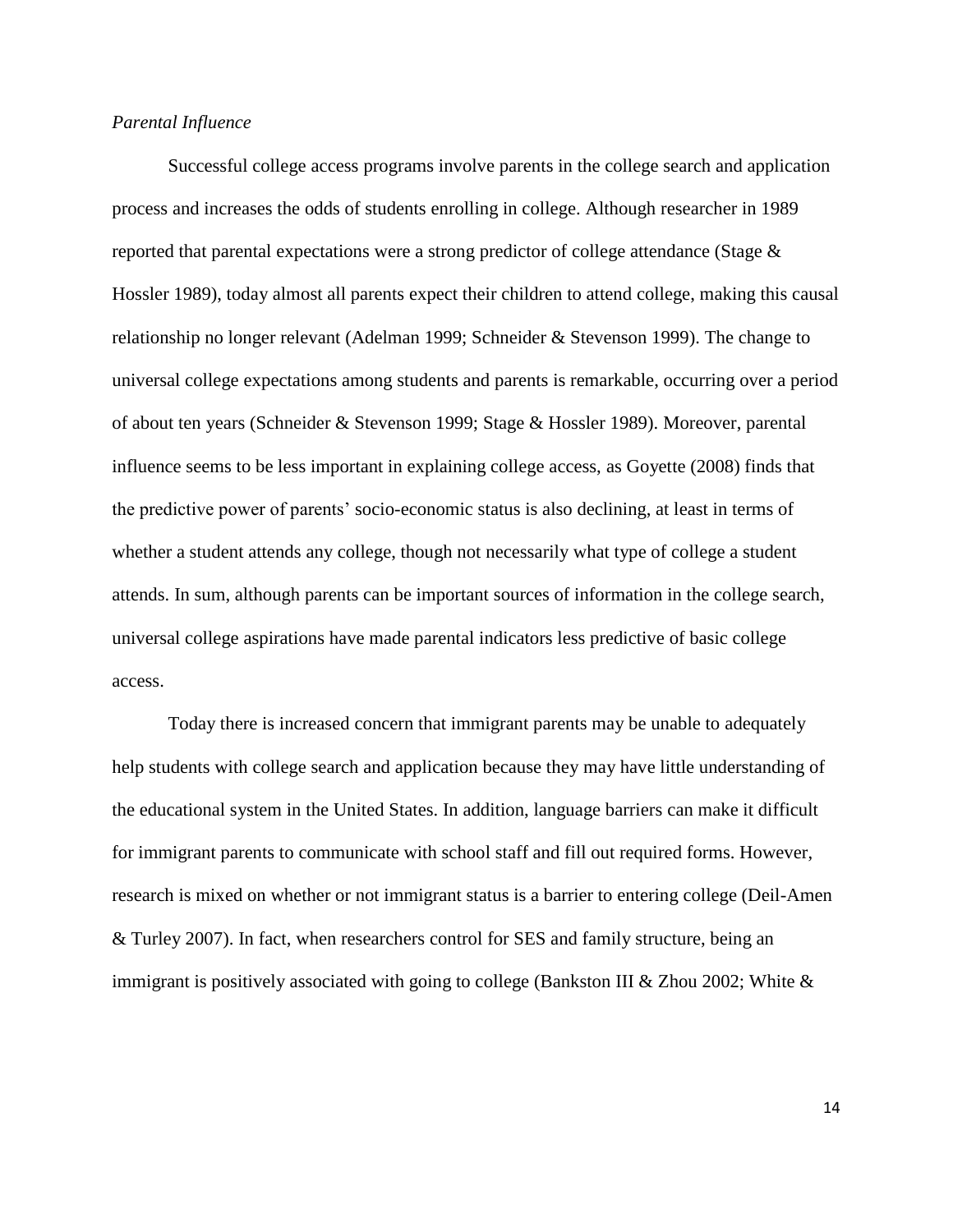Glick  $2000$ .<sup>6</sup> It is possible that immigrant parents and children have above average motivations to attend college because providing more opportunity to one's children is a common reason for immigrating to the U.S. It is also possible that there is variation in the likelihood of going to college related to ethnic background and language. For example, in Chicago Latino youth attend college at a somewhat lower rate than would be expected even after accounting for family background and SES (Roderick, et al. 2006). Yet without much larger studies that can control for the wide variation in immigrant backgrounds it is impossible to determine whether or not there are significant differences in the college going rate by ethnicity.

# *The research literature is inconclusive with regards to immigrant status and college access.*

# *Peer Influence*

l

Peer influence and the decision to attend college is a source of considerable interest in recent scholarly work (Betts et al. 2003; Sokatch 2006; Tierney & Venegas 2006; Turley 2003). Sokatch (2006) finds some evidence that among low-SES urban youth, peer influences are the best predictor of a student's decision to enroll in college. This new area of research has resulted in new college access programs, such as Posse, which encourages groups of students to go to college together (Gandara 2001).

Some researchers assert that the most significant indicator of college attendance is simply having friends who plan to go to college (Choy, Horn, et al. 2000). Youth who enroll in college generally have peer networks filled with other college bound students (Roderick, et al. 2008). Although it makes sense that student who are planning to go to college would be friends with

<sup>&</sup>lt;sup>6</sup> Although researchers suspect that there are differences between legal and undocumented immigrants, there is difficulty probing this issue due to a lack of reliable data (Roderick, Nagaoka et al. 2008). Undocumented immigrants generally are unwilling to disclose their legal status, which constitutes a very real barrier for researchers. In addition, high schools generally do not share or track their students' legal status (Deil-Amen and Turley 2007; Roderick, et al. 2008).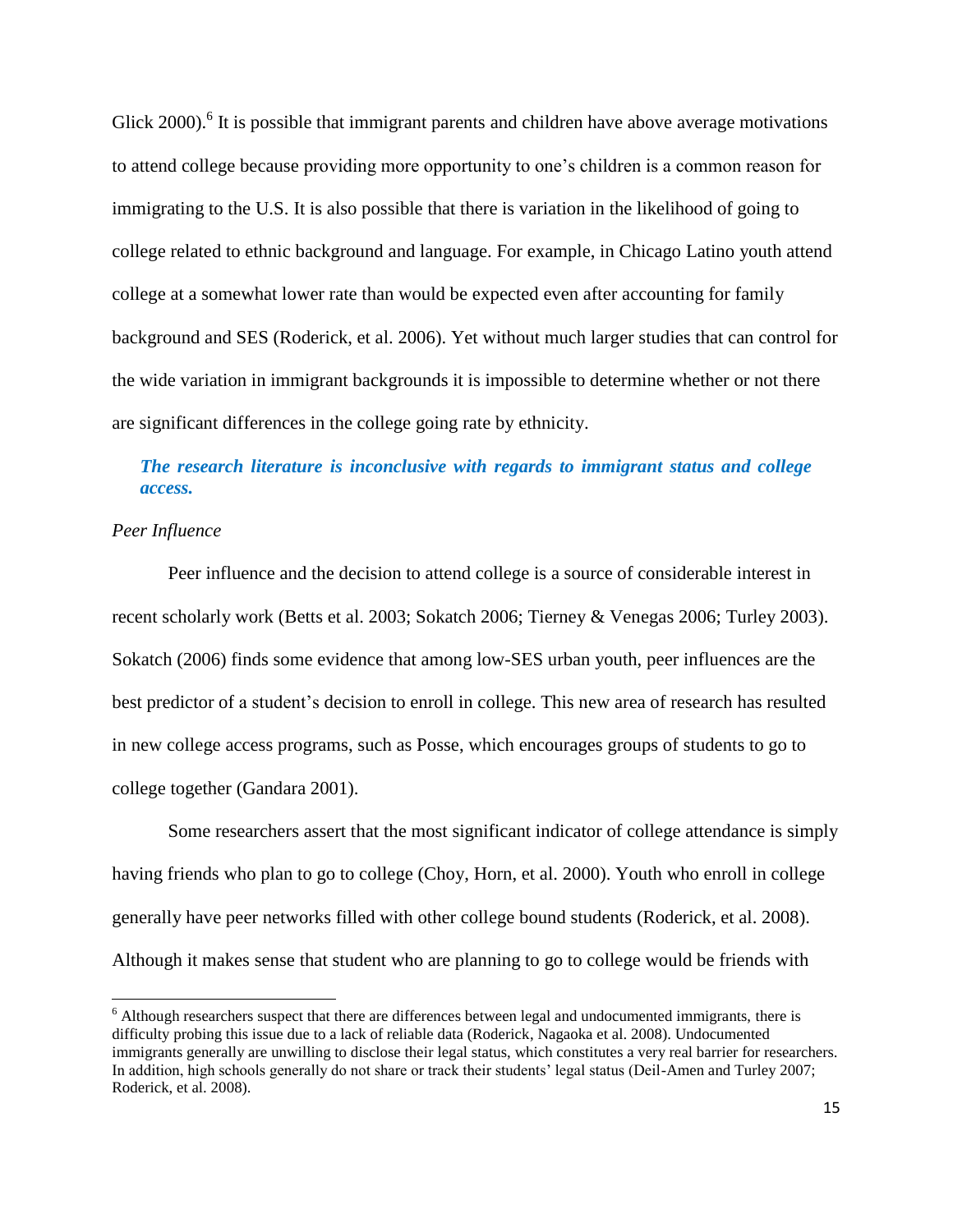students who have similar interests, (e.g. planning to go to college); this does not constitute evidence that peers are the determining factor or even a significant causal factor in the decision to attend college. For example, Perna (2000) finds that friends' encouragement to attend college has no measurable effect on the college going rate, regardless of student race or ethnicity. Furthermore, researchers suggest that few high school students have long-lasting friendships (Schneider & Stevenson 1999), and that as students go through high school, they change friends to those who have similar interests. Thus, a college bound student who was friends with noncollege bound students as a freshman is likely to develop friendships with college bound youth during high school.<sup>7</sup> While peers undoubtedly have influence on a student's decision to attend college, it appears to be a small influence. There remains very little systematic work on the role of peers in determining college choice (Long 2007).

*Available research suggests that although peers may influence student perception of college and whether to go to college, they are not a major factor in the decision of whether or not to attend college. Available research suggests that peer networks are rapidly changing and that peer encouragement does not significantly affect students' decision, thus programs seeking to harness the power of peers are not likely to improve college access.*

## *Overcoming Social Capital Deficits*

 $\overline{\phantom{a}}$ 

Opportunities for overcoming social capital deficits include workshops, networking, and mentoring. While direct analysis of workshops in mitigating social capital deficits is lacking, several programs hint at the potential benefits and limitations of workshops. Workshops provide an opportunity for low-SES parents to build social capital by meeting with one another and

<sup>7</sup> **Peers and Inaccurate Information:** One negative association between peers and the dissemination of college knowledge is that peers can reinforce inaccurate knowledge of the college search process. As information passes through a chain of people, the information tends to become less reliable. If students are relying heavily on their peers for information regarding college access and knowledge, then that knowledge is more likely to be inaccurate. Mundel and Coles note that the perceptions and information of college available to peers is generally accepted among researchers to play some role in a student's decision of where to attend college (2004).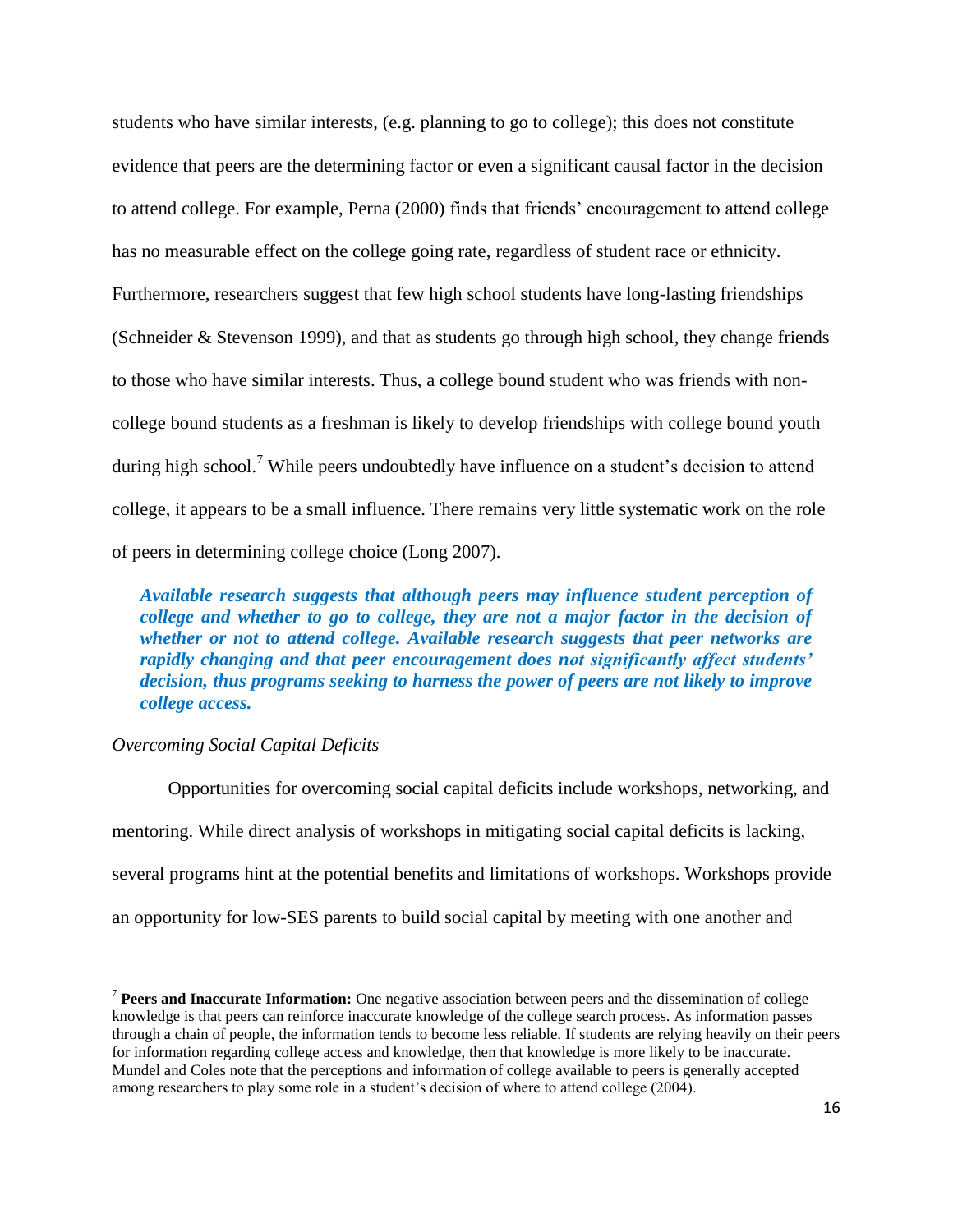discussing their children's college plans. Workshops specifically geared towards low-SES families provide an important networking opportunity where parents can exchange information about college (Gandara 2001; Jurich 1999).

Another opportunity to overcome social capital deficits may be as simple as helping students with college search and application. First-generation college students report that receiving help navigating the application and financial aid requirements was very important to their success (Engle, Bermeo, et al. 2006). Low-SES and first-generation students who do attend four-year colleges are the most likely to have received help with their applications from a school counselor or teacher (Horn & Carroll 1997), even after adjusting for other factors. Researchers have found that many students have little difficulty finding general information on college, but that adult guidance is frequently lacking for low-SES students (Roderick, et al. 2008). Gandara finds that the best college access programs incorporate a caring adult (2001).

The mechanisms by which adult guidance affects college access remains unclear to researchers. It is possible that adults serve as a sounding board for students, allowing students to flesh out college plans and test them on someone older and respected. It is also possible that adults serve as a catalyst for students, encouraging students to take action to complete college forms and meet deadlines, and that adults serve as managers for students navigating the college application and decision process. Without a detailed study of adult interaction with students navigating the college access and decision process, the exact role adults have on students will remain unanswered.

*Research suggests that providing social capital supplements and a supportive adult, such as a counselor, mentor or teacher to help students with college applications can significantly affect low-SES and first-generation college attendance.*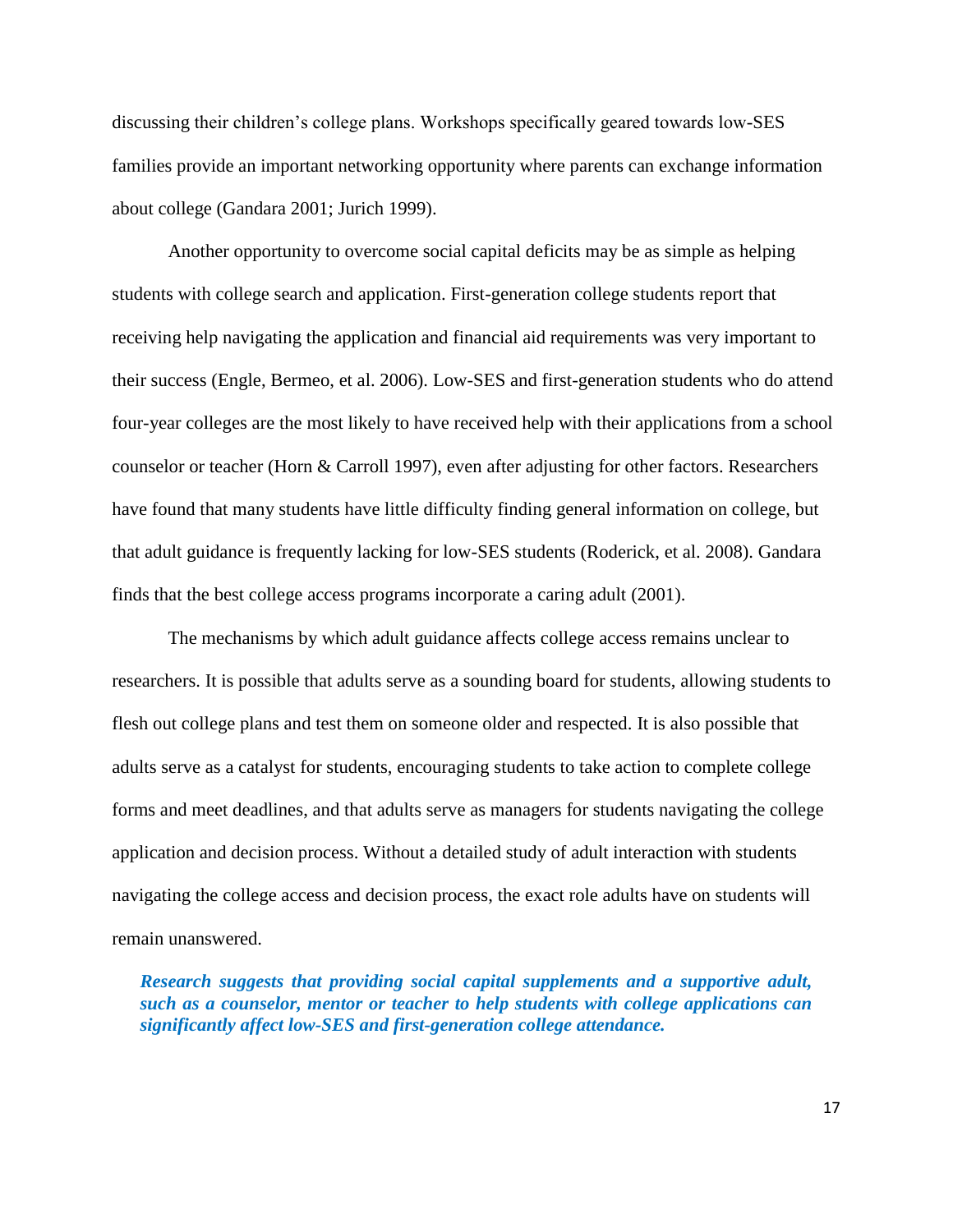#### **Section III: Formal Sources of Information**

Accurate information about college search and selection is important for high school students and parents. Students and parents rely on a composite of resources when making decisions about college (see Graph 1). When asked about the most useful channels of knowledge, parents report that parent-teachers meetings are the most important source of information, followed by print materials, informal conversations, and the internet. Research indicates that knowledge of financial aid and adult guidance in the college search and application process are both significant factors in the likelihood of attending college (Plank & Jordan 2001). This section reviews the academic research on the role of guidance counselors, teachers, and online resources in the college search and selection process.

#### *Guidance Counseling*

Among all sources of college knowledge, the high school guidance counselor may be the least understood by school administrators, researchers, and the public. While in decades past, counselors played a critical role in facilitating access to college (Lee  $&$  Ekstrom 1987), today high school guidance counselors report that parents are now much more influential in students' academic decisions (Rosenbaum et al. 1996). Currently, high school counselors act primarily as disciplinarians rather than as information resources (Deil-Amen & Rosenbaum 2003) and college counseling is but one of many guidance counselor responsibilities (Lee & Ekstrom 1987; McDonough & Calderone 2006). Not surprisingly recent research finds little correlation between guidance counselor expectations and students' college enrollment decisions (Steele 2008).

However, while the role of high school guidance counselors in college access has became less important for middle- and upper-SES students, for low-SES students regular contact with a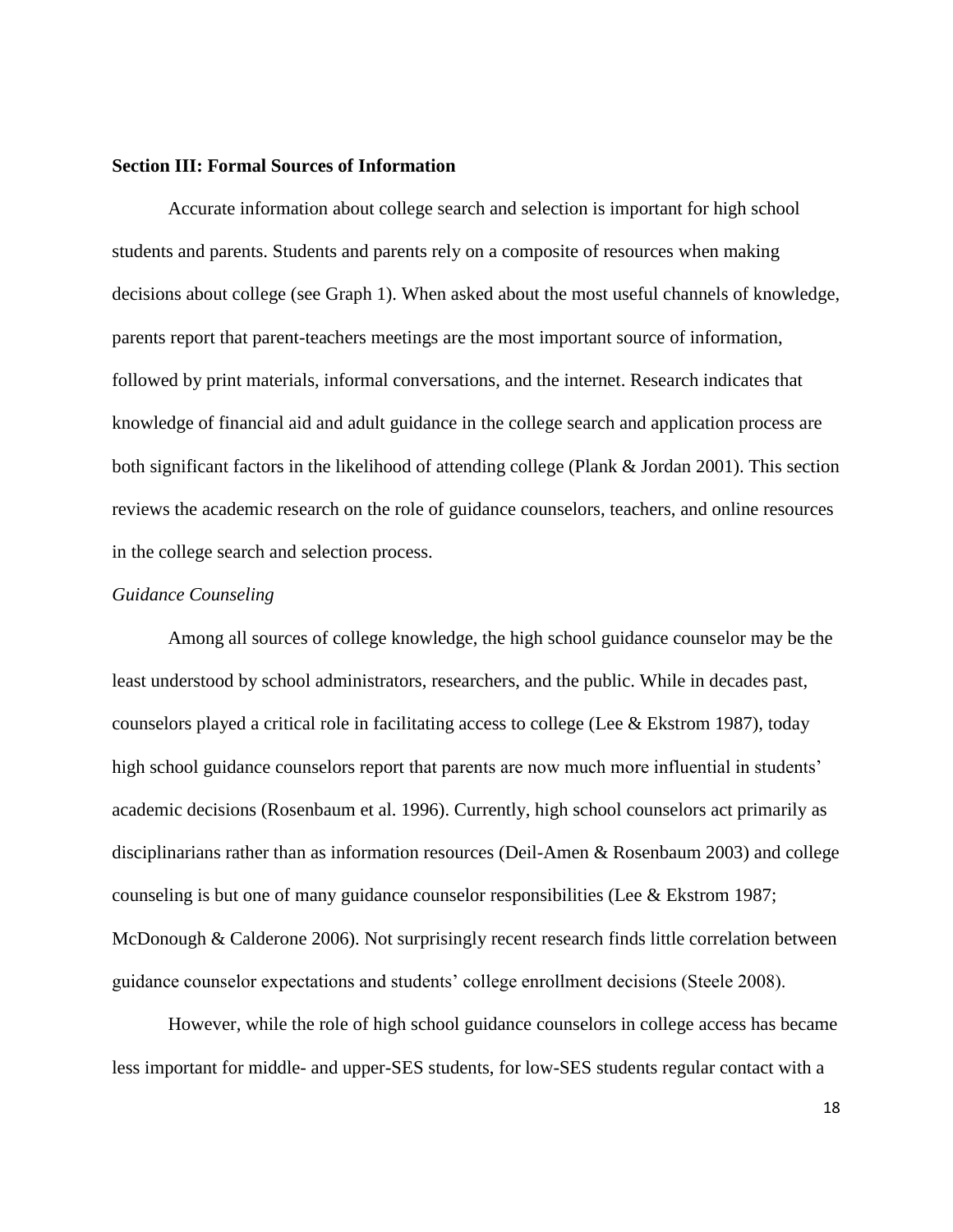guidance counselor is a significant predictor of college access and attendance (King 1996). For first-generation students in particular, high school guidance counselors are well situated to help students navigate the college search and application process (National Association for College Admission Counseling 1990). Guidance counselors provide college knowledge that firstgeneration, low-SES students cannot get from their parents and relatives. Moreover, guidance counselors (along with teachers) are highly trusted by students and parents, in some cases even more trusted than members of the clergy (Ikenberry & Hartle 1998).

Unfortunately, while guidance counselors appear important to low-SES students, these students are the least likely to receive adequate contact with high school counselors because low-SES students are concentrated in schools with low counselor to student ratios (Lee & Ekstrom 1987). In addition, guidance counselors at schools that serve predominately low-income communities are overburdened with discipline and family welfare issues (Lee & Ekstrom 1987). Thus, those students for whom guidance counseling could have the greatest impact are least likely to receive it. In response to the lack of guidance counseling available in schools, many college access programs incorporate guidance counseling into their programs (Gandara 2001; Engle, Bermeo et al. 2006). In addition, some schools are attempting to increase the contact between low-SES students and counselors by pairing counselors with a particular class, so one cohort of students works with the same counselor(s) during all four years of high school (Farmer-Hinton & Adams 2006).

Another way to enhance counseling service is to provide peer counseling. Peer counseling consists of students, supervised by a guidance counselor, helping other students with the college search and application process (Tierney & Venegas 2006). Peer-counseling programs were designed in response to research that finds that students turn to their peers for help with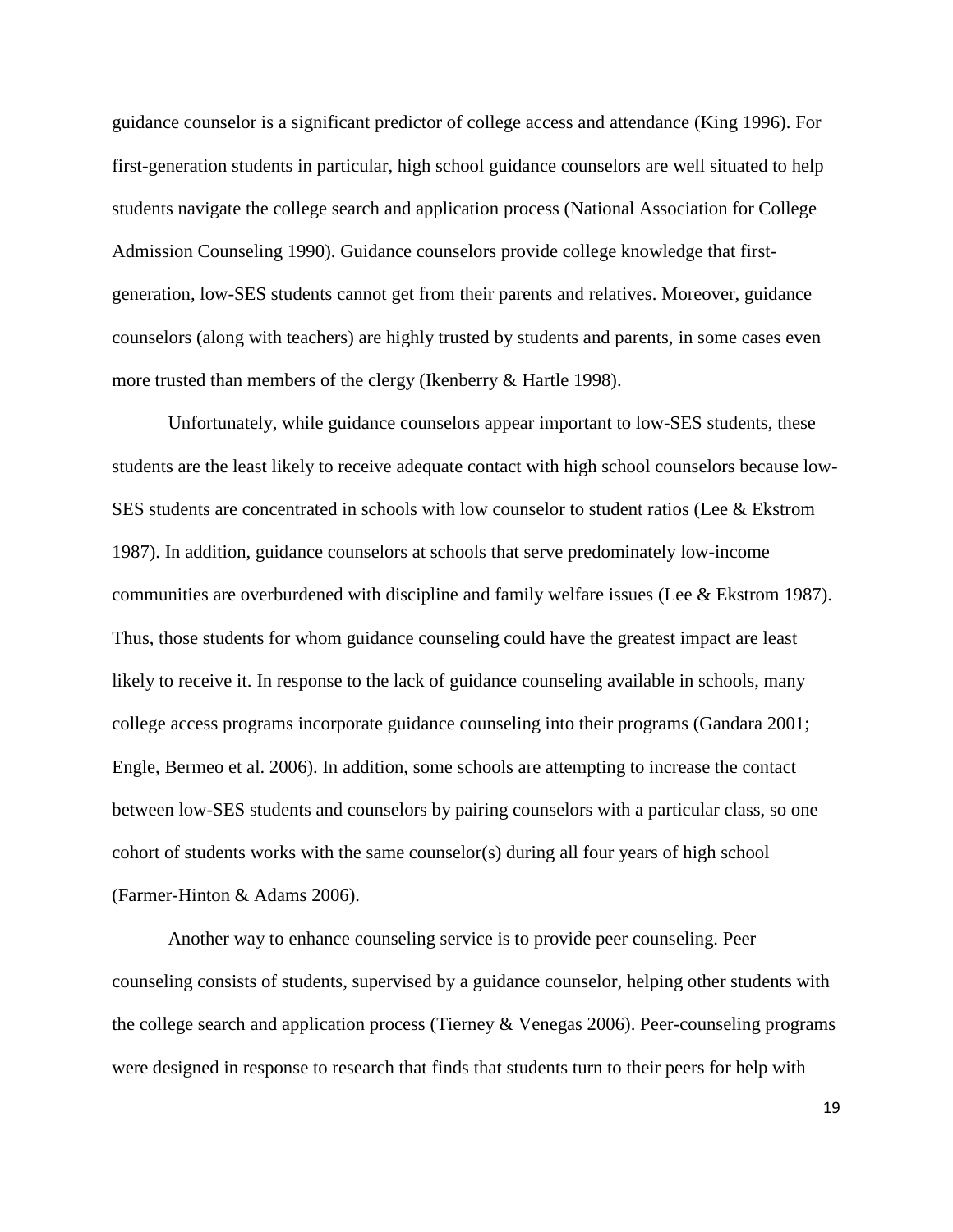Internet related problems (Venegas 2007). Interestingly, the only measurable impact of peercounseling programs was an increase in the college going rate was for the peer-counselors themselves, likely because the peer-counselors had additional guidance from their "supervisor," and because counseling others reinforces the peer counselor's knowledge of the process (Tierney & Venegas 2006).

It remains unclear whether peer counseling is an effective method to improve college access for low-SES and first-generation students. It is possible that even if peer counseling produces only a weak affect on college access, it remains a good supplement to high school counseling services. Moreover, peer counseling is a comparably low-cost way to increase information sources for low-SES students.

#### *Teachers*

Teachers play a key role in the college search and application process. For acceptance to selective colleges, students frequently *must* incorporate teachers in the college application process in the form of letters of recommendation. Due to the large amount of time teachers spend with students, they are uniquely situated to help students in college search and application. Moreover, because students and parents trust teachers, they are in a good position to advise students about college (Ikenberry & Hartle 1998). In a detailed study of college access in the Chicago Public Schools, researchers find that teachers generally provide only superficial advice on college search and application, with little personal attention to students' specific needs, partly because teachers feel unqualified to provide advice to students regarding college search and application (Roderick, et al. 2008).

Considering the importance of teachers and speculation about their role in college access, it is disturbing to find little research on the role of teachers as a source of college knowledge.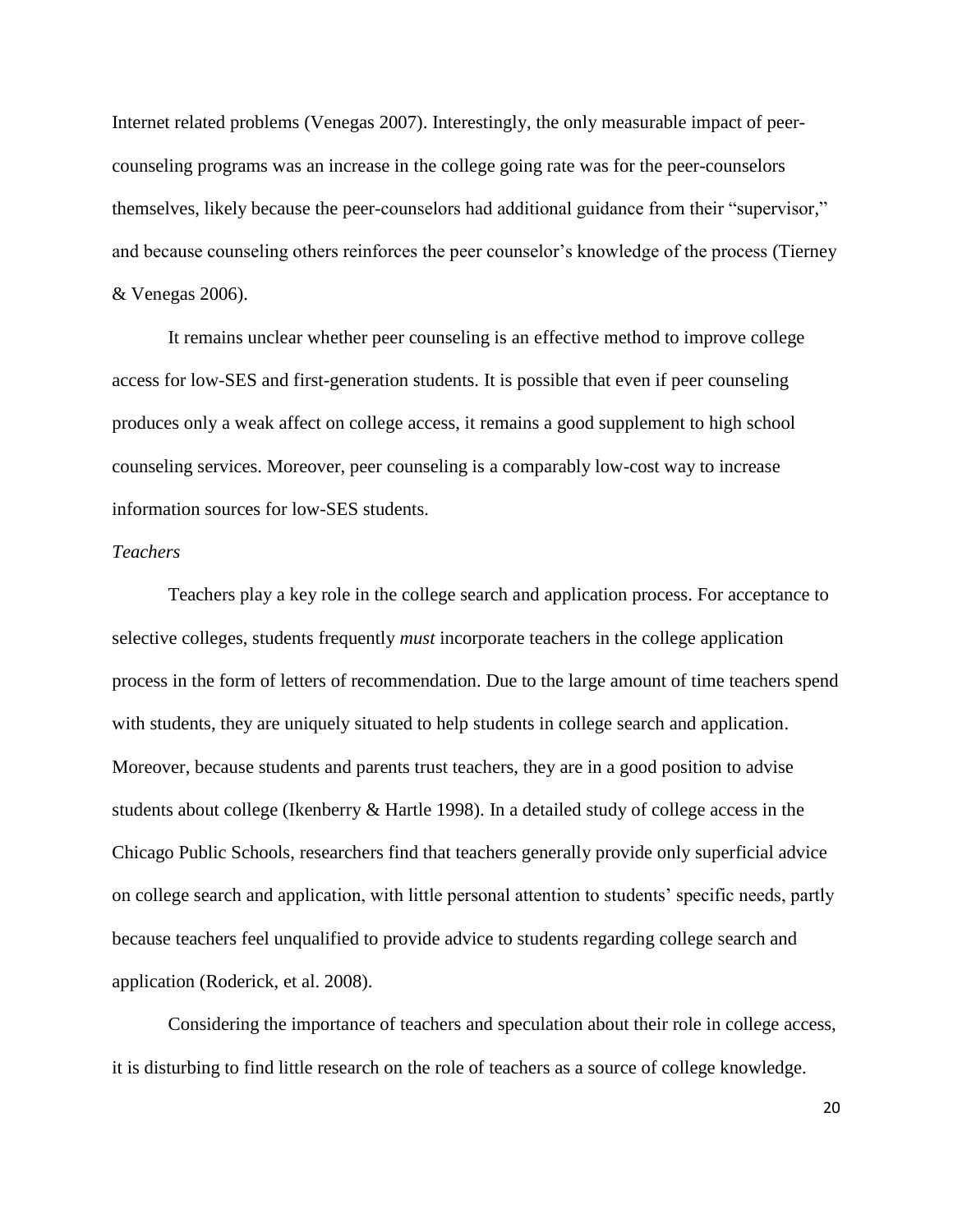This lack of research is likely a result of the difficulty in studying the student-teacher relationship. While interactions with guidance counselors can be easily monitored, almost all students have relatively equal contact with their teachers; it is the nature of that contact that shapes students' decisions of whether and where to attend college. However, because many teachers report feeling uncomfortable providing knowledge about college and students report having a great degree of trust in their teachers, it is possible that providing a small amount of college counseling training to teachers could prove beneficial to the dissemination of college search and application knowledge. Such information and training provided to teachers must go beyond the superficial - telling students to complete the FAFSA or apply to college - and give teachers an understanding of how modern students finance college. Only when high school teachers feel they understand the pros and cons of various college finance strategies will teachers be likely to help students with college financing questions.

# *Training high school teachers to assist in the college search and application process could affect college access for low-SES students.*

# *The Digital Divide*

The Internet is an important source of college information for students. In addition to general information, the Internet frequently must be used to complete college admissions and financial aid applications. As illustrated in Graph 2, there is a clear gap in internet access between low-, and middle- and upper- SES students (Day et al. 2003). Not only are low-SES students unlikely to have Internet access at home, but as the number of low-SES students at a school increases, the availability and quality of internet access at a school decreases (Gladieux & Swail 1999). Additionally, in a study comparing four high schools in California, Venegas (2007) finds that low-SES students, if they have internet access, are the most likely to have slow internet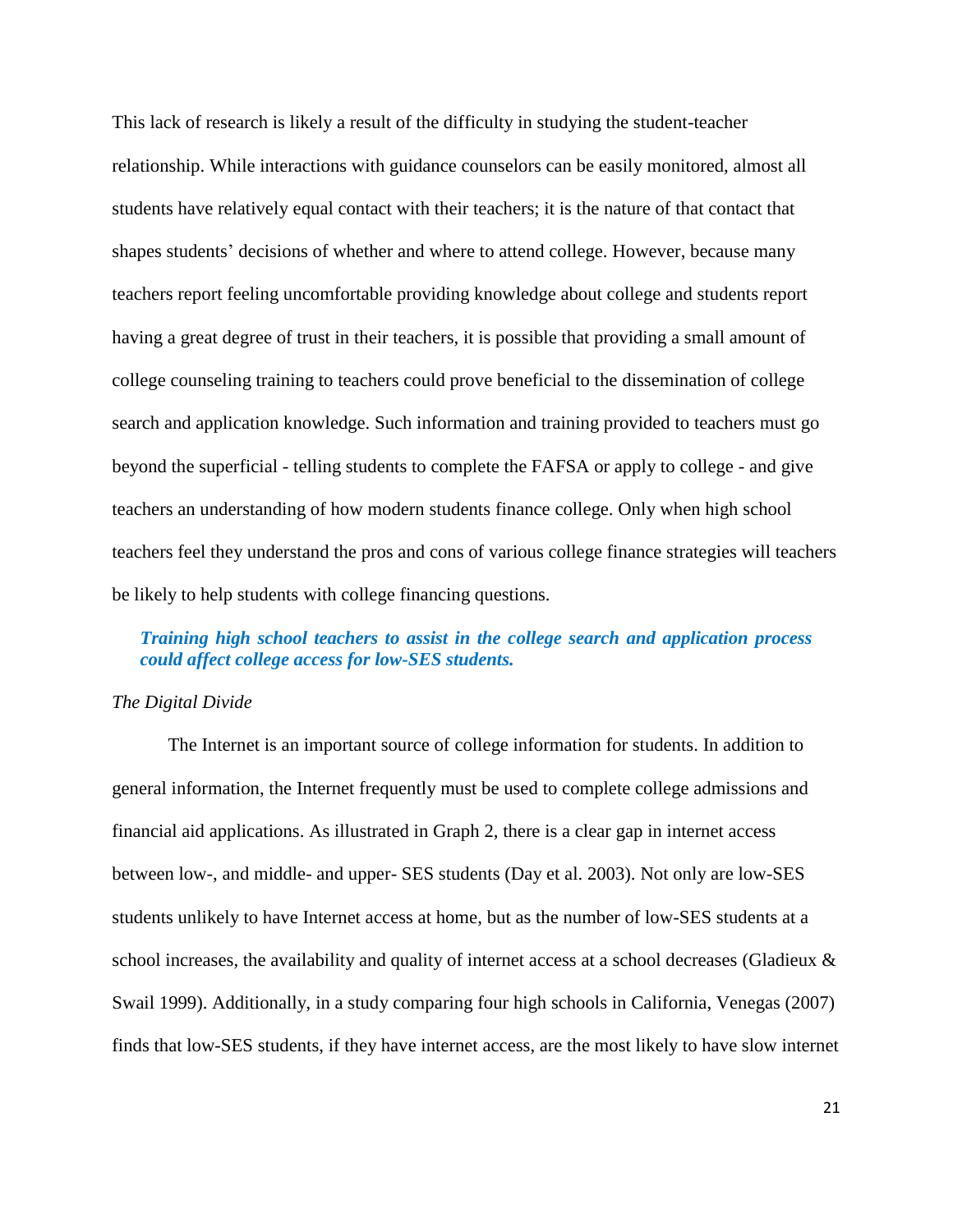access both at home and at school. Furthermore, teachers and counselors at predominately low-SES schools often lack training and knowledge of the computers and online tools designed to assist students in their college search and application process (Venegas 2007). When low-SES students get online, they frequently describe online resources as confusing (Venegas 2006). Despite the proliferation of online college search and application tools, most low-SES students prefer more traditional sources of information (De La Rosa 2006), and low-SES minority parents also prefer traditional sources of information over the internet (Tornatzky, et al. 2002).



**Graph 1: Percent of Parents Rating a Knowledge Source as "Most Helpful"**

Graph 1 adapted from: Tornatzky, Louis G., Richard Cutler, and Jongho Lee. (2002). "College Knowledge: What Latino Parents Need to Know and Why They Don't Know It." Tomas Rivera Policy Institute, Claremont, CA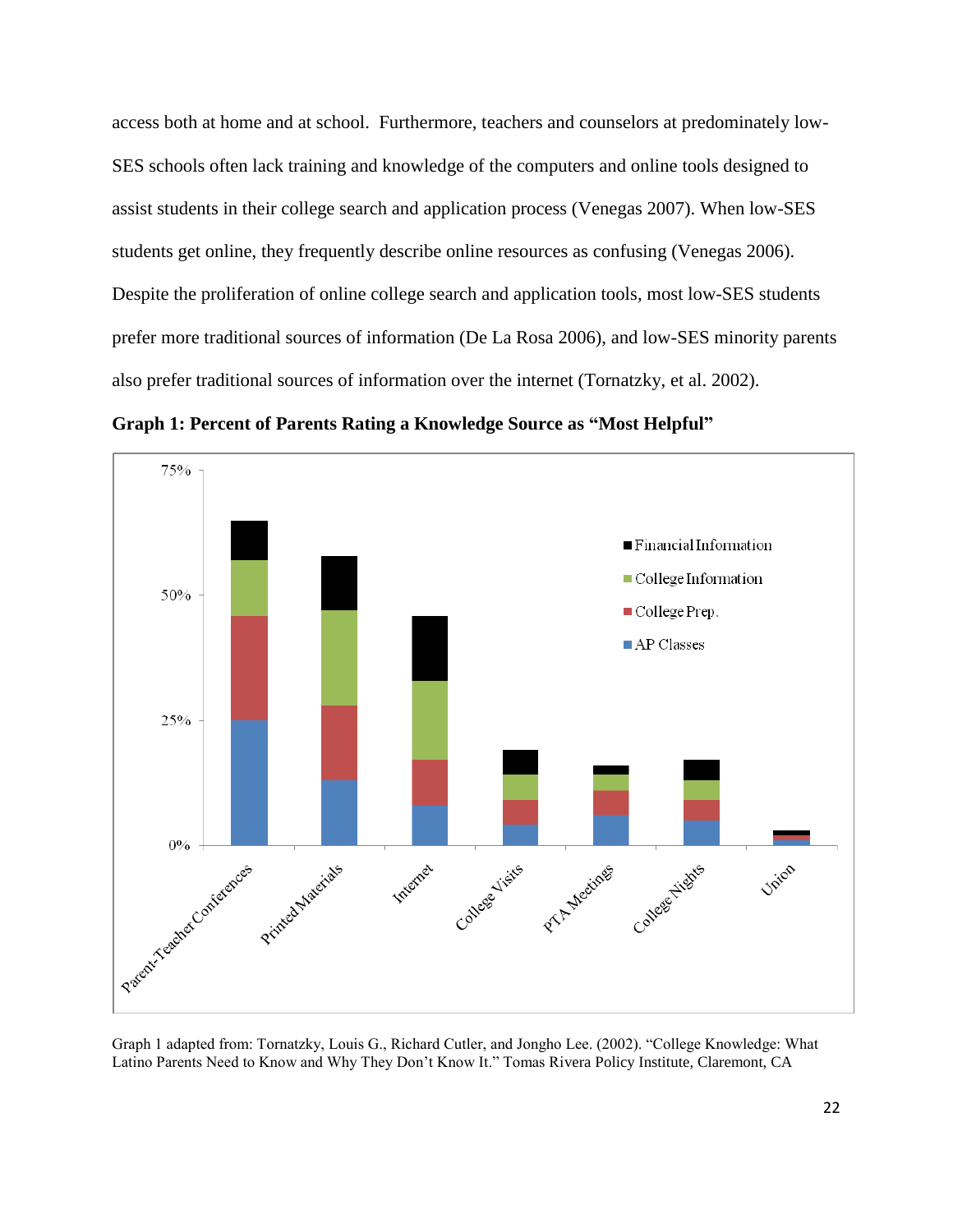As colleges, states, and the federal government increasingly require students to submit documents via the Internet, the gap in Internet access will become an even larger barrier to low-SES students.



**Graph 2: Estimated Households with a Computer and Internet Access, by Family Income (2003)**

Graph 2 adapted from: Day, J., A. Janus, and J. Davis. (2005). Computer and Internet Use in the United States: 2003. Current Population Reports. Washington, D.C., U.S. Census Bureau: 14.

There are a number of strategies that can narrow the college access digital divide. First, college access centers can provide high-speed Internet access and adult assistance to help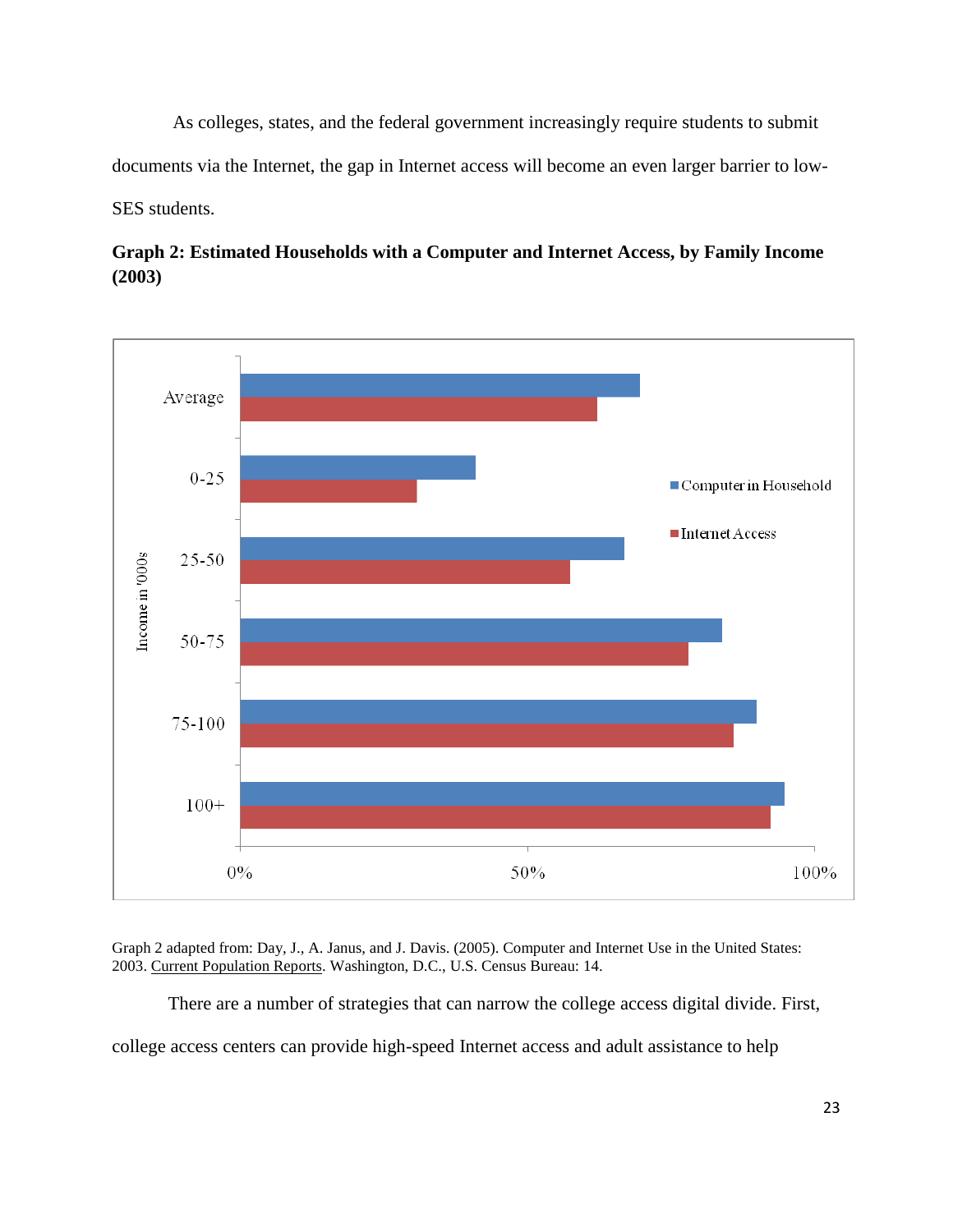students use these resources (TERI 2002). Second, workshops and information sessions can explain how to use the Internet (TERI 2002). Third, high schools can train counselors and teachers to better assist students (TERI 2002; Venegas 2007). Fourth, libraries with reliable internet access are a convenient resource for low-SES students, thus incorporating libraries into college access programs could help address the digital divide. Fifth, the Boston Public Schools provide low-SES students and their parents with computers and internet access at their homes for a modest monthly fee of \$15 (Boston Digital Bridge Foundation 2008; Lazarus, Weiner, et al. 2005). This could be a model program for other districts. Unfortunately, like many college access programs, the Boston program and the college access center model have not been intensively evaluated. Moreover, there is little research and information on the role of the internet in alleviating or exacerbating college access issues, despite the important role of the internet in college search and application (Lazarus, Wainer, et al. 2005).

# **Section IV: Financial Aid**

#### *Cost, Financial Aid, and the Decision to Apply to College*

Students and parents from all SES levels have considerable confusion and anxiety regarding financial aid and their ability to pay for college (Avery & Kane 2004; Byrd & Macdonald 2005; Ikenberry & Hartle 1998). Students, particularly low-SES students, encounter barriers at multiple stages in learning about and receiving financial aid information. First, it is possible that students do not pursue college from an early age because they believe is unaffordable (Long 2007). Second, the process of applying for financial aid (e.g. FAFSA, state assistance, college assistance programs, and scholarships) is a barrier to many students. Third, many students who successfully apply for and receive financial aid find that the available aid is insufficient to cover the cost of college. Moreover, students and parents are unable to accurately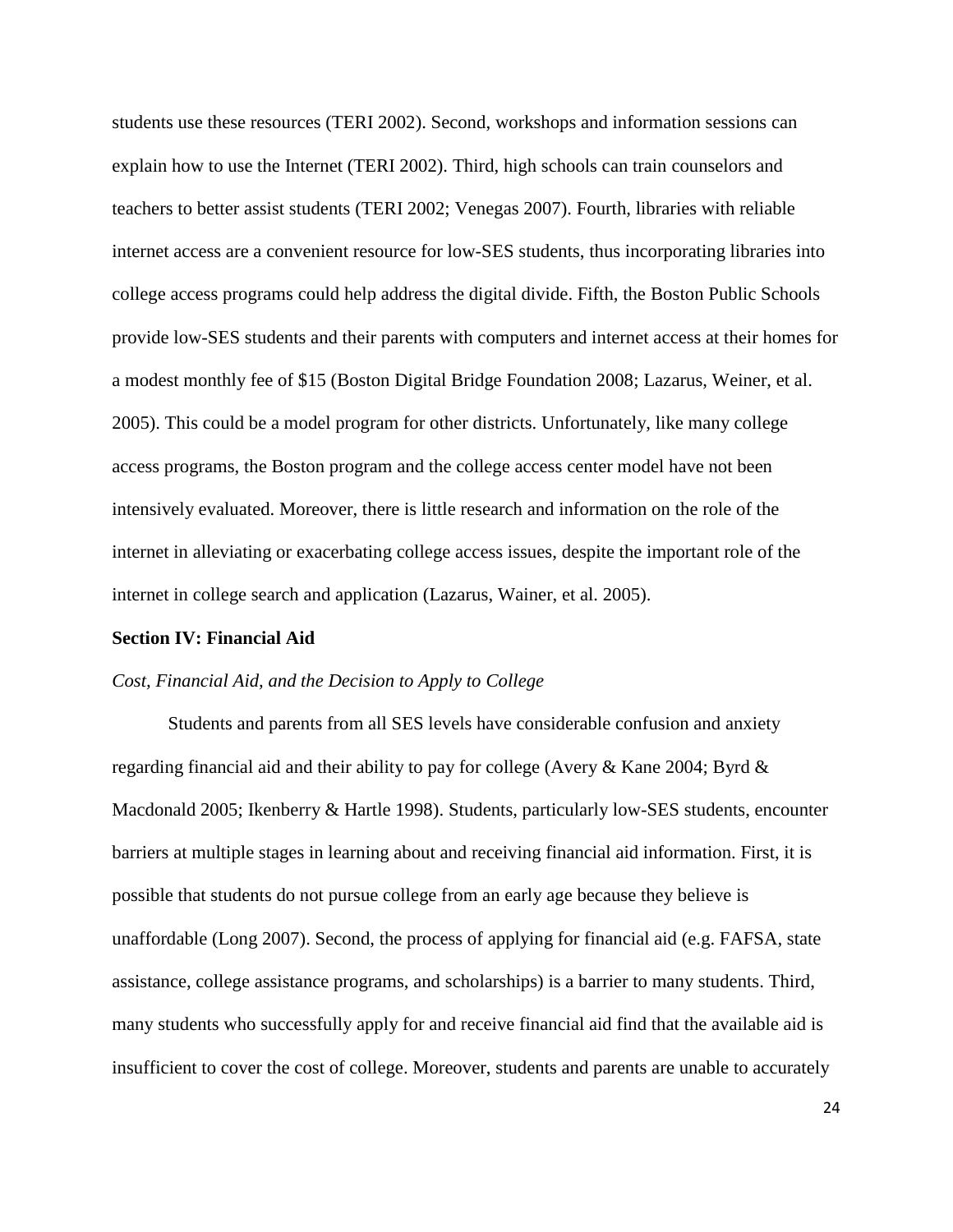estimate tuition, fees, and financial aid levels (Horn, Chen, et al. 2003; Ikenberry & Hartle 1998). Further complicating the misperception of many applicants is the difficulty of accurately estimating the true cost of a particular college until one has already invested considerable money and time in the application process (Advisory Committee on Student Financial Assistance (ACSFA) 2008; Cabrera and La Nasa 2001; Perna 2006). It is only after applying to a college that it becomes possible to estimate the cost of attendance. Students frequently do not *apply* to colleges they perceive as unaffordable; even if those schools offer financial aid that can make them as affordable as schools to which students do apply (Singell & Stone 2002).<sup>8</sup> Because low-SES student cannot afford to apply to multiple colleges or spend the time completing many applications they have less information to make college decisions.

## *FAFSA*

 $\overline{a}$ 

Applying for federal financial aid is crucially important as colleges use information from the FAFSA to determine students' aid packages and many states use the FAFSA to determine state administered aid. Students frequently find the process of applying for financial aid extremely confusing (ACSFA 2005, 2008). Students face several barriers in applying for aid including confusing forms that ask too many questions, deceptive and hard to meet deadlines, and the lack of knowledge of available aid. The most obvious problem is that the FAFSA demands far too much information from students (ACSFA 2008). In fact, researchers note that the FAFSA is longer and more confusing than the average tax return (Dynarski & Scott-Clayton 2006).

<sup>&</sup>lt;sup>8</sup> The sticker price of private institutions prevents many low-SES students from even attempting to attend private colleges. Many private colleges are cost competitive with public colleges for low-SES students because of more generous aid packages (Leslie & Brinkman 1987). However, colleges and universities are often reluctant to advertise their true cost (Mundel & Coles 2004; Glater & Finder 2006, December 12).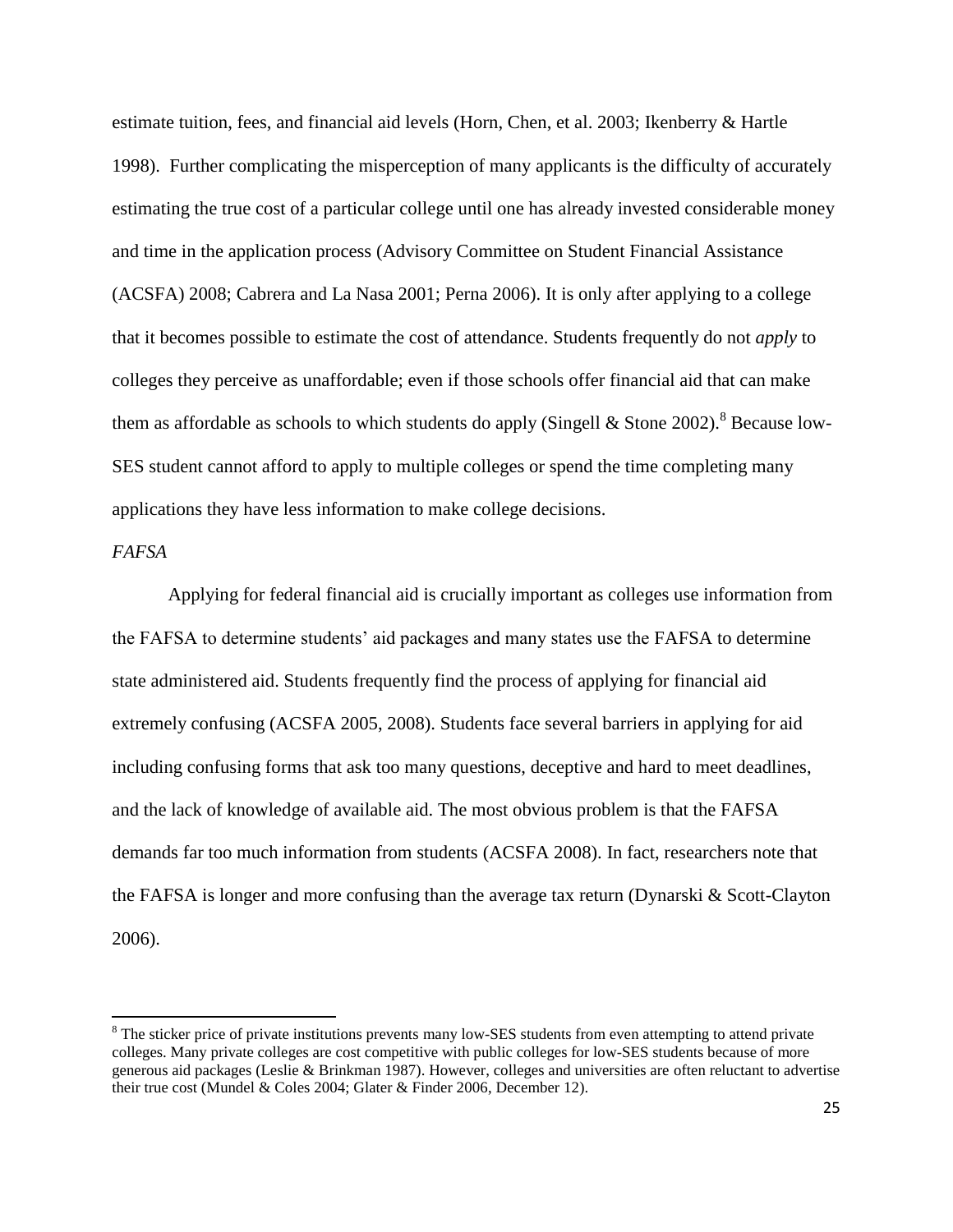The FAFSA also has a confusing deadline for completion. The deadline for submitting a FAFSA form to the U.S. Department of Education is frequently months later than students are required to complete a FAFSA form in order to meet state and college financial aid deadlines (Roderick, et al. 2008). Moreover, the college and state deadlines frequently come before parents have received their W-2 forms, making it necessary for parents to use their previous year's tax information, though many parents may not know they can do this (Roderick, et al. 2008). The need for detailed parental information also ignores the fact that for children of single parent households it may be difficult, or even impossible, for students to obtain information that the FAFSA demands (ACSFA 2005). Similarly, students with an absent parent, a parent in jail, a non-traditional family, or who are emancipated or independent encounter additional problems.

A third challenge is that the federal government assumes that parents will help cover the cost of college (ACSFA 2005). Students whose parents do not help pay the cost of higher education must declare themselves independent; which is an arduous, and often impossible, task. Moreover, because students must prove to each college they are financially independent, it is difficult for students to apply to multiple colleges or transfer to different colleges. Finally, the current financial aid system does not easily adjust to changes in students' circumstances. For students whose parents lose their jobs after filing the FAFSA, it is difficult to renegotiate aid offers from colleges, states, or the federal government. While the Department of Education allows students and parents to adjust their income, the grueling and intimidating process likely prevents many students from attempting to rework their FAFSA (ACSFA 2005).

Due to the great complexity and many barriers students face, it is very important for parents and students to receive as much information as possible on how to navigate the financial aid application process. Providing workshops and equipping high school personnel to answer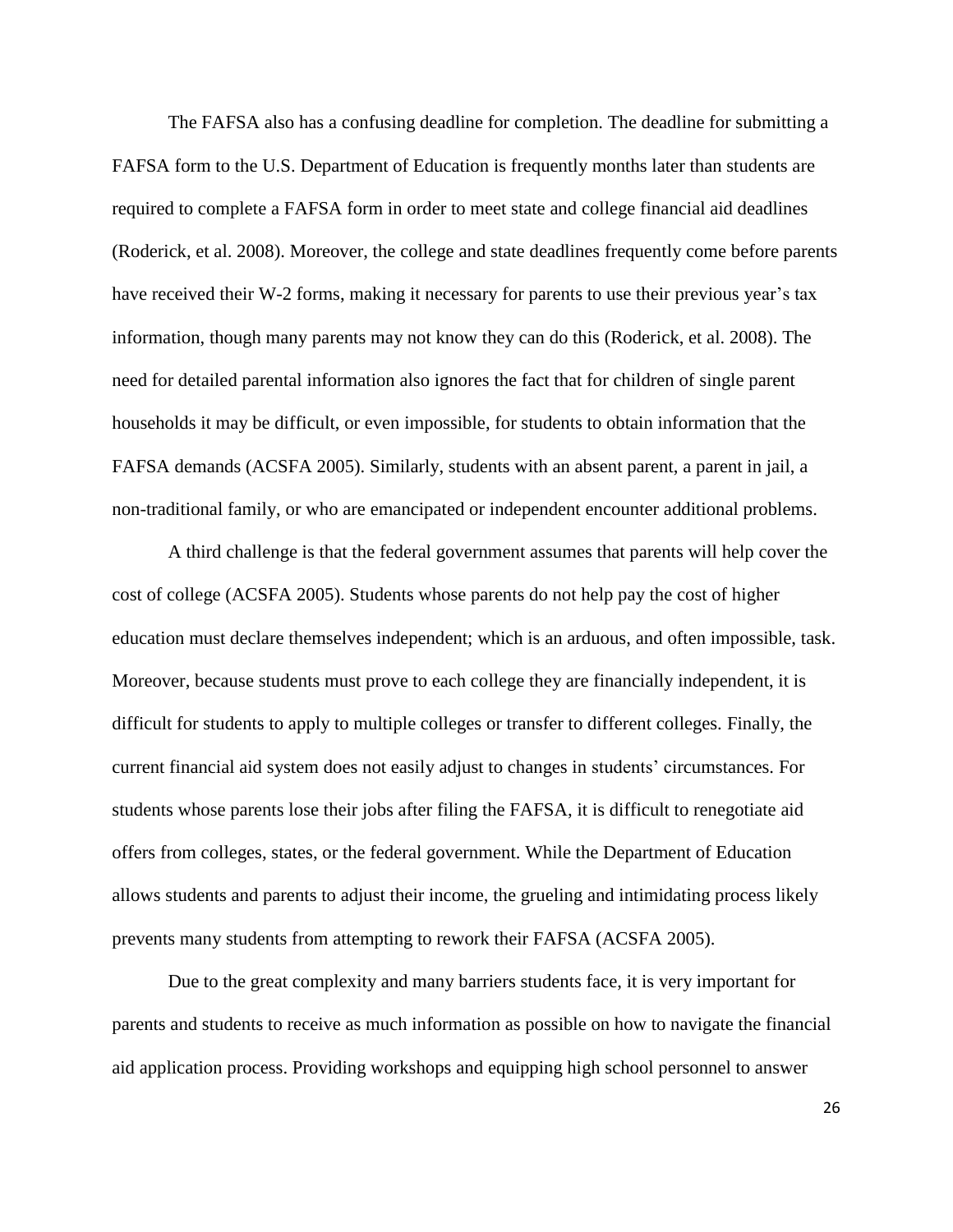questions is important; as is an easy to use system that helps students keep track of and meet multiple deadlines. Students and parents who encounter unique barriers likely require additional information on how to overcome these barriers. Moreover, while states cannot change the FAFSA, they can ensure that state applications and deadlines for financial aid are clear and easy to file. Finally, it is important that states make clear that their deadlines are earlier than the federal deadlines.

**Graph 3: Average EFC and Unmet Need for Low-Income Undergraduates Enrolled Full-Time, by Type of Institution: 1995-96**



Graph 3 adapted from: Choy, Susan P. (2000). Low-Income Students: Who They Are and How They Pay for Their Education. Education Statistics Quarterly. National Center for Education Statistics, U.S. Department of Education, Washington, D.C.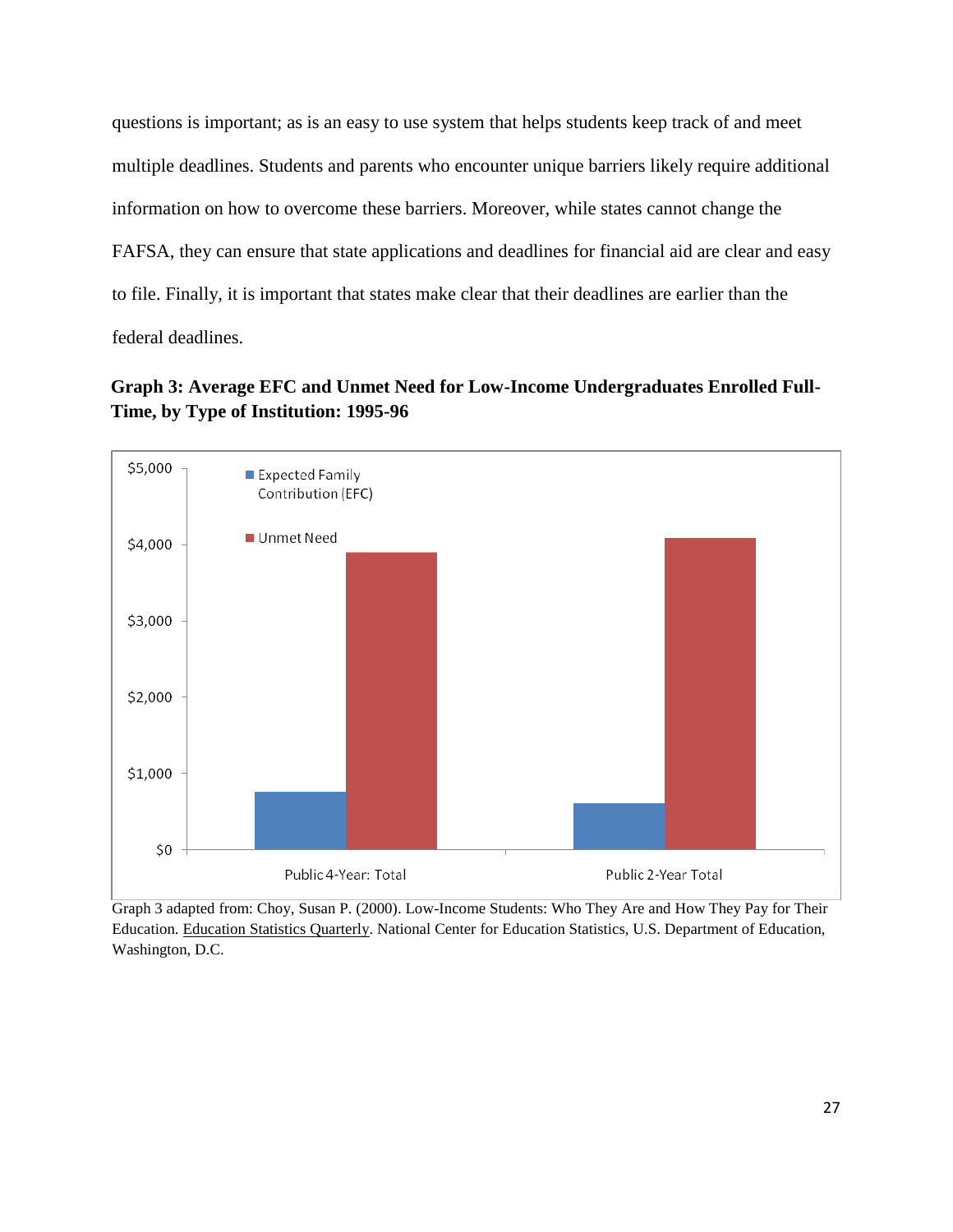Low-SES students and parents are rightly concerned about the cost of college. The federal government frequently leaves a large gap between what college costs and what students and families can afford. In academic year 1995-96, for the average low-income student the difference between all student aid, including grants, government backed loans, and work study and the cost of attendance was \$4,800 dollars (Choy 2000). Further confusing parents and students the FAFSA provides a calculator called the "expected family contribution" or EFC. The EFC *appears to parents* to estimate the amount of money parents or independent students are expected to contribute each year towards the cost of college (not including money students receive from work-study, loans, etc.). However, the EFC does not reflect the actual cost of college for many families (see Graph 3). Rather, the EFC was designed by Congress as a way to ration expenditures on student aid, rather than as a way to accurately determine a *reasonable* expected family contribution (Choy 2000). The perverse effect of the EFC is that for the poorest students, those with an EFC of less than \$1,000, the amount of borrowing and work required to attend an average public four-year institution was over \$8,000 dollars in the mid to late 1990s (ACSFA 2002).

#### *Shift from Need- to Merit-Based Aid*

 $\overline{\phantom{a}}$ 

As the cost of college has risen faster than the rate of inflation the federal government has shifted its aid emphasis from grants to loans (ACSFA 2002; Gelber 2007). For example, Pell Grants have lost over half their purchasing power since the 1970s (ACSFA 2001). Since low-SES students are more debt averse than other students, the shift from grants to loans counteracts the goal of equal access for low-SES students (Burdman 2005).<sup>9</sup>

<sup>9</sup> **Rationality and Debt Aversion of Low-SES Students:** The debt aversion of low-SES students may be a rational response to labor market conditions. Recent research finds low-SES students earn less money after graduation than the average for all college graduates (Baum & O'Malley 2002; Dynarski & Scott-Clayton 2006). Moreover, low-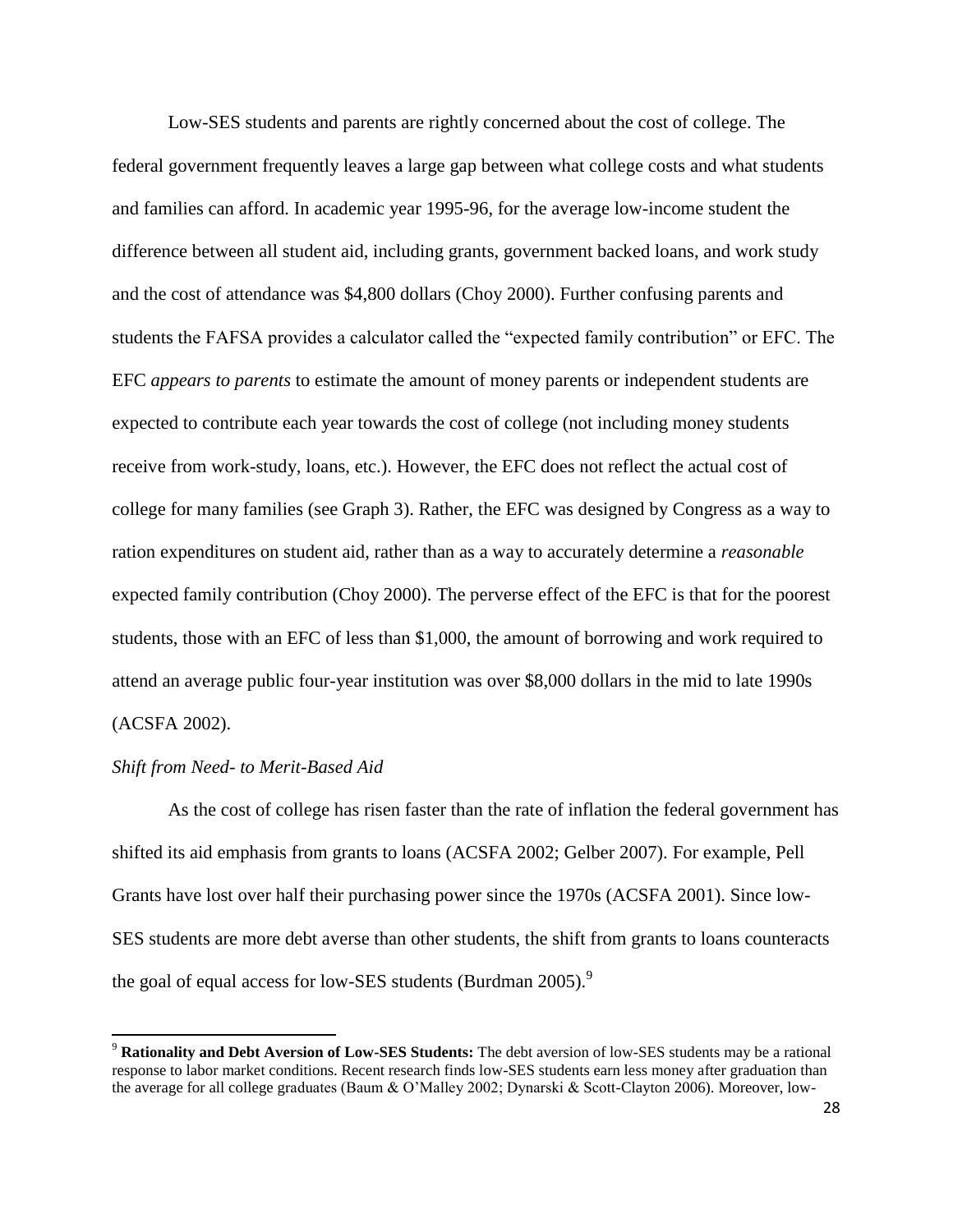States have moved from need-based to merit-based financial assistance (Long 2004,

2007). Singell and Stone hypothesize that because mid- and upper-SES students are more likely to respond to merit aid, the shift to merit aid may be increasing the gap between low- and upper-SES college going (2002). Because merit-based forms of financial assistance are dispersed in the form of tax credits, they frequently disqualify low-SES families who do not pay taxes (Long 2004). Depending upon how merit-aid is structured, it may improve overall college access, i.e. students may respond by increasing their high school GPAs knowing that this is essential in order to receive financial assistance (St. John, Chung et al. 2004; St John, Musoba et al. 2004). Some evidence suggests that merit-aid programs combined with additional support for students can increase low-SES college access (St. John, Musoba et al. 2004). However, the effect of merit-aid on low-SES students remains unclear, with most research focusing on how merit-aid impedes low-SES college access (ACSFA 2001; St. John, Chung et al. 2004).

# *Given the mixed research findings it is increasingly important to understand the effects of using merit-based and need-based financial aid, and to understand how changes in merit-based financial aid can affect college outcomes for low-SES students.*

# *Undocumented Students*

l

Undocumented students face unique challenges to financing a college education. The federal government and most states do not provide financial assistance to undocumented students (Szelenyi & Chang 2002), making college unaffordable for many otherwise qualified students (Burdman 2005). Moreover, many public colleges and universities charge non-resident tuition to undocumented students (Szelenyi & Chang 2002). As a further burden to undocumented

SES students are likely to be academically weak (Adelman 1999; Roderick, Nagaoka et al. 2008). Since academically weak students are understandably concerned they will not finish college, they rationally avoid borrowing for college (Hilmer 1997). Not surprisingly, low-income students are most likely to attend community colleges, where students normally can finance their tuition and fees solely through work (Melguizo and Dowd 2009; Monk-Turner 1995; Roderick, Nagaoka et al. 2008).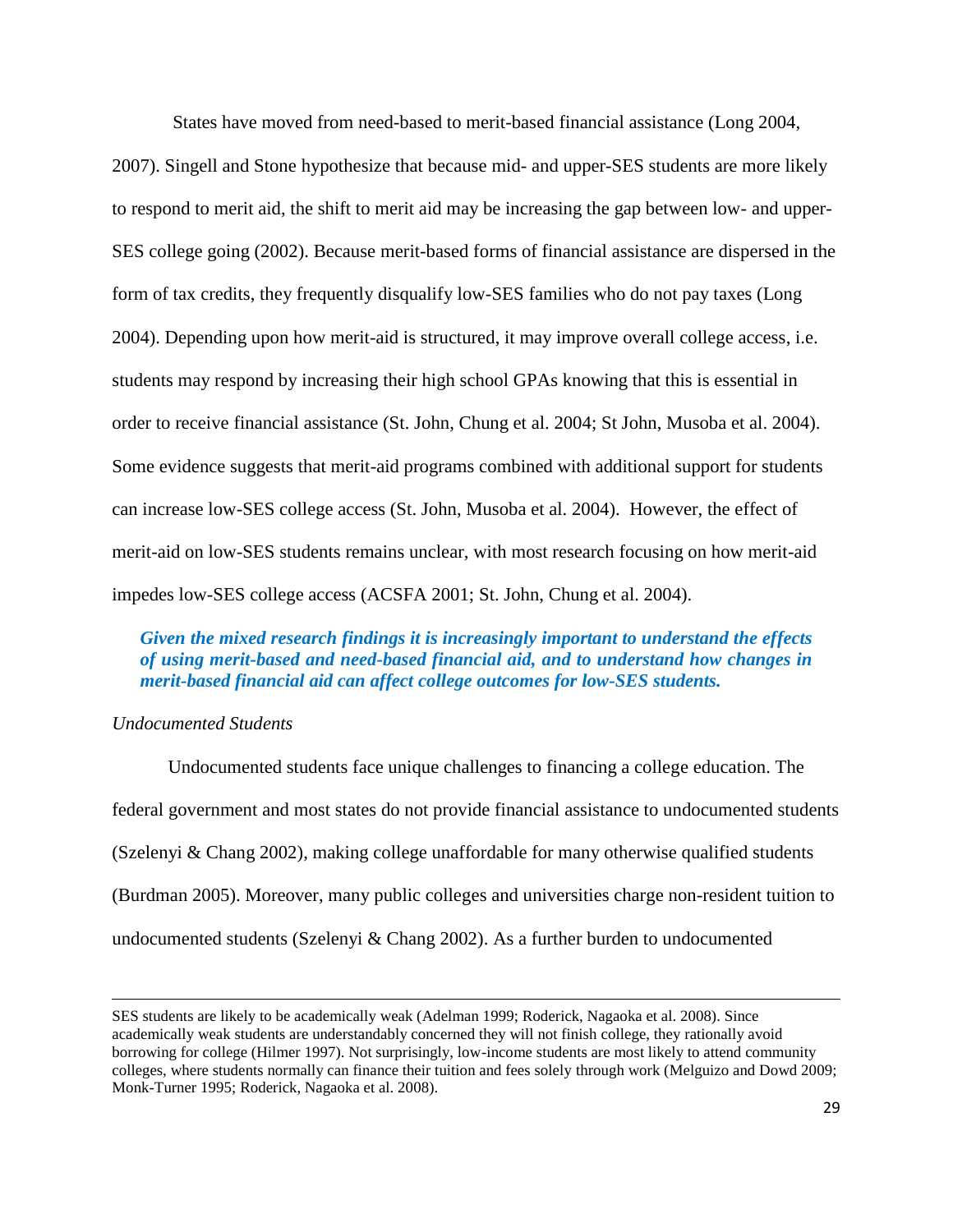students, many colleges use the FAFSA to calculate financial aid (Gray, Rolph, et al. 1996). Because undocumented students do not complete a FAFSA, they are often prevented from receiving college administered support. Individual institutions vary in their assistance to undocumented students, with some colleges providing financial aid and others not (Gray, Rolph, et al. 1996), and some states do not consider immigration status when awarding financial aid. Many undocumented students are likely to avoid filling out a FAFSA for fear of alerting the government to their immigration status, even if it is made clear to the students that doing so increases the chances of receiving other financial aid. States that do not wish to consider immigration status could provide an alternative financial aid application that does not require completing the FAFSA.

# *Until the federal government changes the current FAFSA system, undocumented students are likely to continue to encounter tough barriers to financing college.*

## *Addressing the Financial Aid Gauntlet*

There is considerable opportunity for improving how high schools communicate with parents and students about financial aid. Few high schools provide any meaningful assistance in navigating the financial aid application process (McDonough & Calderone 2006), and when they do address ways to finance college it is typically halfway through a student's senior year of high school (ACSFA 2008; McDonough & Calderone 2006). Information about financial aid should be available much earlier than the senior year of high school, both to allay the fear students and parents have about paying for college and to ensure that students and parents can navigate the college and financial aid application processes (ACSFA 2008; Burdman 2005).

There are several opportunities to help students navigate the financial aid process. Workshops, counselors, and simpler applications would all likely increase the number of low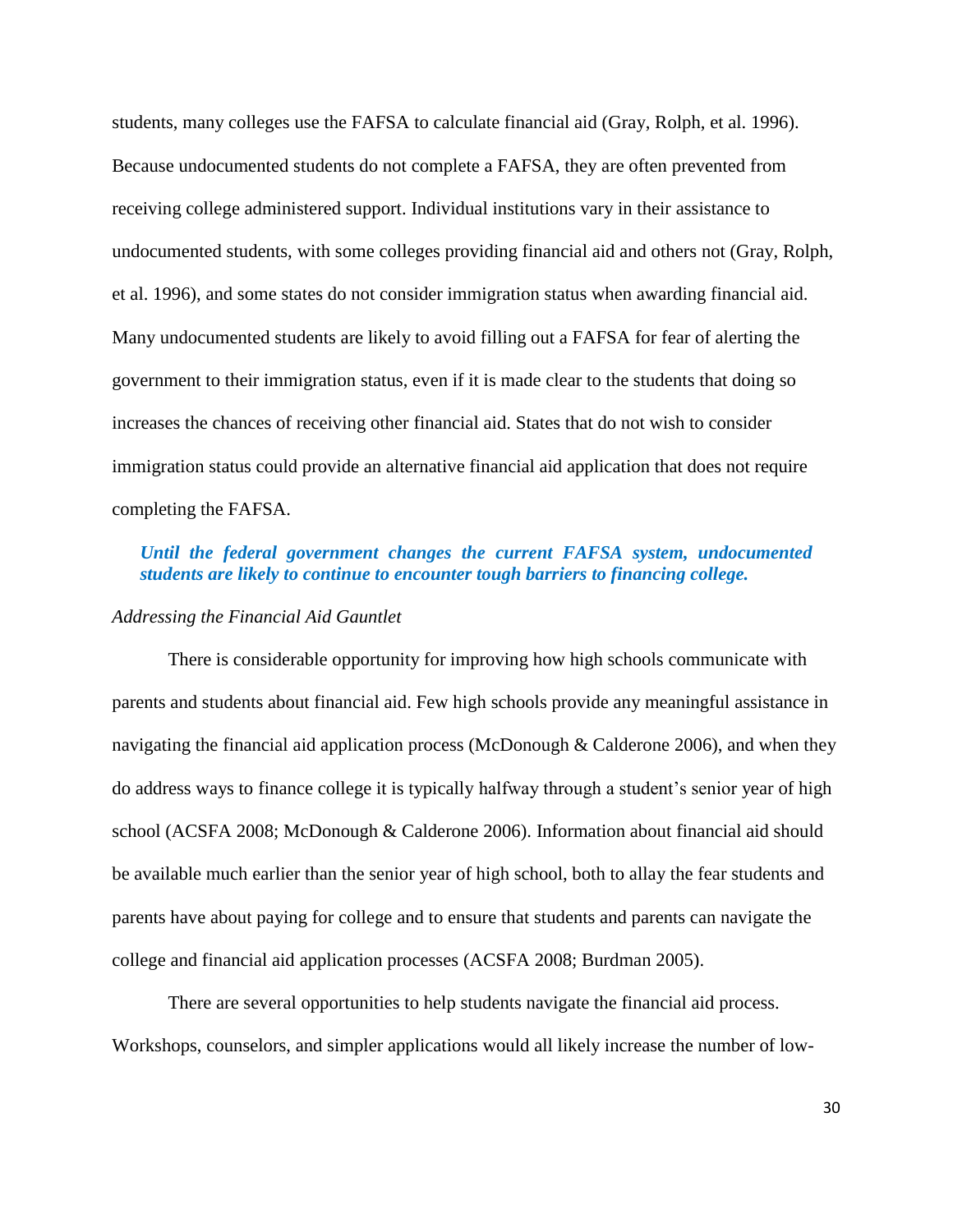SES students who apply for aid. Research finds that students who receive any formal assistance, such as attending a workshop or talking with a guidance counselor, are approximately 20 percent more likely to apply for financial aid (De La Rosa 2006). The probability of applying for financial aid, taking a standardized test, and applying to a college increases with each additional person to which the student talks to about their college plans (Berkner & Chavez 1997). Thus, research indicates that small investments can yield significant results.<sup>10</sup> Finally, increasing the number of colleges that low-SES students apply to will equip these students with better knowledge about the true cost of attending college and financial aid that exists for students. The state could assist students with the application fees if necessary to increase applications.

There are four ways to help low-SES students overcome the barriers that they face when attempting to finance college*.* 

*1. Students need to receive more information about how financial aid works. 2. The State of Illinois could provide an alternative financial assistance form that does not require students to submit a FAFSA. 3. Need-based aid should be increased for low-SES students. 4. Students should be encouraged to submit more college applications.*

 $\overline{a}$ 

<sup>&</sup>lt;sup>10</sup> Upward Bound and Talent Search, two federally funded TRIO programs, provide counseling and workshops on financial aid (Engle et al. 2006).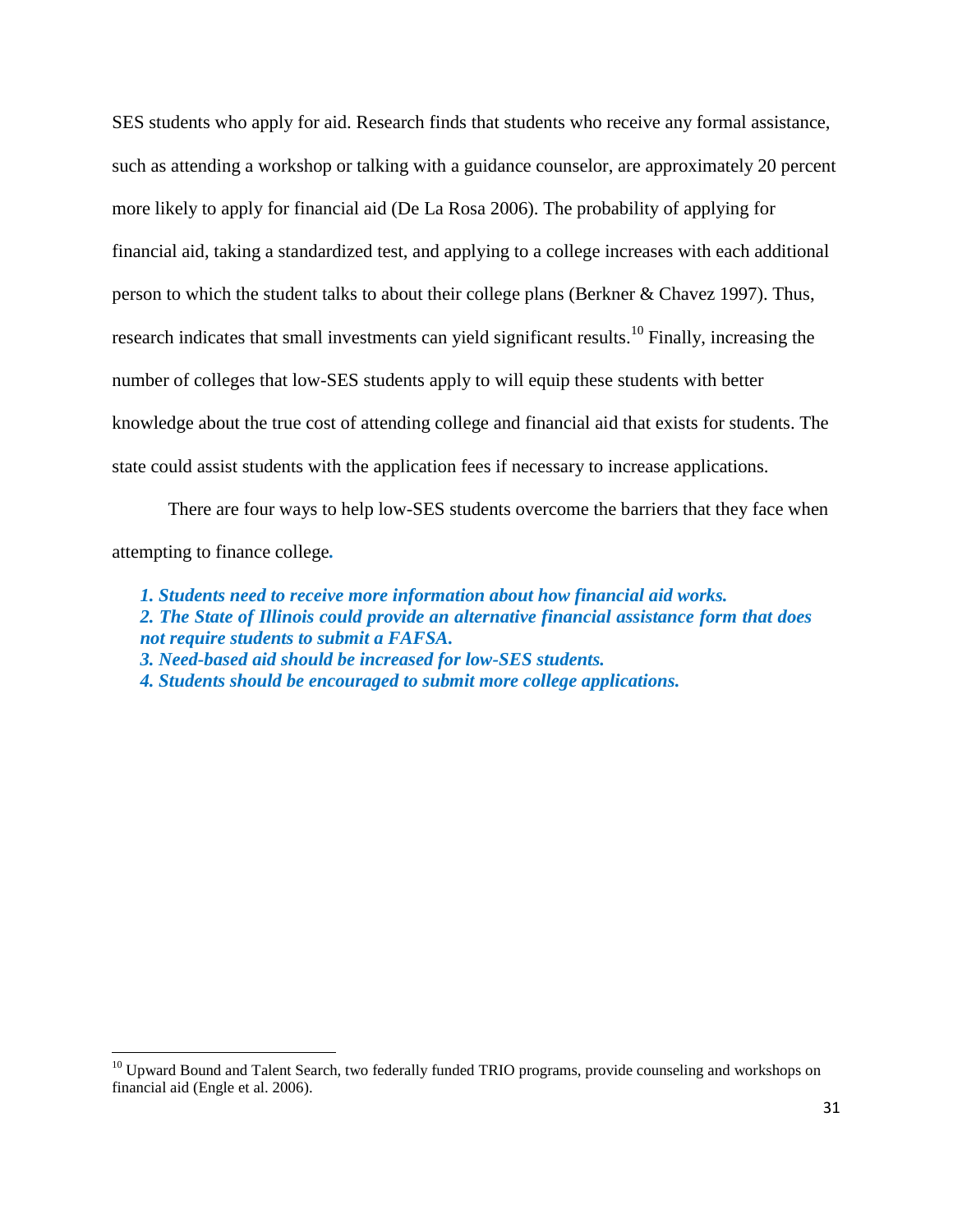#### **Part II: Factors in College Retention and Persistence**

Part II outlines the research on factors in college retention and college persistence. Figure 3 shows that there are three overarching areas of importance in retention and persistence: 1) academic performance, 2) social relationships, and 3) economic factors. The following sections detain the research findings in these three broad areas.

Research on college access at the postsecondary level typically centers on degree completion and retention.<sup>11</sup> Although colleges and universities spend considerable sums of money to recruit students, there remains significant attrition at colleges (Braxton & Lee 2005; Tinto 1993, 2003). More recently researchers have started to shift their focus from attrition and retention at individual institutions to understanding factors that explain attrition and retention across the postsecondary system (Mortenson 2005).<sup>12</sup> These researchers rely heavily on Tinto's model of college attrition, which is a highly accurate model of students' decisions to leave college (Nippert 2000).

 $\overline{\phantom{a}}$ 

 $11$  While there is variation in the college access literature overall; in this paper retention refers to students staying at a particular institution; and persistence refers to students staying in the postsecondary system, not necessarily at a particular institution.

<sup>&</sup>lt;sup>12</sup> Calculating Retention and Persistence: Calculating retention and persistence is controversial in the college access field. Adelman (1999) argues that since half of all college students transfer at least once in their academic careers (and over a third transfer more than once), institutional based retention figures are useless in assessing the higher education system (Adelman, Daniel, et al. 2003). The College Right-to Know Act has mandated guidelines for calculating institutions' retention rates, though these guidelines exclude many students from retention calculations (Hagedorn 2005). Under the current retention measurement guidelines, transfer students, part-time students, students who begin school at any time other than the fall semester, and even students who have not declared a major are *not* included when calculating the retention rate (Hagedorn 2005). With such large numbers of students switching institutions, institutional retention rates are not a useful measure of the true retention rate at a college or university, as so many students are ignored in the calculation. Furthermore, Astin notes that comparisons of colleges based on retention rates can be grossly misleading because colleges have such different student bodies (2005). Schools that appear to have high retention rates may in fact be subpar in retention, and schools that appear to have low retention rates may in fact have exceptional retention rates once a few freshmen demographic indicators of retention and persistence are factored out (Astin 2005). Finally, because the majority of low-SES students attend college part-time, institutional retention figures generally exclude most low-SES students from retention calculations (Corrigan 2003; Hagedorn 2005).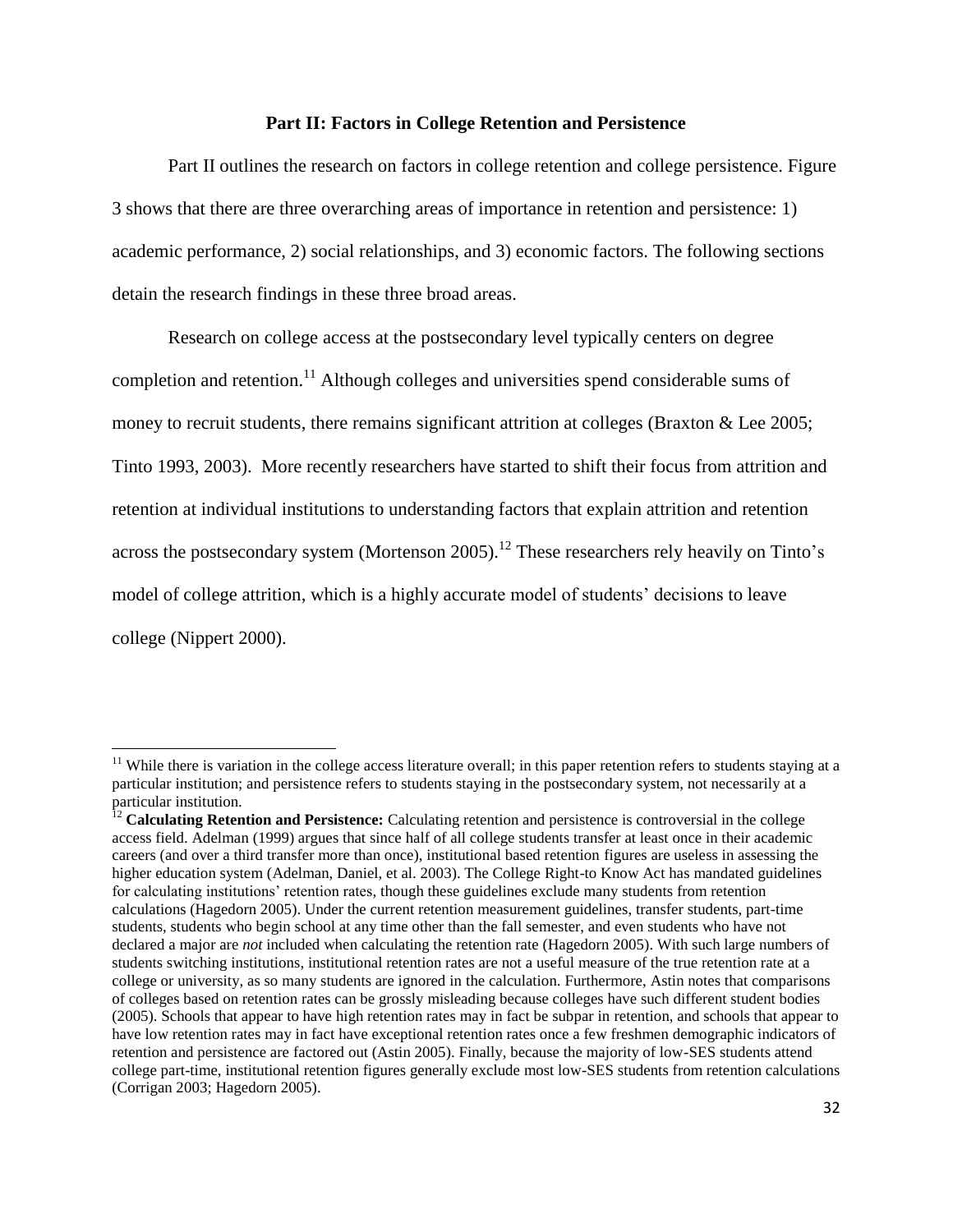### **Section II Map**





Vincent Tinto's model, shown in Figure 4, describes a student's decision of whether or not to remain enrolled at a particular institution. The student enters college with certain characteristics that are strong influences the student's goals and intentions. These include a student's SES and whether the student has a strong family connection to the institution being attended and toward the student's academic goals. A student's academic ability also shapes goals and intentions to an institution. Finally, the schooling a student receives plays a role in what the students wants and expects from a postsecondary education, as well as what types of skills the student brings to the postsecondary institution. Upon enrolling in college, both social and academic integration occurs, with the student either becoming part of the institutions social and academic environment or failing to integrate into the college atmosphere. The results of the students level of integration cause a student to reevaluate their goals and intentions after a period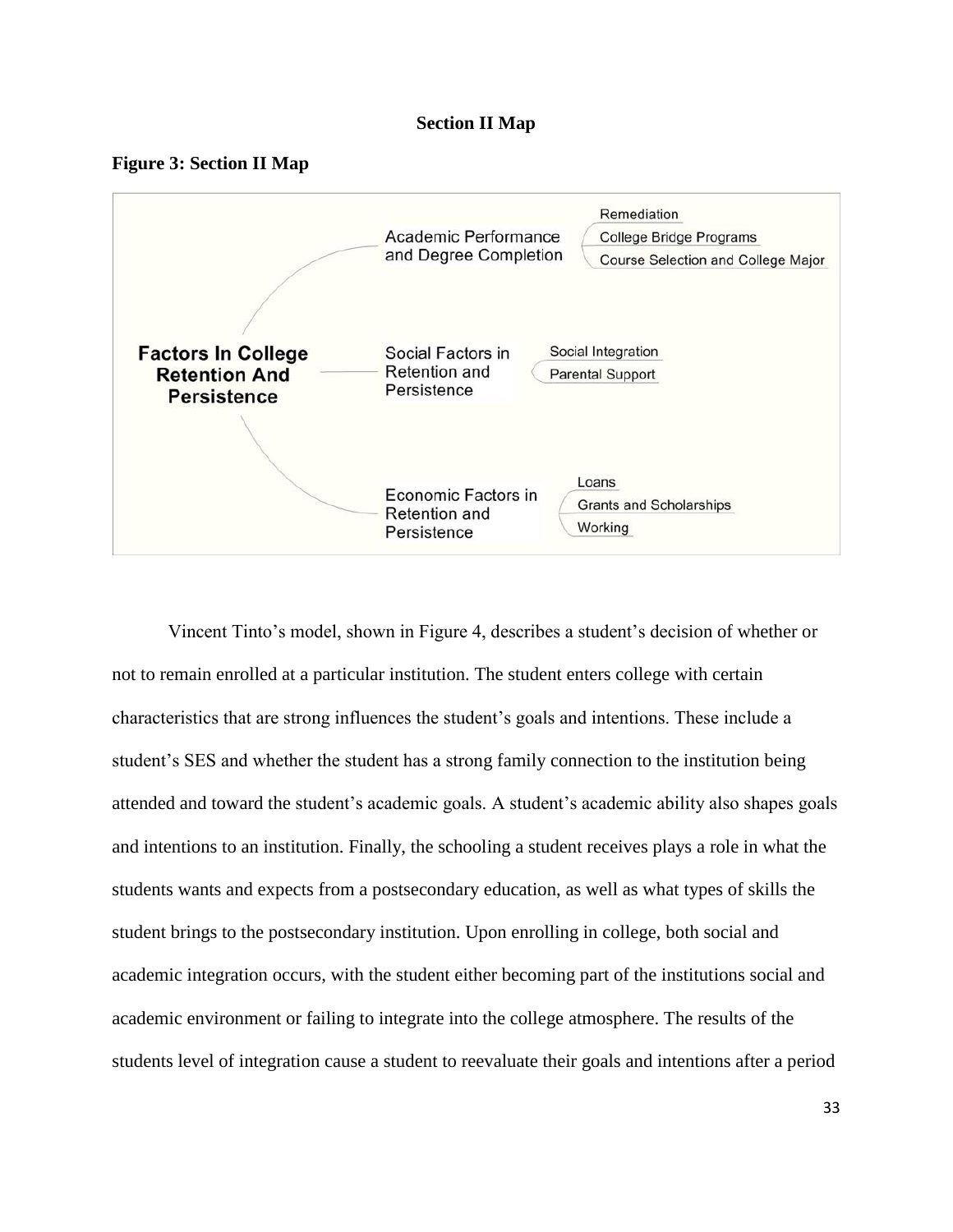of time (for example, the first semester), and to determine whether a) college is right for the student, and b) if college is right, is the particular college being attended the right college for achieving the goals and intentions of the student. All along the way, outside pressures affect a student. These outside pressures vary depending on the choices of the student. For example, a student with children has stronger external commitments than a student without a child.

**Figure 4: A Simplified Version of Tinto's Model of College Departure** 



Adapted from: Tinto V. (1993). Leaving College: Rethinking the Causes and Cures of Student Attrition, 2<sup>nd</sup> Edition. University of Chicago Press, Chicago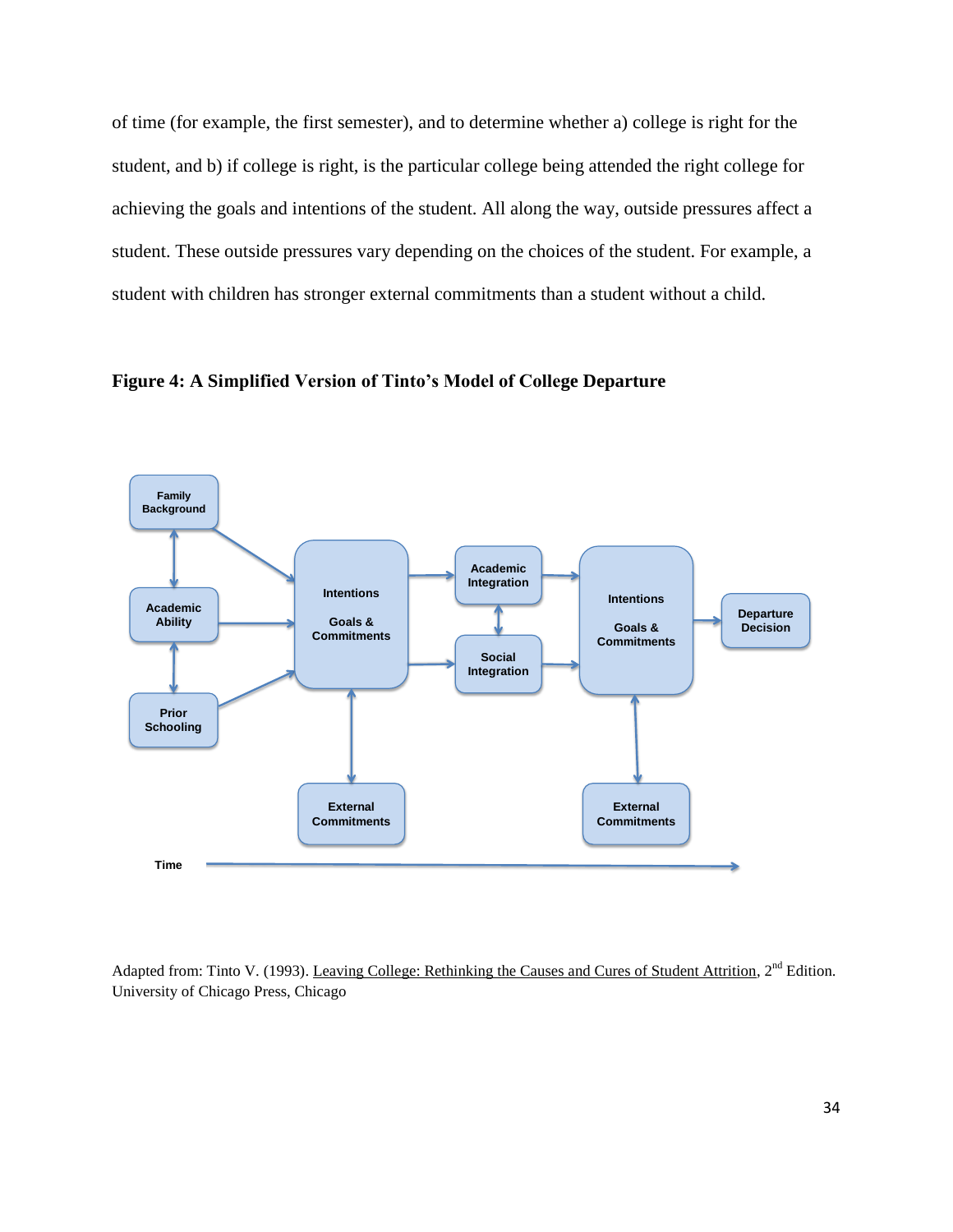The factors that predict college enrollment are the same factors that predict college graduation. The factors important at the college level include 1) student preparation for college, 2) the availability of academic support, 3) college GPA, 4) social integration and academic engagement at college, (Braxton & Lee 2005; Nippert 2000; Pascarella & Chapman 1983; Tinto 1975, 1993), 5) the family structure and living arrangements, and 6) financial aid and income. Research indicates that academic factors remain paramount in explaining college retention and persistence, and low-SES students are the least likely to complete college degrees just as they are the least likely to enter college (Bui 2005; Hauptman 2007; Kazis 2006; St. John et al. 2004; Stinebrickner & Stinebrickner 2003; Tinto 2003).

## **Section V: Academic Performance and Degree Completion**

Academic ability, as measured by GPA, class rank, and standardized test scores, is the best predictor of degree completion (Adelman 1999; DesJardins, McCall, et al. 2002; Rosenbaum 1996, 2004). An astonishing 70 percent of *any* institutions graduation rate can be predicted by a small number of freshman characteristics, including academic ability and SES (Astin 2005). Graph 4 shows the strong effect that high school GPA has on college degree persistence and completion.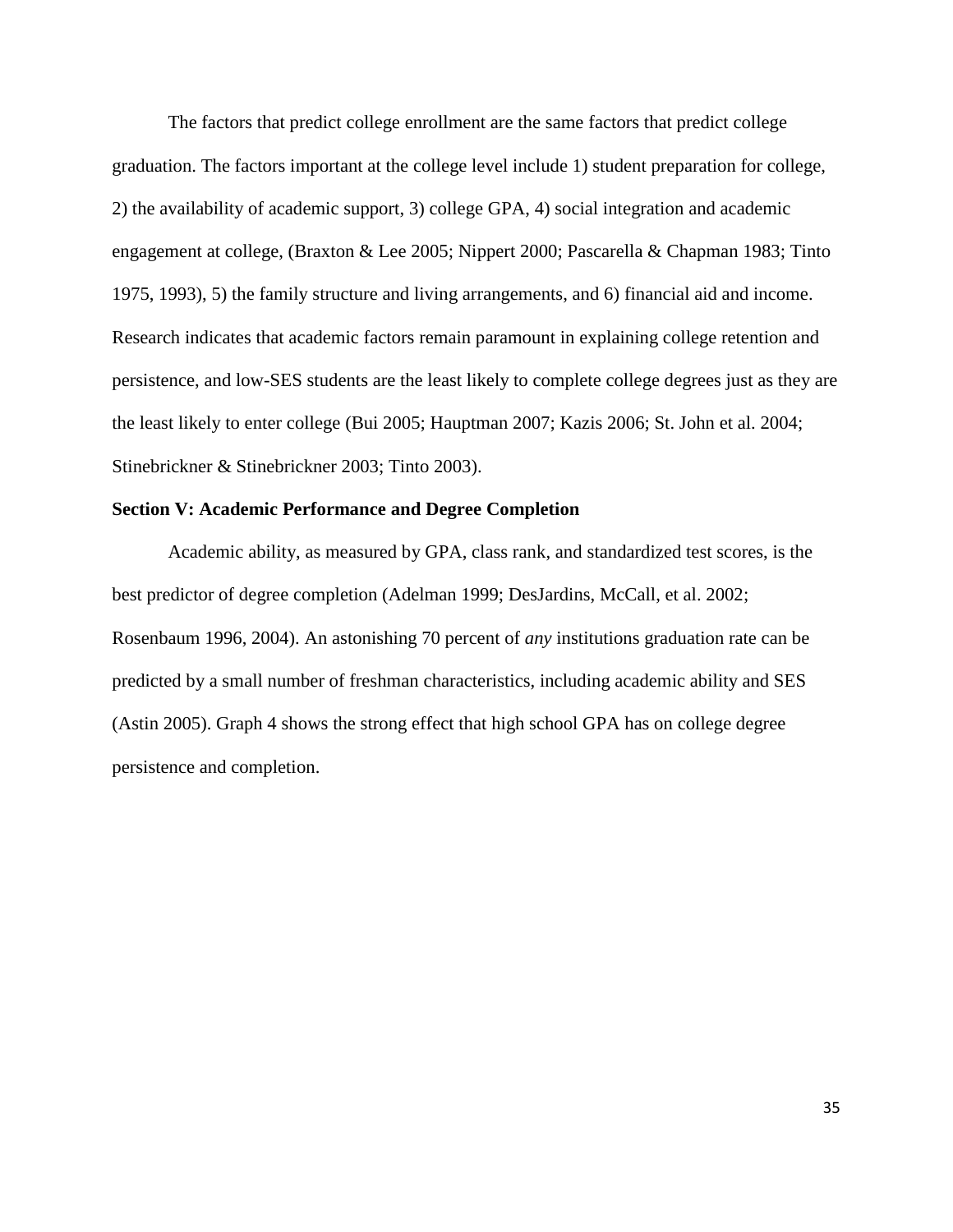

**Graph 4: 4-Year and 6-Year Degree Attainment Rates, by Average High School Grades**

Graph 4 adapted from: Astin, A. W., and L. Oseguera. (2005). Pre-College and Institutional Influences on Degree Attainment. College Student Retention: Formula for Student Success. A Seidman, Westport, CT, Praeger Publishers: 245-276.

Being from a low-SES family, first-generation, and academically unprepared negatively

affects college performance and lowers the likelihood of graduating (Adelman 1999; Astin 2005;

Astin & Osguera 2005; Rosenbaum 2004). Furthermore, the majority of low-SES students who

make it to college are "at best minimally qualified for college-level work" (Kazis 2006).

*Since low-SES students are frequently academically unprepared for college, programs and policies that address academic deficiency are critical to boosting college persistence among low-SES students.*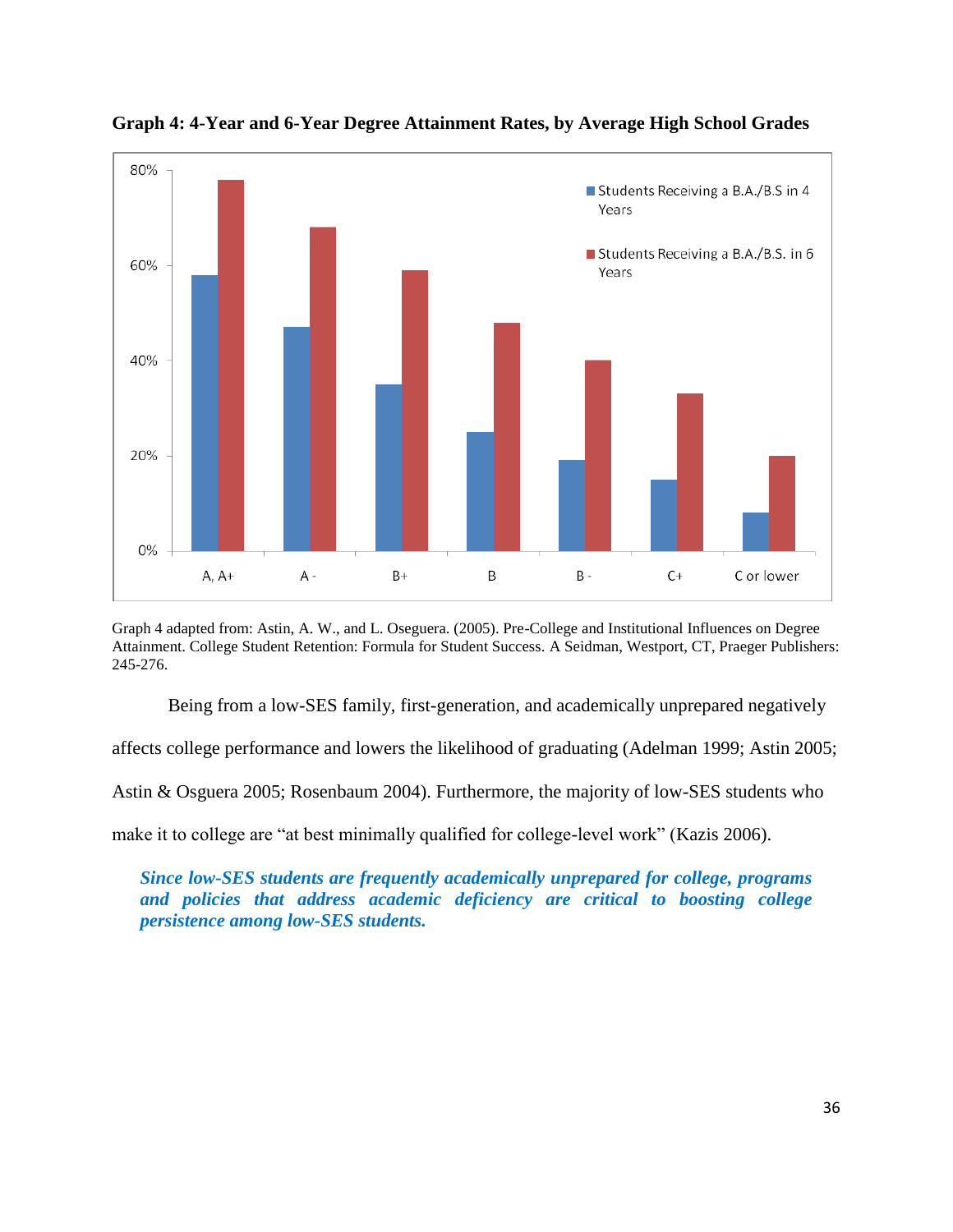Of course, standardized test scores, and even high school GPA only serve as rough measures for the skill students need in college. One of the most fundamental skills required in almost all college courses is writing. Many students are surprised by the amount of writing required in college courses and report that high schools did not prepare them with sufficient writing skills (Byrd and MacDonald 2005; Engle, Bermeo, et al. 2006). The majority of disadvantaged college students who complete community college credit their success to writing assistance (Byrd & MacDonald 2005; Engle, Bermeo, et al. 2006). Tutoring and early detection programs are two examples of the numerous intervention strategies for overcoming poor study and writing skills.

The federal government funds a variety of programs seeking to improve the college enrollment and graduation rate of low-SES and first-generation students through the Student Support Services (SSS) program (Chaney &

#### **The Literature on Community Colleges**

Community colleges, also commonly referred to as two-year colleges, have at times enrolled the majority of undergraduate college students in the United States, and continue to enroll the majority of college undergraduates in many states, including Illinois (Berkner and Wei 2006; Lee, Mackie-Lewis, et al. 1993). Unfortunately, community colleges have received little research attention (Berkner and Wei 2006; Melguizo 2009). The research that has been done on community colleges centers around one debate: do community colleges help or hinder students in their quest for bachelor's degrees? Through the 1980s many researchers argued that community colleges offered the hope of gaining a bachelor's degree, but that few students ever actually attained bachelor's degrees (Brint and Karabel 1989; Monk-Turner 1995; Valez and Javalgi 1987). A simple calculation of the percentage of community college students who complete bachelor's degrees shows that attending a community college is second only to being low-income in lowering the probability of a student earning a bachelor's degree (Monk-Turner 1995). Of students who began college in the 1995-96 academic year at community colleges, less than five percent completed their two-year degrees within two years (Berkner, He, et al. 2002). However, research since then has produced a more nuanced picture, acknowledging that community college students are typically weaker academically than four-year college students, and that community college students frequently do not desire a bachelor's or associate's degree.

One reason that descriptive statistics show dismal bachelor's and associate's degree completion rates for community college students is that community colleges serve a wide range of needs (in addition to measurement issues, see footnote 12).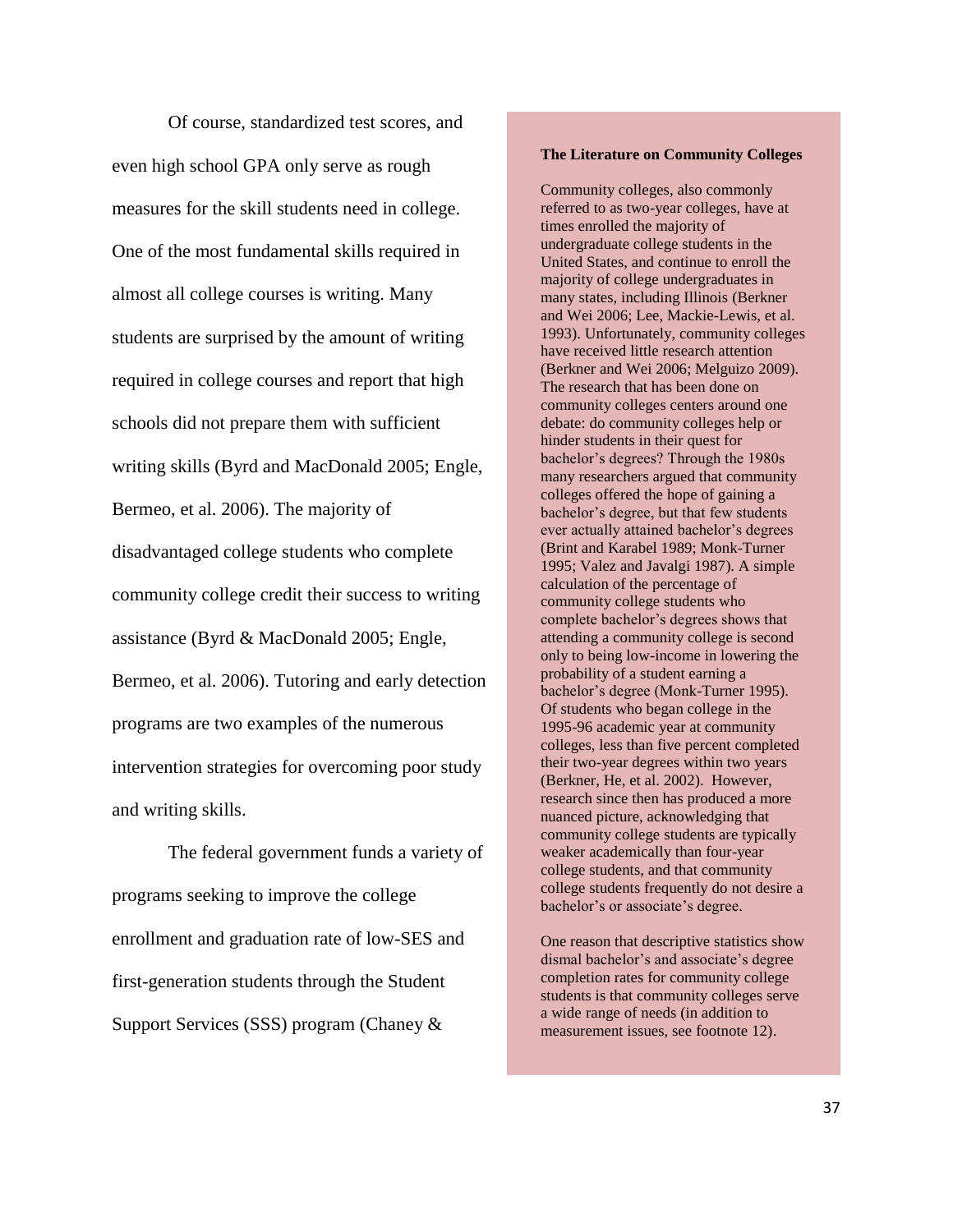Muraskin 1997; Chaney et al. 1998). However, because institutions are given wide latitude in how SSS programs are structured, it is difficult for researchers to determine what specific programs, or aspects of programs, are effective (Chaney & Muraskin 1997; Chaney et al. 1998). Nonetheless, when broad types of SSS programs are compared, for example tutoring versus cultural outings, certain program types appear especially effective. Tutoring services and especially peer tutoring services have a strong and positive effect on college retention and persistence (Abrams & Jernigan 1984; Chaney et al. 1998). In addition, Student Support Services (SSS) programs that foster peer connections among low-SES and firstgeneration students are effective at boosting retention (Chaney et al. 1997). Colleges must also be sure that support services are available to students who need them. Tinto (1993) finds that student support services are often offered during hours when those most in need of support, such as students working and/or living off-campus, cannot

#### **The Literature on Community Colleges**

Students who attend community colleges are frequently disadvantaged in multiple ways (Lee, Mackenzie-Lewis, et al. 1993). Research indicates that students who attend community colleges have difficulty managing their course work (Schneider and Stevenson 1999), are the least academically prepared or focused (Horn, et al. 2006; Roderick, et al. 2008; Rosenbaum, et al. 1996; Terenzini, et al. 2001) and are the most likely to be unsure of their future plans. However, for students who are academically prepared for college, community college attendance does not appear to hinder students' degree completion rates. Research shows that students who do successfully transfer from community colleges to four-year institutions complete degrees at similar rates as students who went directly to four-year institutions (Hilmer 1997; Lee, et al. 1993; Melguizo and Dowd 2009). When calculating the degree completion rate after factoring out students who 1) take no college level courses, 2) have no interest in obtaining a degree, or 3) obtain fewer than 10 college credits, community colleges have degree completion rates comparable to four-year institutions (Adelman 1999; Lavin 2000).

Moreover, work by Rouse (1994) shows that as the geographical distance decreases between a high school student and a community college, the greater the likelihood that that student will at attend a community college. However, proximity to community colleges has very little effect on the four-year college going rate. This suggests that community colleges do not divert students from attending college, but rather that community colleges encourage students to attend college who otherwise would not do so.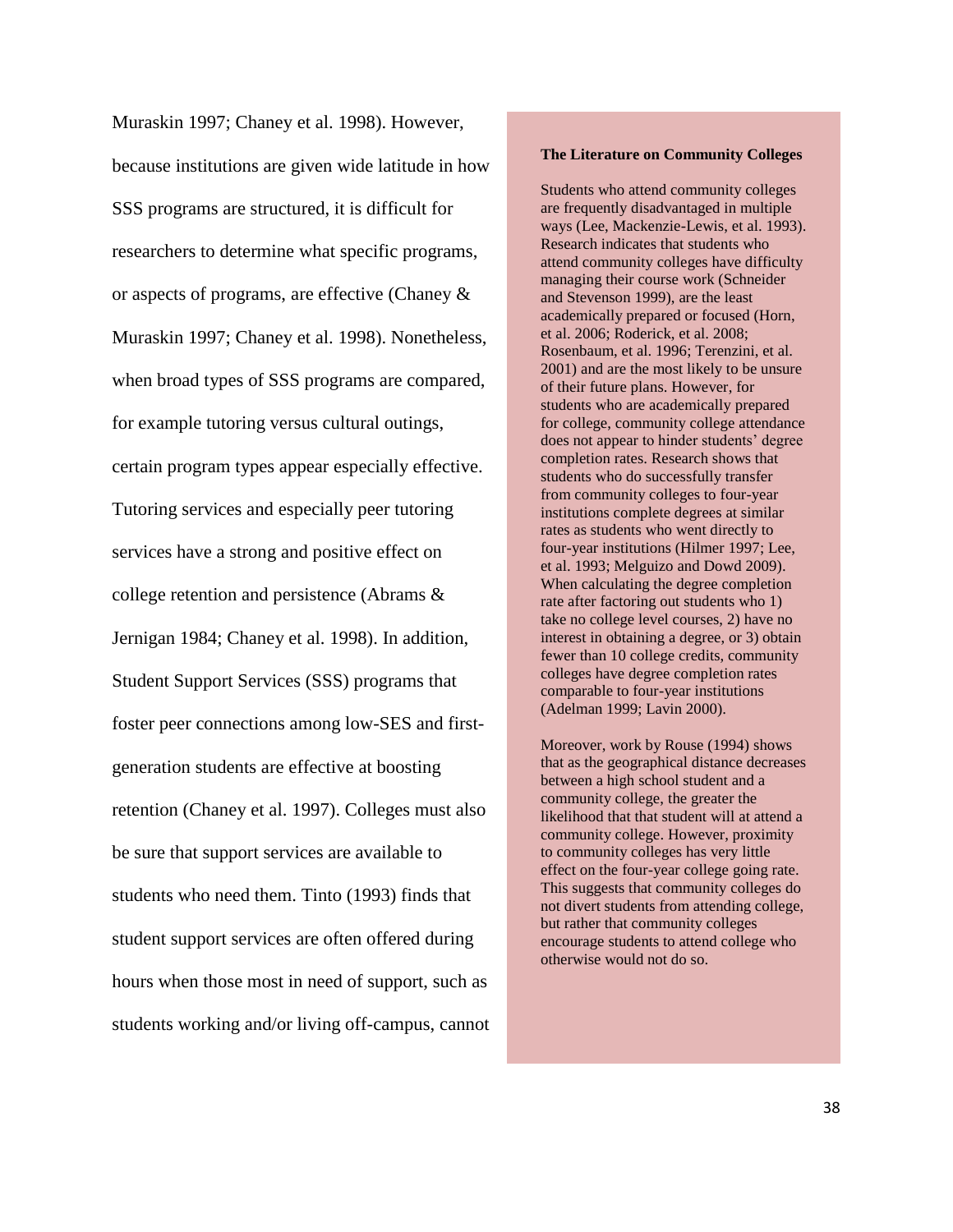utilize these services. Programs attempting to boost college retention and persistence must make sure the services are offered at times that those most in need can utilize the services. Thus, tutoring services should have evening, early morning, or weekend hours (Tinto 1993). Analysis of SSS programs finds timing a key determinant in program effectiveness, with services provided the freshman year and particularly the first semester providing the greatest boost in retention and persistence of program participants (Abrams & Jernigan 1984; Chaney et al. 1998).

An important factor in shaping college retention and the success of retention programs is the ability to identify students who are at risk of failing. Unfortunately, academically challenged college students frequently do not seek help until it is too late to avoid failing or dropping out (Tinto 1993). Some colleges have instituted faculty monitoring, whereby faculty members who notice students struggling report these students to the counseling office. The counseling office then directs students to academic support services *before* students fall too far behind in their work (Tinto 1993).

# *Increasing tutoring services and early identification of students who need academic support services likely would have a major impact on college retention.*

Faculty interaction with students is an important aspect of academic integration into an institution. Tinto (1993) and Nippert (2000) find that faculty interaction increases the likelihood of retention at both four-year and community colleges and that student interaction with faculty is positively associated with GPA even after controlling for background factors (Tinto 1993). Furthermore, although connecting with faculty may be most important during the freshman year, at many universities freshmen have the least opportunity to connect with faculty members (Tinto 1993).

*Universities seeking to boost their retention rate should find new ways of encouraging faculty interaction with students, especially in the freshmen year.*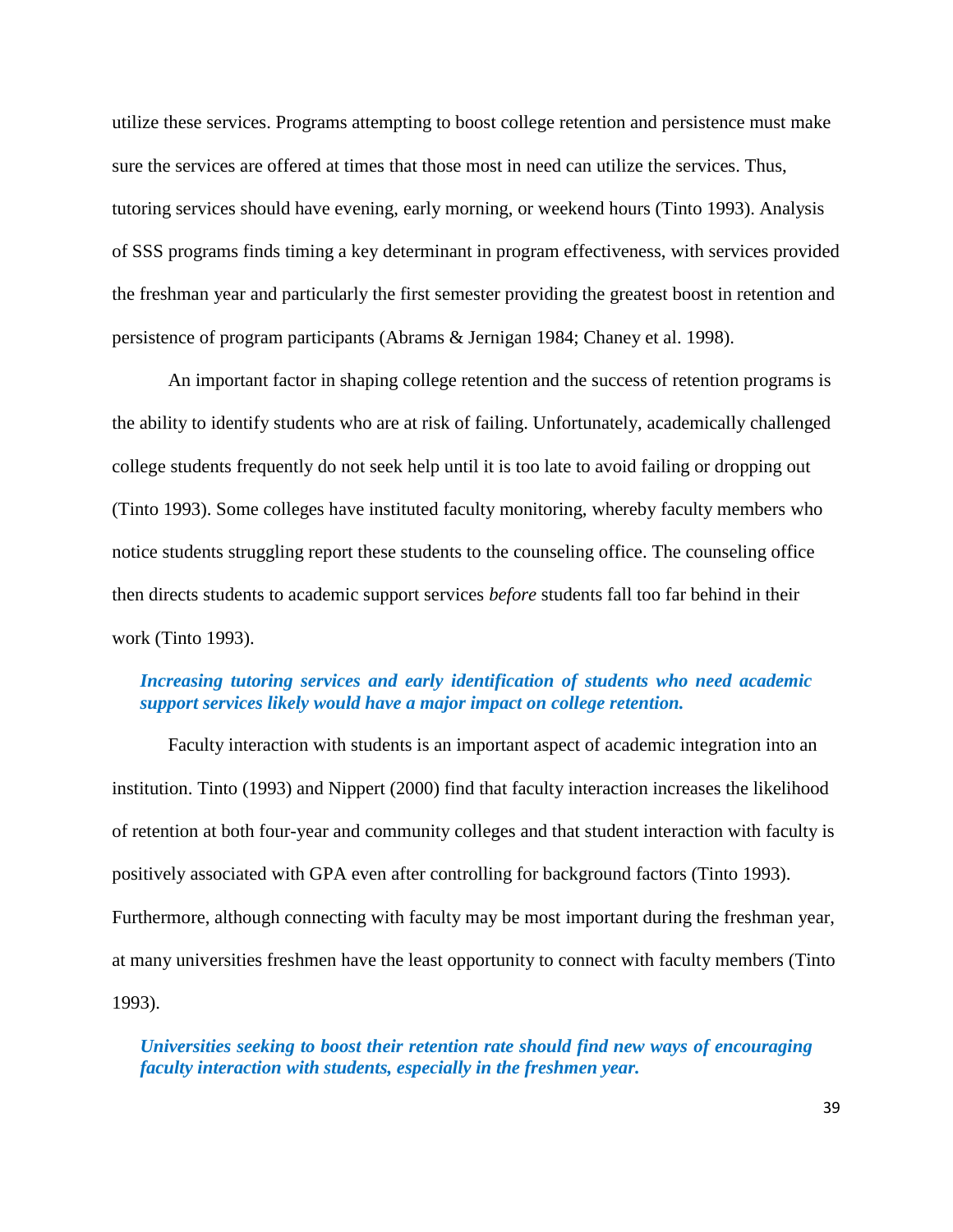#### *Remediation*

 $\overline{\phantom{a}}$ 

Remediation is both a challenge *and* an opportunity for academically underprepared students and remedial classes are widely offered at 2- and 4-Year institutions. Of students enrolled in community colleges, nearly two-thirds take at least one remedial class (Adelman 2004; Deil-Amen & Rosenbaum 2002). Even at selective colleges, it is common for many students to take remedial classes (Kreysa 2006).<sup>13</sup> As a result, research indicates that many college students enroll in one to three semesters of courses but because the majority of the courses they take are remedial, students frequently earn fewer than ten college level credits (Adelman 1999, 2004; Deil-Amen & Rosenbaum 2002, 2003). Remediation increases the timeto-degree and the likelihood of graduation decreases with each remedial class a student is required to take (Rosenbaum 2004). The relationship between remedial courses and time to degree and the likelihood of graduation is explained by two factors. First, many students enroll in remedial classes because they are unprepared for college and thus are unlikely to graduate in the first place. Therefore the remedial class is not a barrier to graduation, but rather an indicator that the student is academically weak or unqualified to be in college. Second, remedial classes do cause a barrier to low-SES students who attend college part-time. Students, who begin college and find that college will cost them significantly more money than originally anticipated, because they must pay for many non-credit classes, are likely discouraged from continuing their education.

While remediation provides an increased level of access for academically unprepared students, the relationship between remediation and college retention is complicated. Kreysa

<sup>&</sup>lt;sup>13</sup> Nationally, approximately one-third of college students report taking remedial classes (Horn et al. 2006); though this is likely an undercount. Deil-Amen and Rosenbaum find that many students do not realize they are enrolled in non-credit remedial classes at the college level (2002, 2003).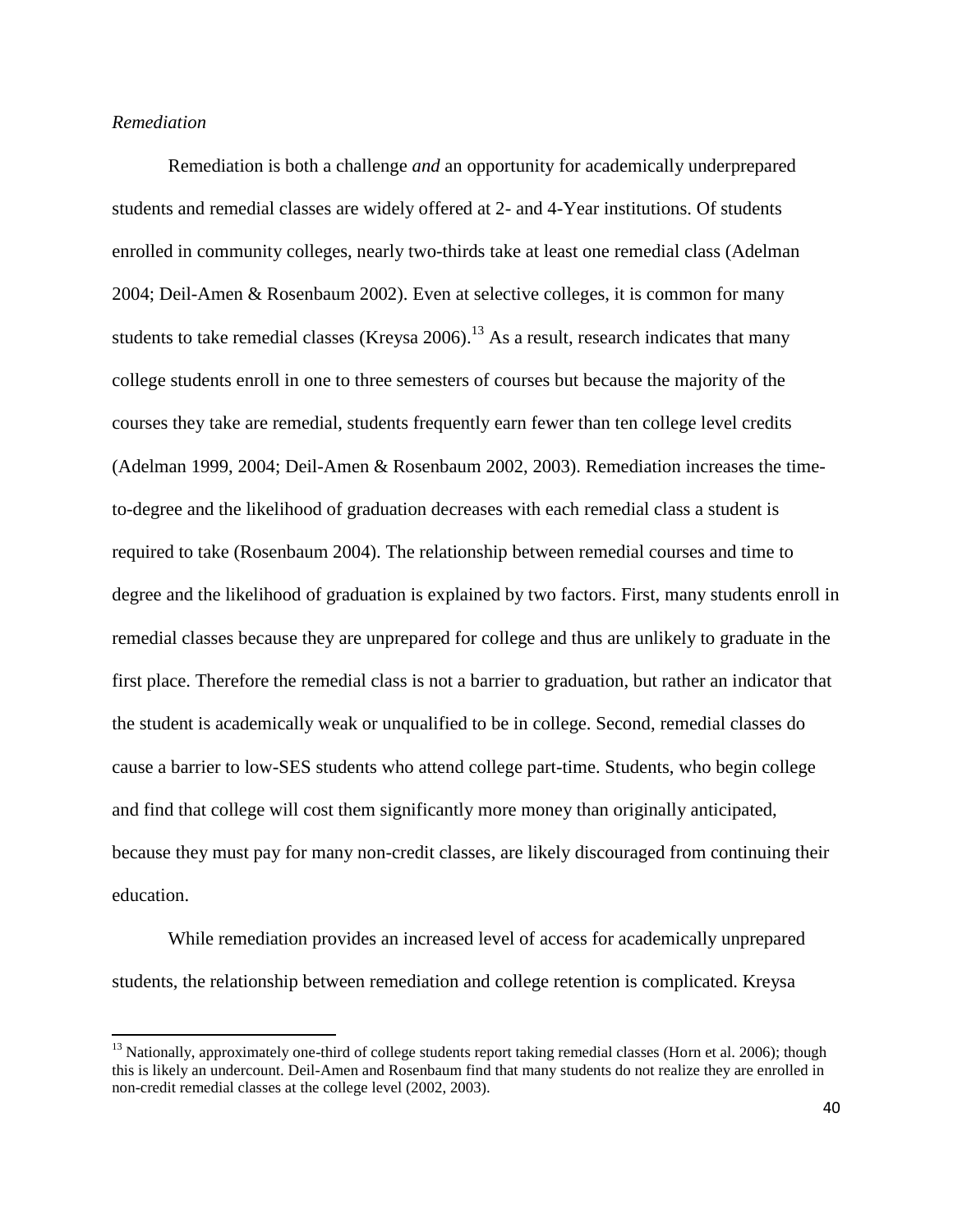(2006) argues that remediation coupled with academic support services could significantly improve completion rates. However, it will take additional research to determine whether investments in remediation are better than investments in other retention strategies (Breneman & Marisotis 2002).

#### *College Bridge Programs*

College bridge programs help students by preparing them for the academic rigors of college before the regular academic year begins (Engle et al. 2006). College bridge programs specifically designed to assist at-risk students can increase retention (Chaney et al. 1998; Thayer 2000). Research indicates that programs at Drexel University and Michigan State University, where college bridge was combined with group living space and intensive support services, are both effective (Thayer 2000). Of course, these programs are intensive, requiring substantial resources per student. In general, college bridge programs are associated with increased institutional retention, but since many of the students in college bridge programs also receive other services, the direct effect of the bridge program is difficult to isolate.

One important outcome of college bridge programs is that participants make friends and form peer networks, which can affect retention (Chaney et al. 1998; Thayer 2000). Mentoring programs also increase retention. For example, mentors at the University of New Mexico and California State University at Fullerton help new students adjust to the college environment by serving both as advisors and as gateways to peer groups (Tinto 1993). Unfortunately, research on college peer groups and mentoring is limited and many questions remain about their effect on social integration, retention and persistence rates.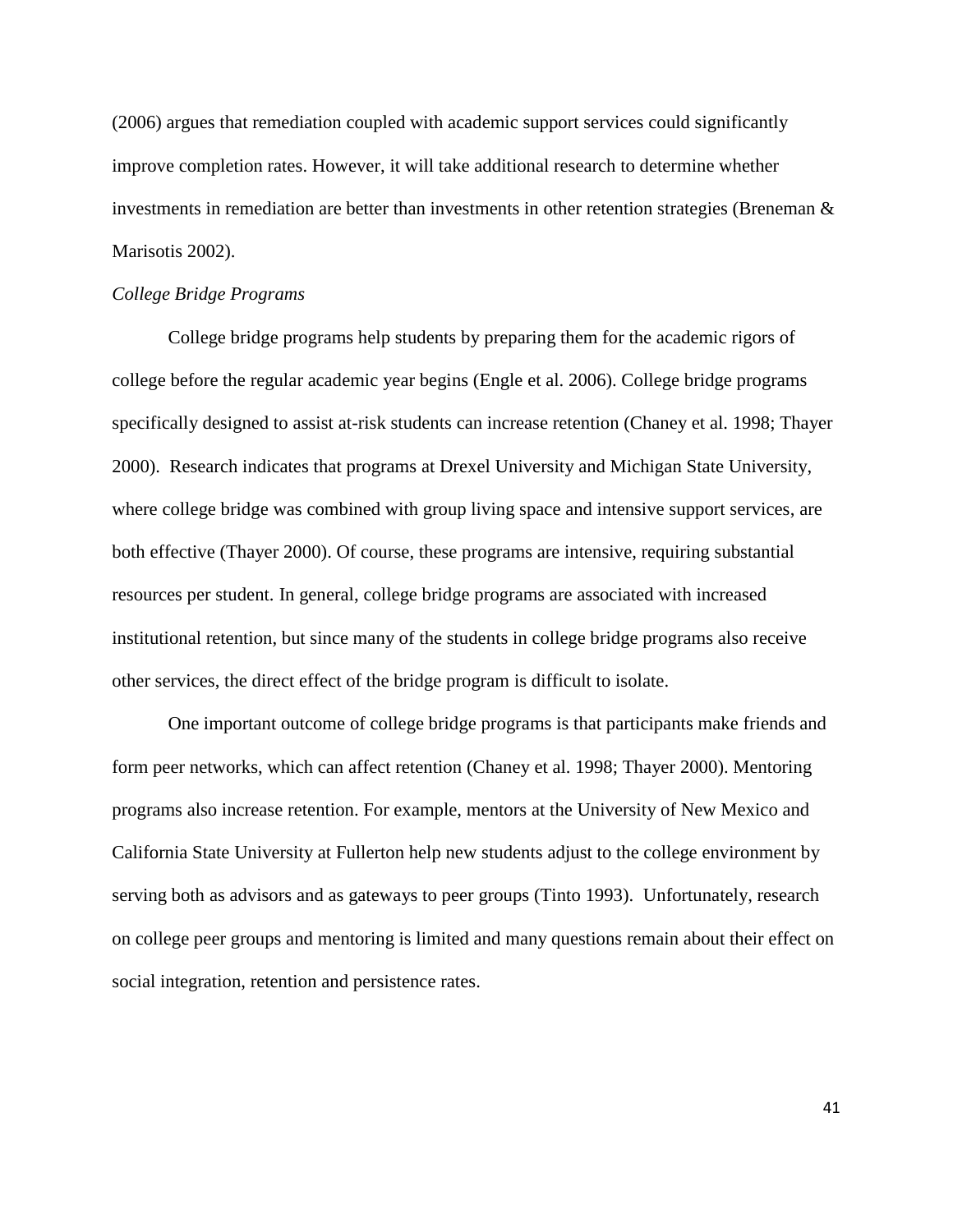## *Course Selection and College Major*

Selecting courses at college is a challenge for many students. Students must carefully choose classes, as only a fraction of courses offered at a college are generally required for any individual degree program (Deil-Amen & Rosenbaum 2003). Interviews with predominantly low-SES and first-generation students find that many students do not know which courses are required to complete their degree (Deil-Amen & Rosenbaum 2002, 2003). Additionally nontraditional students report taking many classes unrelated to their major and that do not count toward graduation (Deil-Amen & Rosenbaum 2002).

In addition to selecting coursework, researchers expect that choosing a major is a challenge for low-income and first-generation students. In a study of college choice among Chicago Public School students, who are overwhelmingly low-income, researchers found that many students fail to apply to *any* college because they cannot decide on a career choice (Roderick, et al. 2008) and therefore a major at college. Research shows that difficulty deciding on a major in college can make it difficult to earn enough credits to graduate (Schneider & Stevenson 1999). Moreover, when studying programs designed to help academically underprepared students, Kreysa (2006) found that choosing a major had different effects on academically prepared students compared to academically challenged students, with degree completion positively associated with changing major if those students received academic support. It seems likely that disadvantaged students, particularly those at large universities, face similar challenges selecting courses and deciding on a major as those found by Deil-Amen and Rosenbaum at community colleges (2002, 2003). However, research on these more "mundane" challenges is lacking, even though increased time to graduation and the additional expense of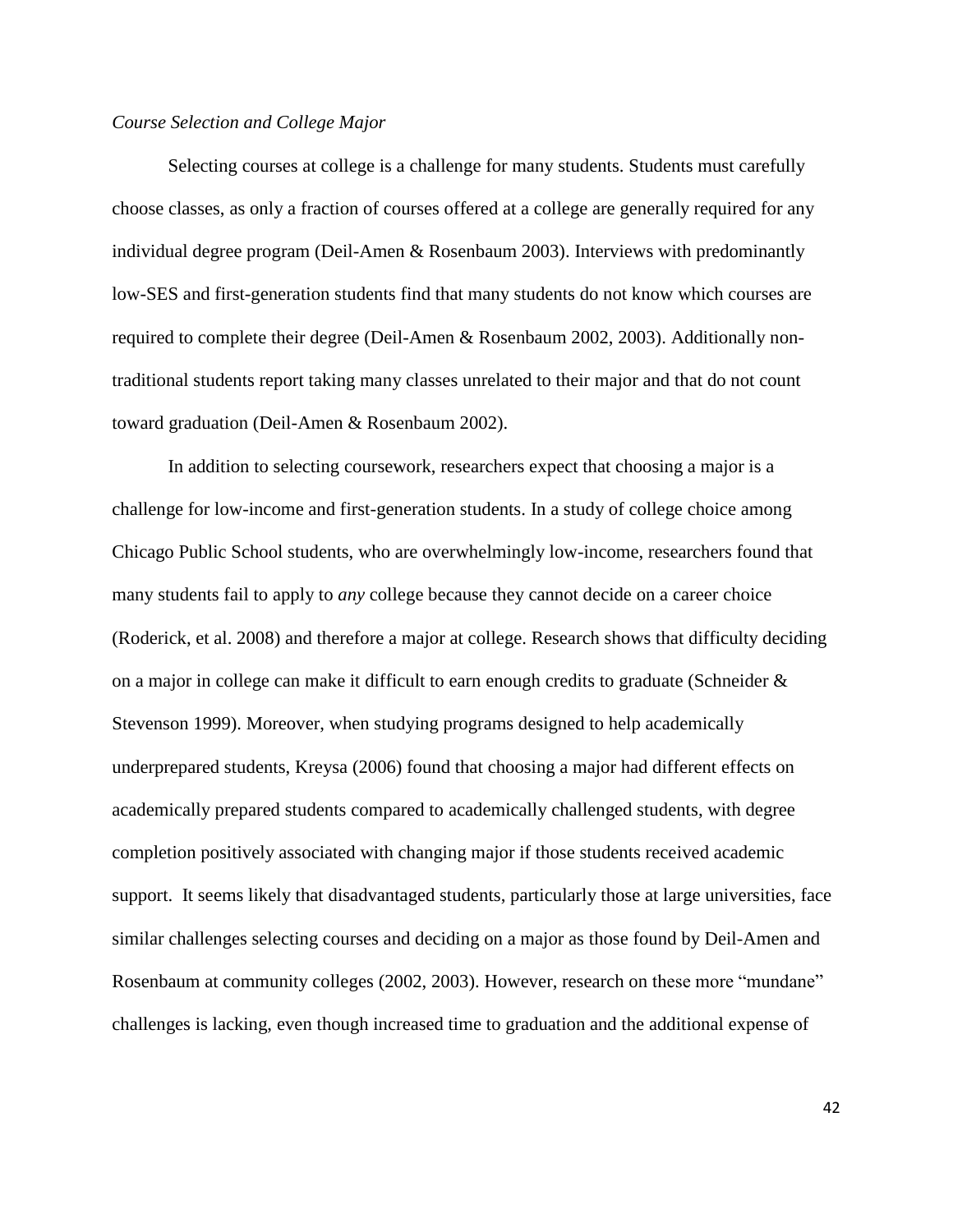taking "unnecessary" classes disproportionately affects low-SES students.<sup>14</sup> There remains little conclusive research about choice of major and its effect on likelihood of persistence to degree.

# **Section VI: Social Factors in Retention and Persistence**

In Tinto's original model (See Figure 4 on page 33) of college retention, social integration was second to academic integration as the strongest factor predicting institutional retention (1975, 1993). Two social factors are very important at the college level. First, social interaction is very important to retention at a particular institution. Social integration includes interactions with other students as well as interactions with college staff. Most colleges use Tinto's model to improve the first-year experience and design programs to foster social integration, such as freshman seminars and requiring that students live on-campus; as students who live with their parents appear less likely to continue at college as compared to students who do not. Second, external family issues affect student retention and persistence. Parents remain important in financing college for most students. In addition, students who have a family of their own will have difficulty integrating into campus, as there are significant off-campus family demands on their time and attention.

#### *Social Integration*

Tinto's model shows that for students at four-year residential colleges, social integration is the second most predictive factor of retention (Grant-Vallone et al. 2004; Nora, Cabrera, et al. 1996; Pascarella & Chapman 1983; Tinto 1975, 1993). Students who feel they do not "fit in" or "belong" at a college are more likely to drop out or to transfer to a different institution. Social

<sup>&</sup>lt;sup>14</sup> **Counseling at College:** Low-SES students also are most likely to attend colleges where there are few counselors available to help them choose classes (Deil-Amen & Rosenbaum 2003). Community colleges tend to have counselor rations of 800:1, whereas many private and vocational schools that have higher graduation rates keep ratios below 200:1 (Deil-Amen & Rosenbaum 2003). Low-SES and first-generation students are the least likely to have academic and career counselors at the colleges they predominantly attend, despite the fact that they are the most likely to need counselors.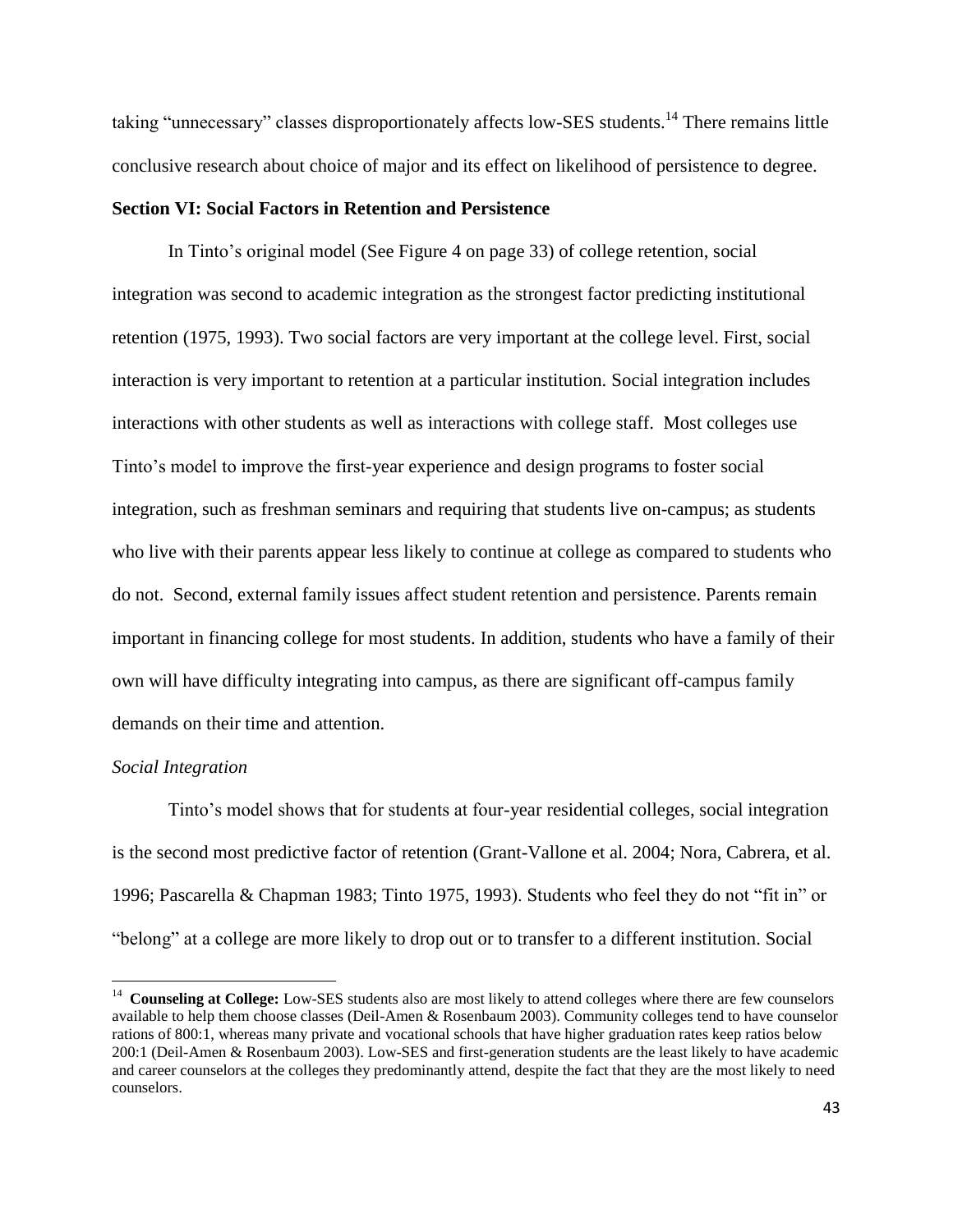integration includes making friends and interactions with other members of the campus community.

Many colleges attempt to foster social integration by requiring students to live on-campus the freshmen year (or longer). Breneman and Merisotis (2002) find that students who live oncampus the freshmen year experience increased social integration - more interaction with peers and faculty members and participate in more extra-curricular activities. The effect of social integration is even stronger for low-SES students than for medium- to high-SES students. Research shows that first-generation students receive a greater than average benefit from participation in extracurricular activities and living on-campus (Pascarella et al. 2004). It is important to note that while participation in extracurricular activities has a positive effect on retention; notable exceptions are participation in intercollegiate athletic programs, off-campus work, and volunteer work, which have a negative effect on retention and persistence (Pascarella et al. 2004). However, research shows that first-generation students, while deriving the greatest benefit from these activities, are the least likely to live on-campus or participate in extracurricular activities. Unfortunately it is difficult to encourage low-SES students and firstgeneration students to get involved in activities, especially when those students live off-campus or work. It is possible that students are not participating in campus activities because they are working.

*Programs to increase low-SES and first-generation student retention at college are needed encourage greater social integration and participation from their targeted groups.*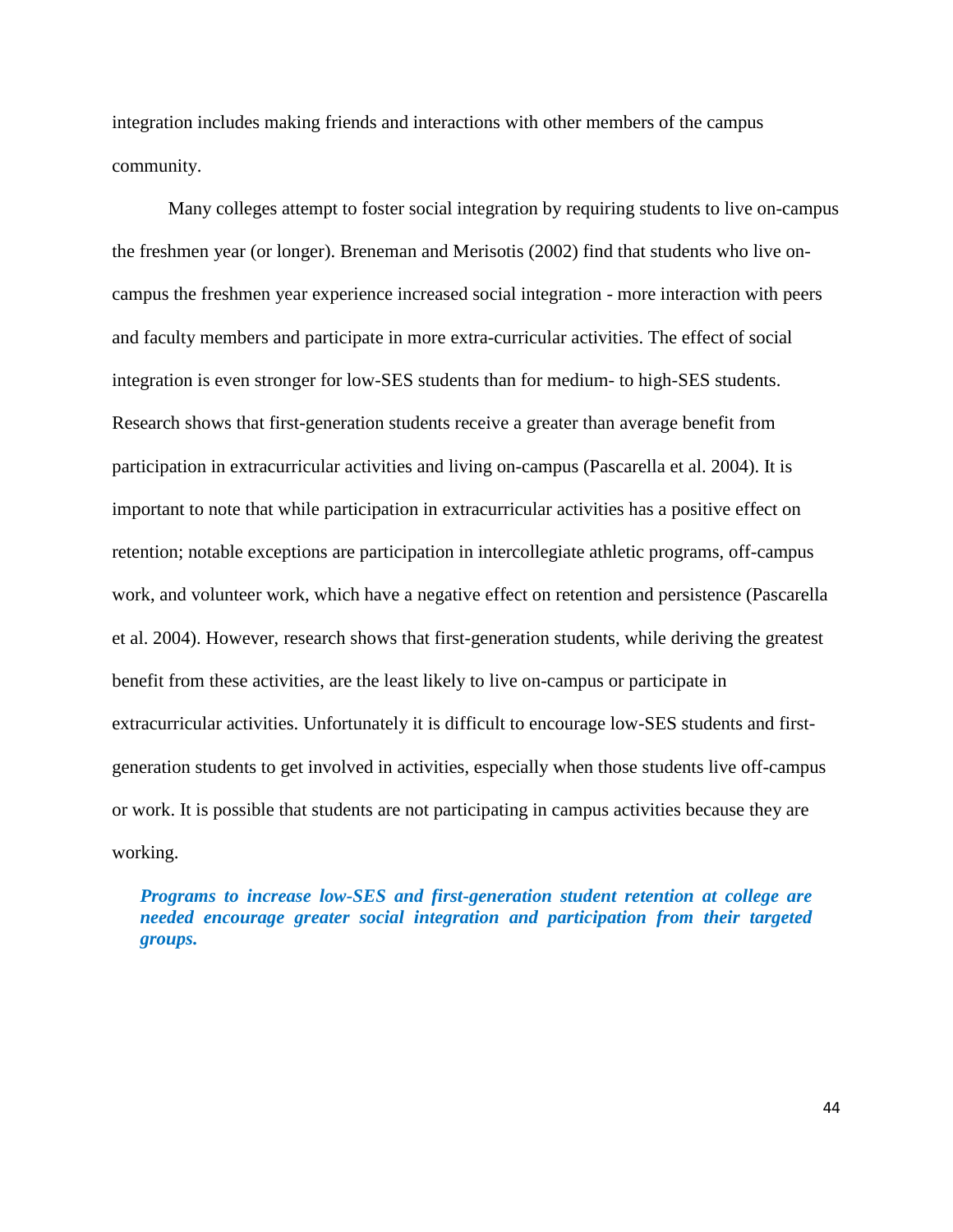

**Graph 5: Percent Distribution of Undergraduates' Attendance Patterns in Community Colleges and 4-Year Institutions: 2003-2004**

Adapted from: Horn, Laura, S. Nevill, and J. Griffith. (2006). Profile of Undergraduates in U.S. Postsecondary Education Institutions, 2003-04: With a Special Analysis of Community College Students. National Center for Education Statistics, U.S. Department of Education, Washington, D.C.

Part of the confusion in determining factors associated with college retention and persistence is that institutions vary. Tinto's model was designed for four-year, residential colleges (Tinto 1975; 1993; 2003). However 35% of all postsecondary students are enrolled in community colleges (Provasnik & Planty 2008), and in Illinois the majority of college undergraduates are enrolled in community colleges (Berkner & Wei 2006). Community colleges are almost entirely commuter colleges, and there are also 4-year colleges that are primarily commuter colleges as well. In addition, Tinto's model does not address students who attend college part-time or older students.<sup>15</sup> Researchers find that for students at commuter colleges,

 $\overline{a}$ 

<sup>&</sup>lt;sup>15</sup> Age and Life Stage: The traditional picture of a college student is someone in her late teens or early twenties attending a four-year college full-time with the goal of completing a degree. However, today 25 percent of all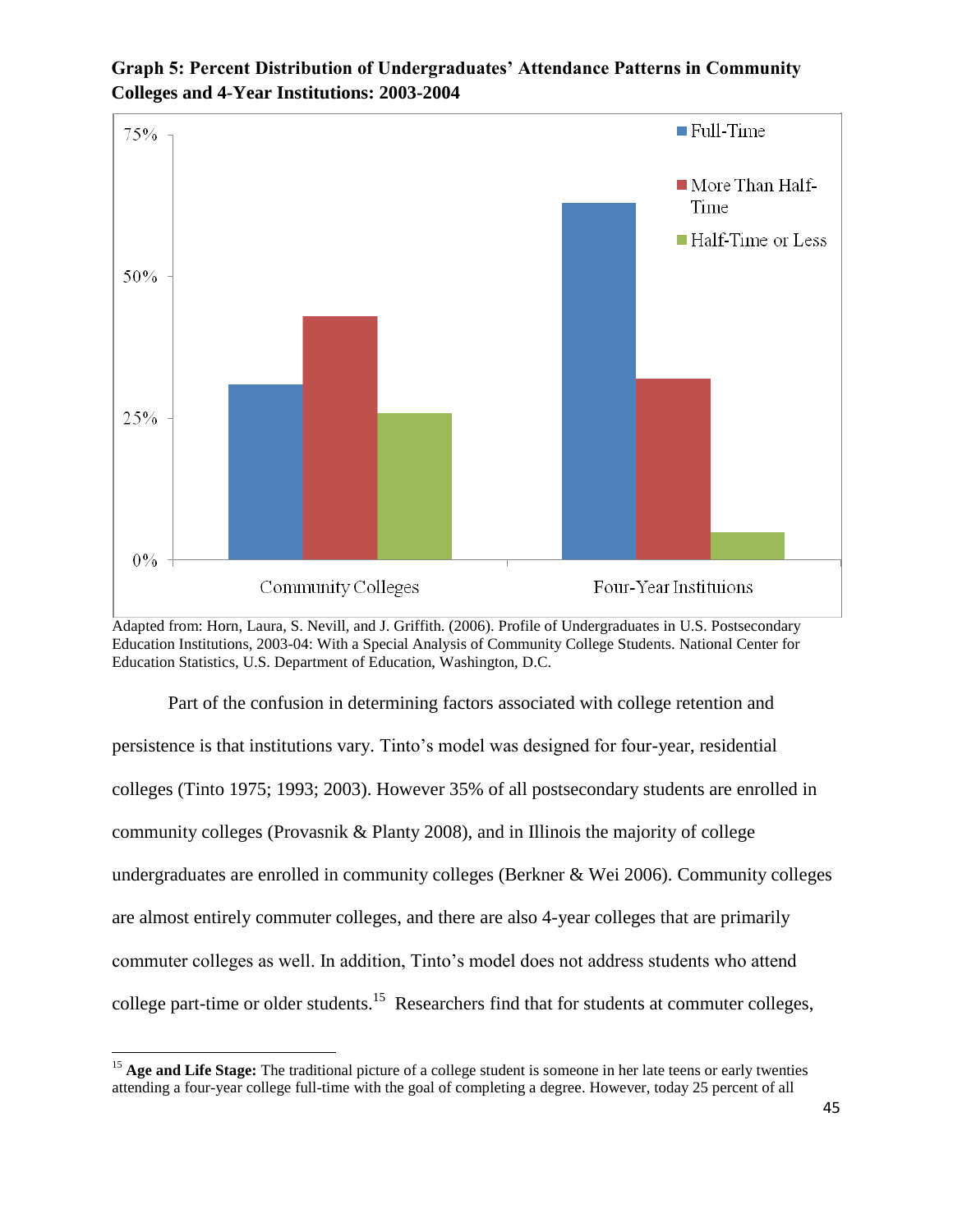social integration is unimportant in predicting either retention or persistence (Braxton & Lee 2005). Unfortunately, with such a wide variety of colleges, it is not possible to make blanket statements about which factors are important to all college students.

### *Parental Support*

l

For many college students, parents continue to be important to student success in college. Two areas are of particular interest to researchers and college administrators: 1) the effect of parental support on students not living at home compared to students who do live at home, and 2) the role parents play in financing college education.<sup>16</sup> Many students choose to live at home while they attend college. For these students, interactions with parents and family members can be an important factor in college persistence (Tinto 1993). First-generation students who chose a college or university because they can live at home are slightly more likely to persist than students who do not choose an institution so they can live at home (Lohfink & Paulsen 2005). The current, albeit limited, research on low-SES and first-generation students attending college who do *not* live at home suggests that for these students, parental support is not a strong

undergraduates are at least 30 years old and less than half of undergraduates (47%) are in the traditional 19-23 age bracket (Horn, Nevill, et al. 2006; Louie 2007). Furthermore, a significant percentage of students are now alternating between full-time and part-time enrollment, transferring multiple times, or attending more than one institution simultaneously (Adelman 1999; Berkner, He, et al. 2002; Hagedorn 2005; McCormick 2003; Mortenson 2005). The changing "non-traditional" demographic of college students is most prevalent among low-income students who are the most likely to be independent, attend part-time, and work full-time (Corrigan 2003). For these reasons, it is very difficult to determine such simple questions as degree completion rates for low-income students, much less to determine how variables such as peer influence, tutoring, services, and financial aid affect persistence. Moreover, the national datasets used to determine the college going rate and degree completion rates can be misleading. For example, upon inspection, Adelman finds that many survey respondents claiming to be college students had never enrolled in college credit courses (Adelman 2004).

<sup>&</sup>lt;sup>16</sup> **Filling in the Funding Gap:** It remains unclear how students make up the gap between estimated revenues and expenses in financing higher education. Parents may contribute substantially more than the federal government's estimate, the expected family contribution (EFC), students may work longer hours than they report, or low-income students may receive additional resources from extended family and friends (Advisory Committee on Student Financial Assistance 2002; Choy 2000). Additional research is needed to understand how low-SES students finance a college education.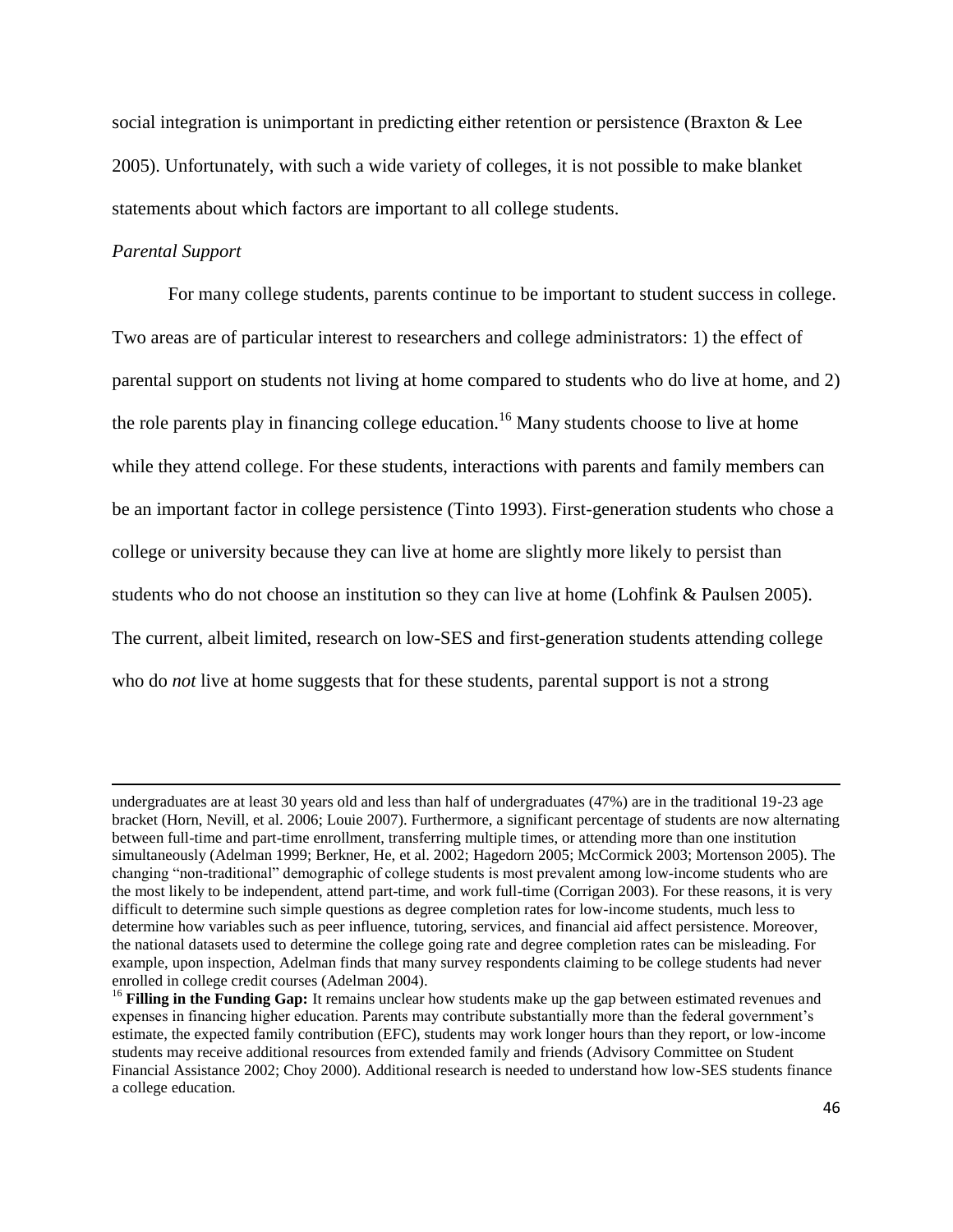predictor of retention (Grant-Vallone et al. 2004). Unfortunately, there is not enough research in this area to determine the role of parental expectations in retention and persistence.

#### **Section VII: Economic Factors in Retention and Persistence**

Financing college is a consistent significant challenge for students and their families and low-SES students report considerable stress caused by financing their education (ACSFA 2002).<sup>17</sup> While the barriers students face when initially applying for aid have already been discussed, financing college is a continuing source of anxiety for students and families. Moreover, financial stress affects a student's ability to integrate into campus life and can inhibit social interaction (Nora, Barlow, et al. 2005). Finally, even though states and colleges have increased grants to students, Choy (2004) finds that these increases have failed to keep pace with the rise in college tuition and fees. Students currently face several challenges to financing their educations that continue throughout their time in college, including acquiring loans and becoming comfortable carrying loan debt, finding grants and scholarships, and working while in college.

#### *Loans*

 $\overline{a}$ 

The degree to which students rely on loans to finance their education is evidenced by the rapid increase in graduate debt loads. Among students who graduated with loans in 2007, the average debt load was greater than \$20,000 dollars (Ho 2008, November 11). While this is a large amount of money for a new graduate to owe, this average debt level is not unreasonable as it is comparable to a car loan. However, for low-SES students, loans constitute a significant burden. Though low-SES students are the population most in need of loans to finance higher education, low-SES students and their families are the most debt-averse population (Baum &

<sup>&</sup>lt;sup>17</sup> Among the class of 2004, students who had entered and subsequently left the postsecondary system cited financial concerns as their primary reason for stopping or dropping out (Bozick & Lauff et al. 2007).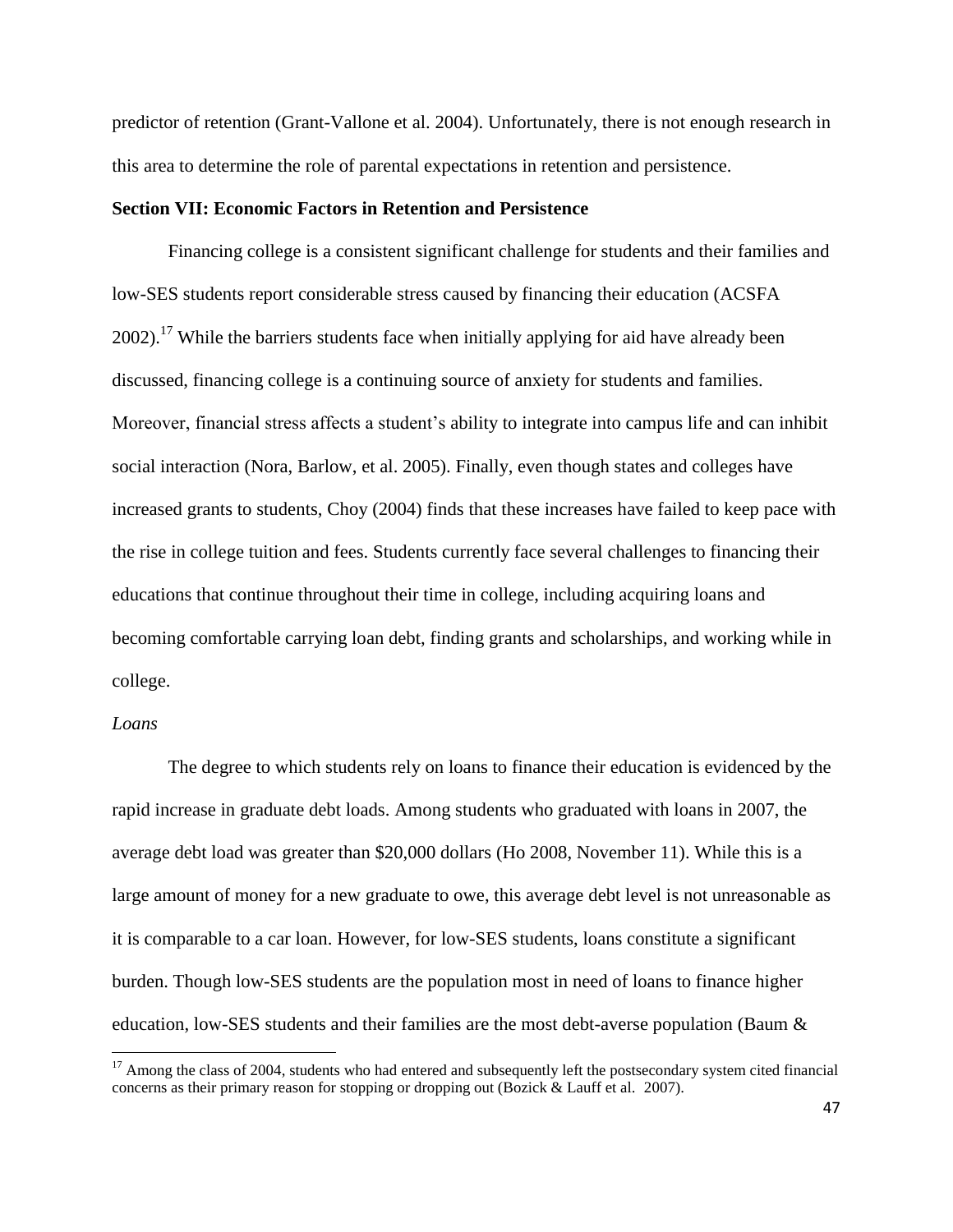O'Malley 2002; Burdman 2005; Terenzini, et al. 2001). Debt-averse low-SES students have developed three strategies to finance their higher education. First, they opt for community colleges to save on tuition (Choy 2004; Heller 1997; Leslie & Brinkman 1987). Second, they are more likely to live off-campus or at home to save money. For examples, a large percentage of students who say that their choice of college was primarily dependent on the college being close to their home likely live with their parents to save money (Bozick & Lauff 2007). Third, students who are from low-SES backgrounds work long hours and/or attend college part-time to overcome the gap between financial aid and attendance cost (ACSFA 2001, 2002). The shortage of need-based aid coupled with the increased necessity of loans to finance a college education has caused low-income students to adopt strategies that make them less likely to complete a college degree. For example, working long hours and living off-campus lowers social integration. Moreover, since low-SES students are more debt averse than average, the necessity of financing college through loans likely results in low-SES students abandoning college plans either before they begin college or after they have accumulated significant debt.

### *Grants and Scholarships*

Grants and scholarships constitute a major component of low-SES students' college finance strategies, especially at four-year institutions (Choy 2000, 2004; Kane 2003; Leslie & Fife 1974). Dynarski (2003) finds a strong linear relationship between the amount of money low-SES students receive, and their probability of persisting in college even when controlling for background factors. Unfortunately, while increased grants and loans are crucially important for low-SES students, the trend in recent years has been toward merit-aid, which predominantly benefits middle- and upper-SES students (Hawkins et al. 2005; Long 2007). For researchers, it can be difficult to remove the effects of family income from the effects of grant aid, as students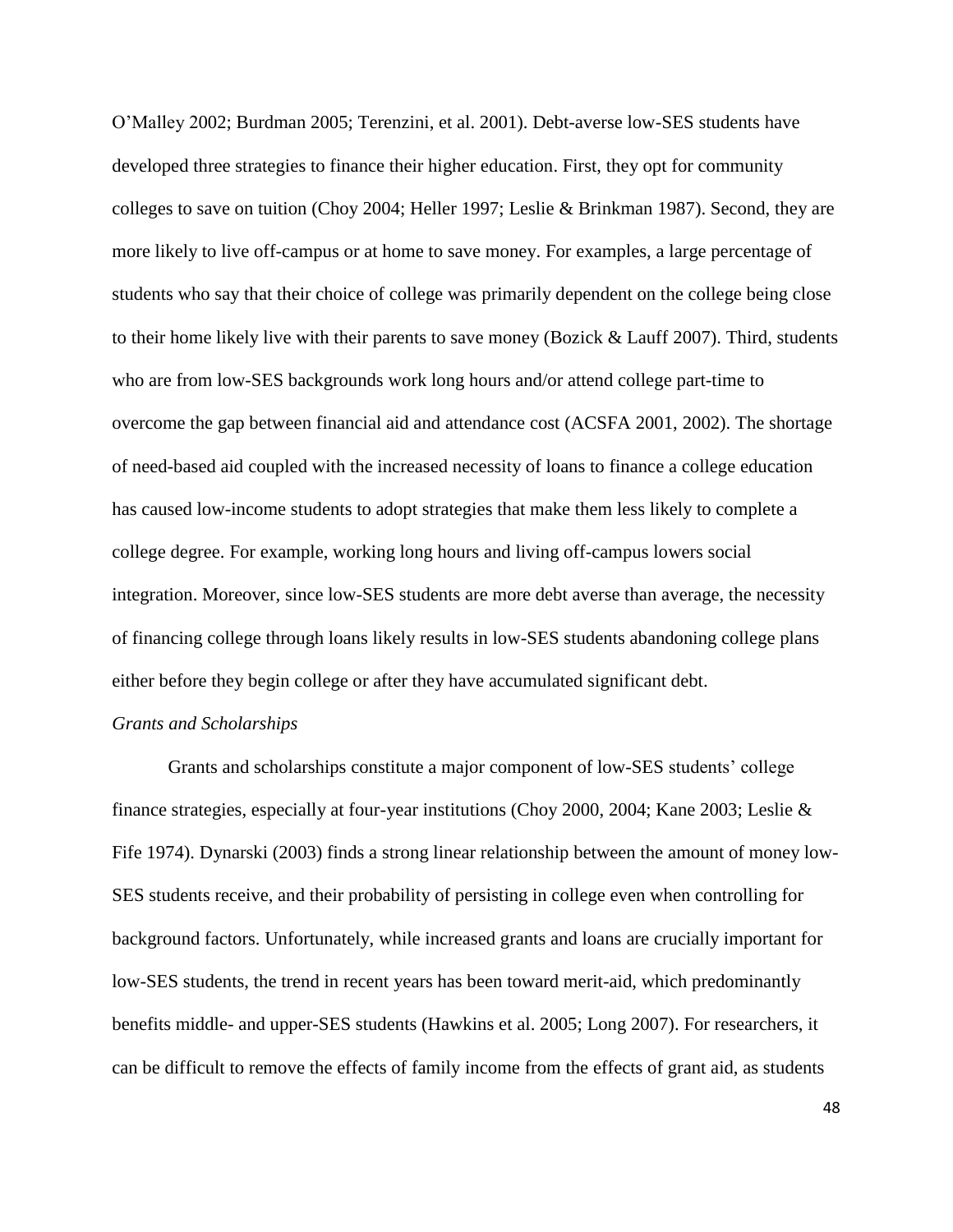who are eligible for need-based aid also come from low-SES families (Long 2007). Moreover, there is strong evidence that the negative effects of being low-SES on degree completion cannot be overcome by grants and aid alone. At Berea College, where all students receive a full-tuition subsidy, and all students are low-SES, the poorest students are more likely to drop out of college than the comparatively "wealthier" students (Stinebrickner & Stinebrickner 2003). *Working* 

# Since the 1970s the percentage of students working while they are in college has dramatically increased. Between 1970 and 1995 the proportion of college students working fulltime increased by 14 percentage points; and there was a doubling in the percent of students working more than 20 hours per week (Schuh 2005). Perhaps of more concern, among full-time college students who work, one-fifth work full-time, and nearly half work more than 21 hours per week (Terenzini, et al. 2001). This increase in working constitutes a major challenge for students as research shows a negative association between the number of hours students work and their probability of completing a college degree (Jacobs & King 2002; Tinto 1993). Students who work long hours spend less time studying or interacting with their fellow students, which decreases the probability of graduating from college; over one-third of students report that working has a negative effect on their coursework (Schuch 2005). Additionally, work schedules can delay degree completion because classes may not be offered at times convenient to working students (Deil-Amen & Rosenbaum 2003). For example, on-campus part-time employment is associated with increased degree completion (Astin & Oseguera 2005).

Despite the negative association between work and college retention, there are some opportunities to help working college students. Astin and Oseguera (2005) find that while work is generally negatively associated with retention, working on-campus is positively associated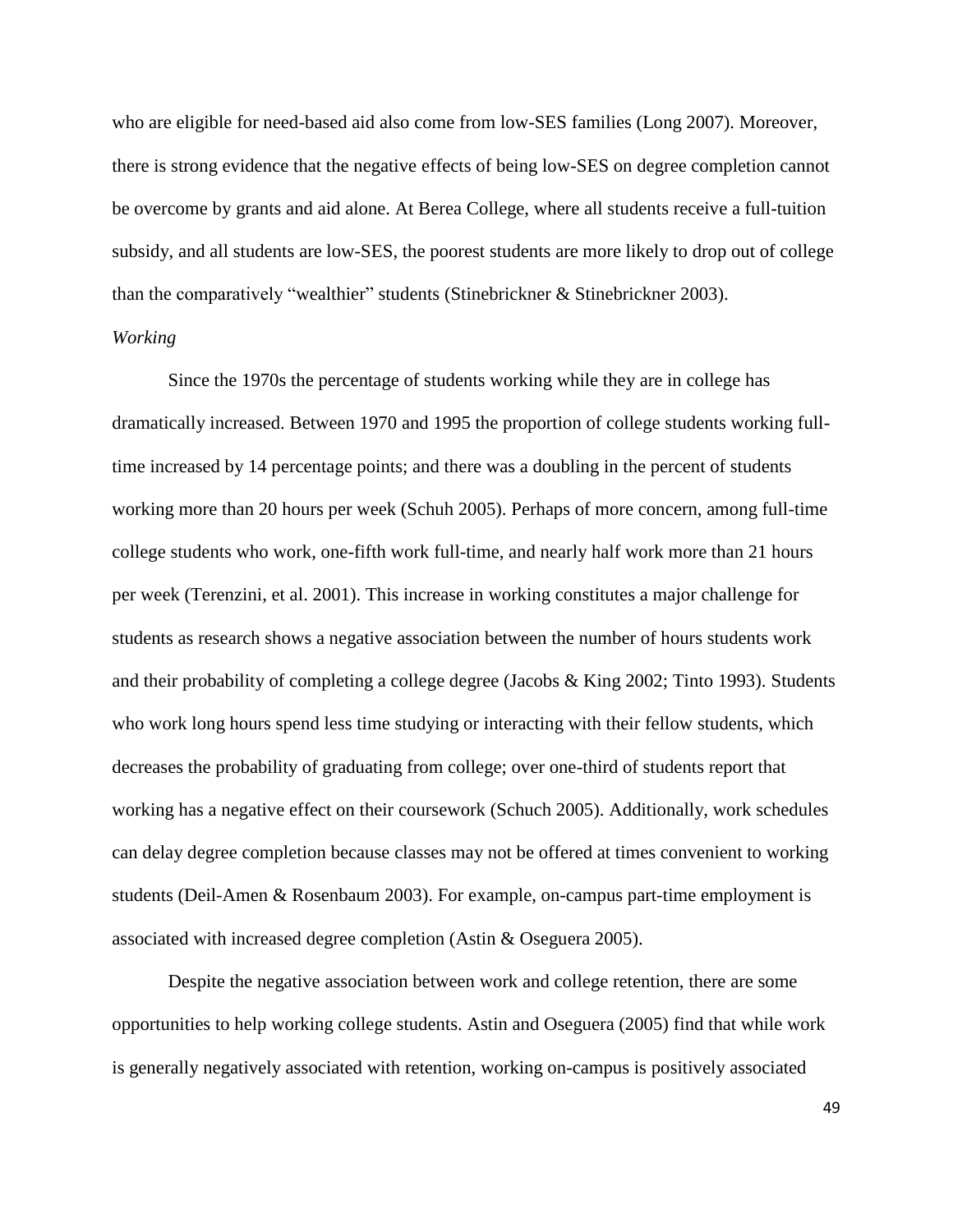with retention. One would expect that on-campus employment reinforces social integration and thus has a positive effect on retention. Colleges and universities may be able to promote retention by increasing the number of student employment positions available to students. Deil-Amen and Rosenbaum (2003) argue that colleges could benefit students by spending more time helping students find quality off-campus jobs while they are enrolled. If student must work off-campus, it would be best for the students to gain work experience related to their college major and their career goals. Rather than viewing students who work as an unfortunate necessity, colleges that help students find work in their fields, even if it is part-time and of lower pay, might increase degree completion (Deil-amen & Rosenbaum 2003).

Work is often a necessity to finance college, particularly for low-SES students. Since working on-campus is positively correlated with retention and persistence, colleges should encourage more low-SES students to take on-campus employment. In order to help students who must work off-campus, colleges should help students find rewarding jobs that align with the student's course of study and career goals.

#### **Conclusion**

Academic factors are the most important to college access at the high school and college level. Students who are academically strong are the most likely to pursue and complete a college education. Students' academic ability, more than race, sex, SES, or any other characteristic, is the strongest predictor of college enrollment. Academic factors are also the single best predictor of success in college. Students who enter college with a strong foundation from high school, who do not repeat courses, and who do not need extensive remediation are the most likely to graduate. Goldberger (2007) argues that in order to significantly increase the college going rate of low-SES students, new ways must be found to increase low-SES academic achievement in high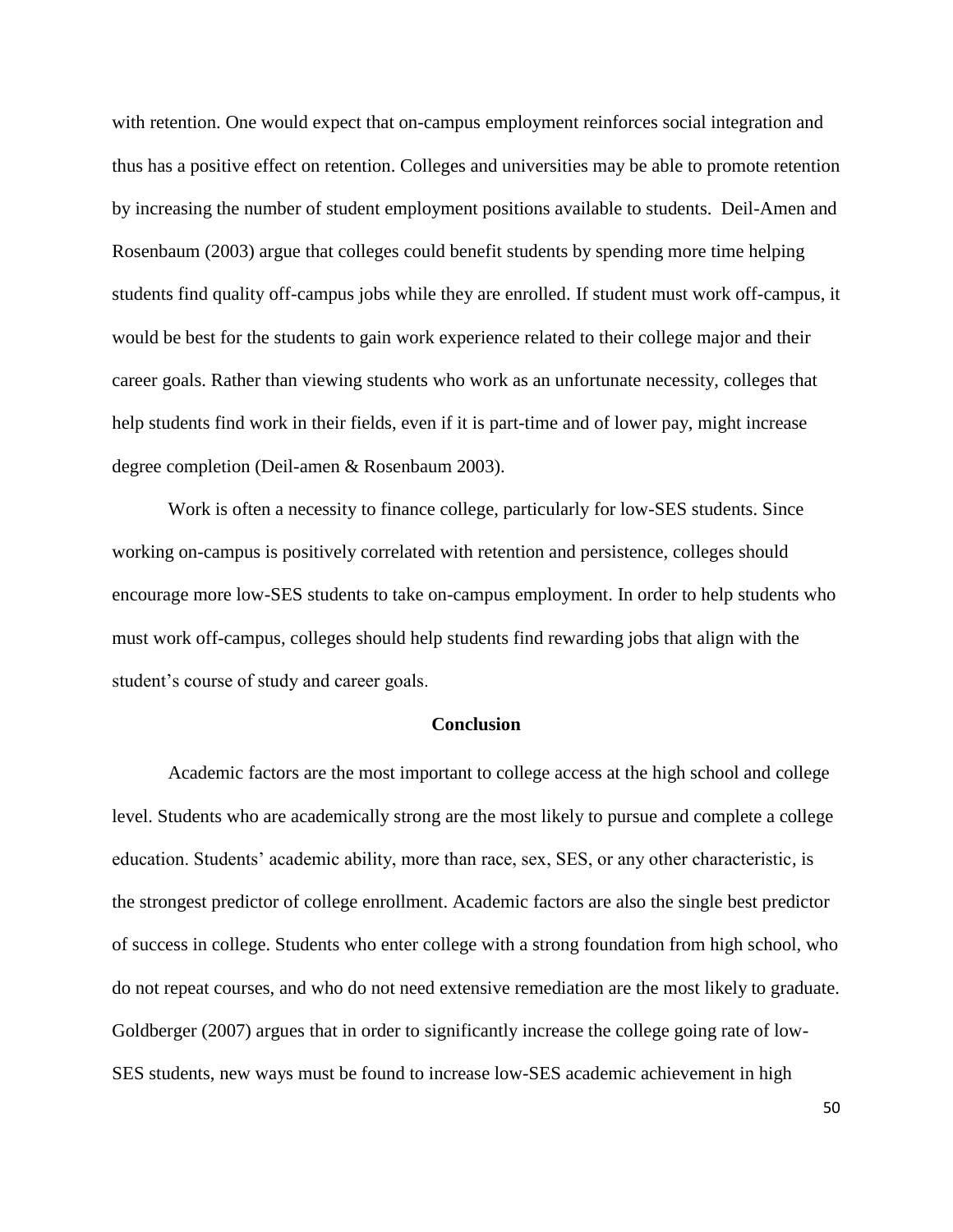school. Of course, many academically average and weak students also enroll in college and students with weak academic indicators are neither barred from attending college nor doomed to be unsuccessful in college. Research clearly shows that students who are offered and accept academic help can significantly improve their academic performance, especially when academic assistance is coupled with social integration, such as peer tutoring. Many students who are unlikely to succeed in college remain unaware that they are unlikely to earn a degree. Unfortunately, many students never connect the importance of academic training to earning a college degree and are left with college debt but no degree.

In addition to academic training, guidance from a helpful and knowledgeable adult is important to entering and succeeding in college. Additionally, because low-SES students are concentrated in high schools *and* colleges with fewer dedicated counselors they face additional barriers connecting with knowledgeable adults for guidance. Moreover, low-SES students generally choose colleges that provide limited contact with other students or faculty members, leaving them unable to socially integrate.

Students and parents across all SES levels have little understanding of how to pay for college, what college costs, or what programs are available to help finance the cost of college. The financial aid system is byzantine in its complexity and unresponsive to students with unique circumstances. Low-SES students lack programs designed to overcome financial barriers. Even when low-SES students are academically prepared and socially integrated they still have fewer resources to fund a college education. Pell grants have lost much of their purchasing power and states have cut back subsidies to public colleges and universities. In order to finance higher education, both mid- and lower-SES students have increased their reliance on borrowing. Debtaverse students have adopted strategies to finance their educations that are not conducive to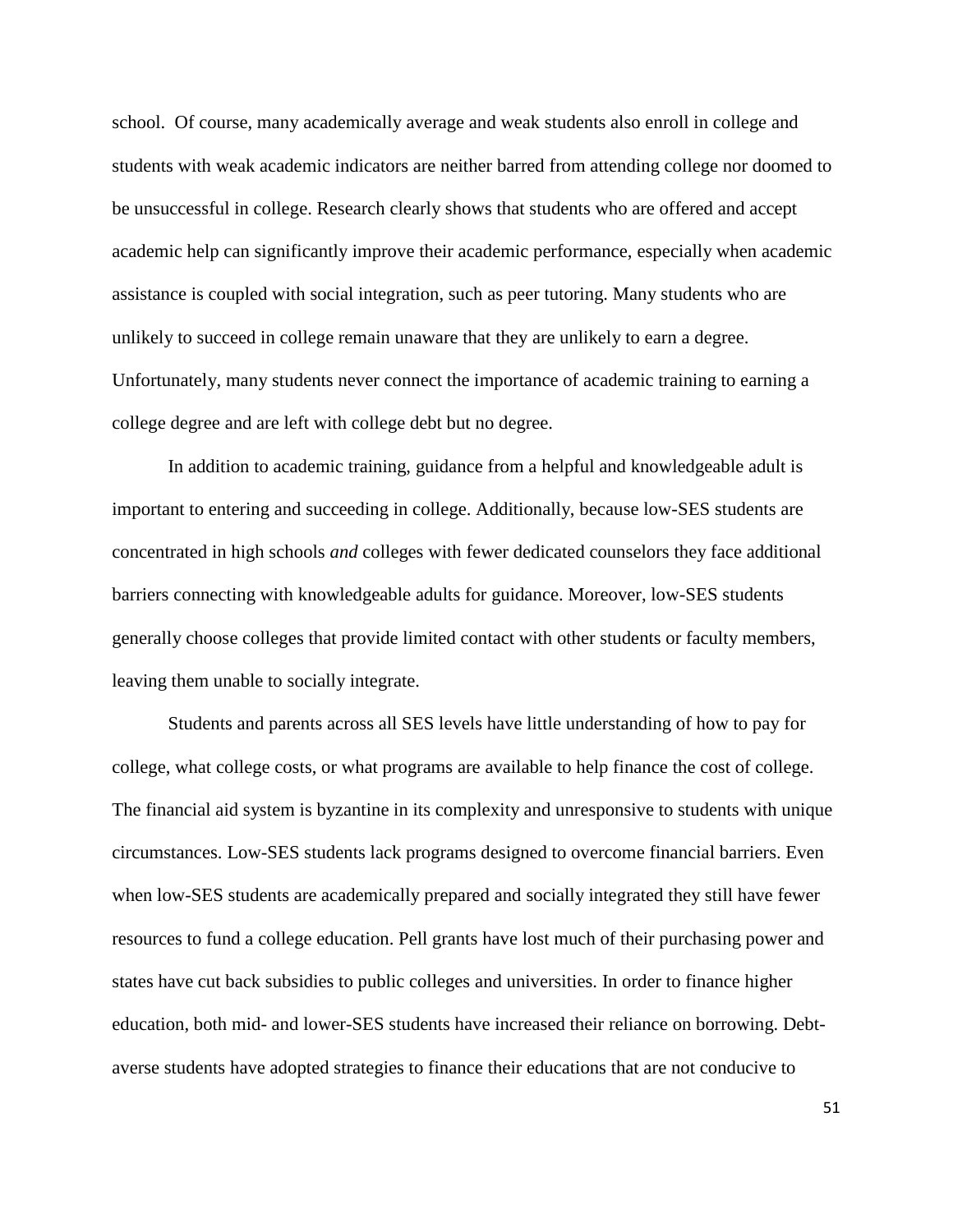success. First, low-SES students have increased the number of hours they work while in college. Second, they have chosen to attend college part-time to lower the immediate cost of education. These two strategies, coupled with their preference for community colleges or other schools to which they can commute from home, limit social integration on campus. By limiting social integration, low-SES students may be decreasing their likelihood of succeeding in college.

Many programs exist with the goal of increasing college access. The federal government created the TRIO programs to increase low-income and first-generation students' access to and success at college. However, the federal TRIO programs have the funds to help only 10 percent of low-income and first-generation college students (Swail 2000). Colleges, high schools, and non-profits have also designed a multitude of programs to increase college access. However, there is little rigorous research evaluating these programs and many of these programs cannot be widely implemented due to their high cost per student.

While there is a considerable amount of research on college access, many questions remain unanswered. Much more is known about the factors that affect the decision to apply and enroll in college than the factors important to success at college. One possible reason is that administrators and researchers have viewed K-12 education as a more cohesive system. There are wide differences among colleges and universities, and it is only recently that they have been viewed as part of a larger postsecondary system.

At the college level, the majority of research into retention and persistence is limited to four-year residential colleges. For example, community colleges enroll well over one-third of students at the postsecondary level, yet have received little research attention (Bozick et al. 2008;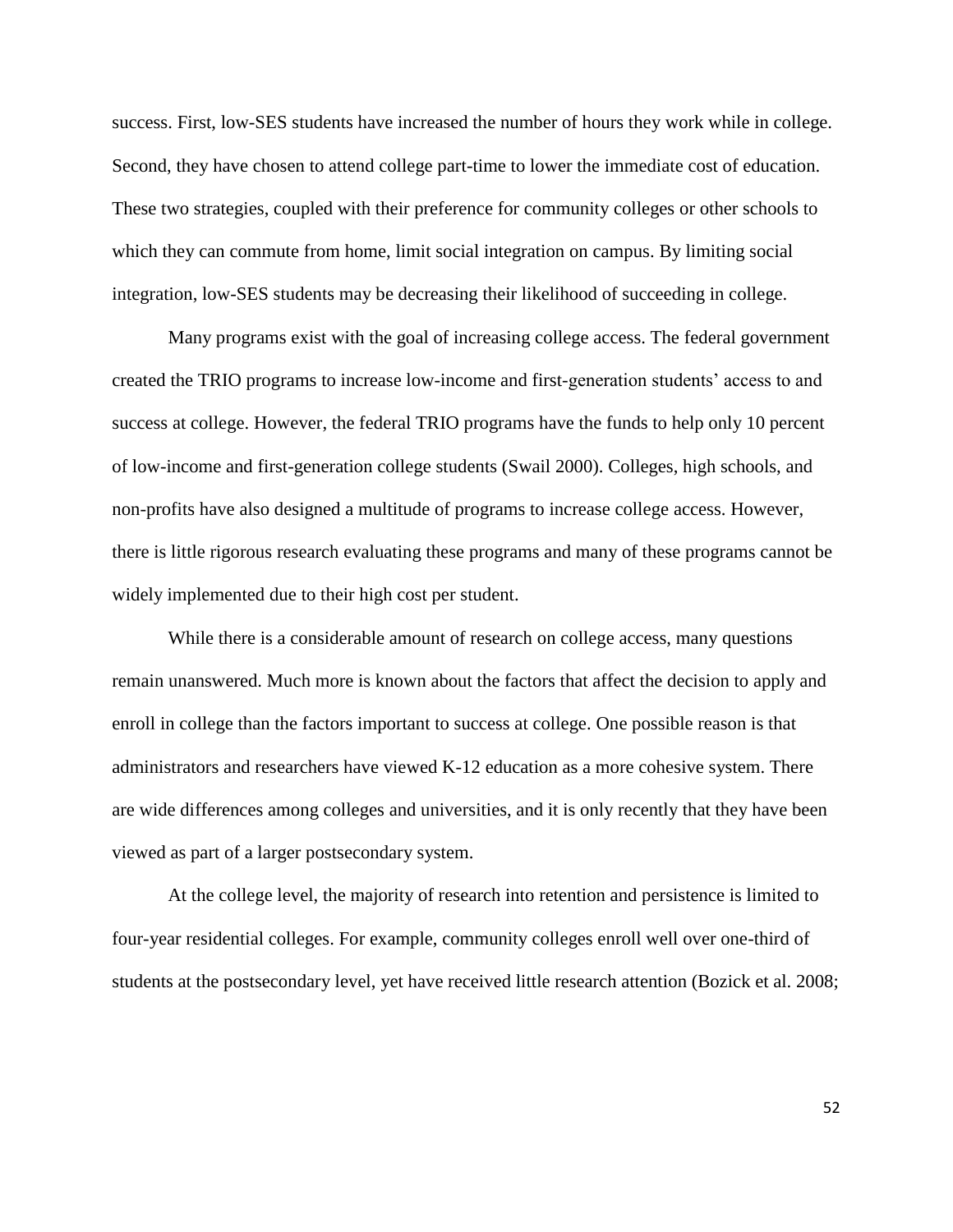Deil-Amen & Turley 2007; Wellman et al. 2009).<sup>18</sup> In addition, the available research credits social integration as being, second to academics, the most important factor in retention. Yet retention research often ignores transfer students, and the *majority* of students transfer (Adelman et al. 2003). Social integration may explain why students stay at one institution, but research into transfer students, understanding why students transfer and why they stay at the institutions they graduate from is desperately needed. More recently, there has been rapid growth in for-profit and online education providers, such as DeVry University or the University of Phoenix. Very little research investigates the ways in which for-profit and online educational providers affect college going and persistence.

In conclusion, three factors are particularly important to improving the college going rate of low-SES students. First, teaching the importance of academics and boosting the academic performance of low-SES students should be the most important goal of any program attempting to increase low-SES college going and college graduation. More than any other factor, including SES, academics are the most predictive indicator of college attendance and graduation, and low-SES students are the least academically prepared.

Second, improving social integration on college campuses and bolstering counseling at high schools and colleges is critically important. Low-SES students have the least access to guidance counselors and other knowledgeable adults but they remain the most likely to need non-familial adult guidance. Whether teachers, mentors, or traditional guidance counselors are used, bolstering adult guidance for low-SES students is needed if these students are to successfully navigate the college pipeline.

 $\overline{a}$ 

<sup>&</sup>lt;sup>18</sup> Illinois has an above average number of community colleges students. Approximately 60% of all college undergraduates in Illinois are enrolled in community colleges (Berkner & Wei 2006).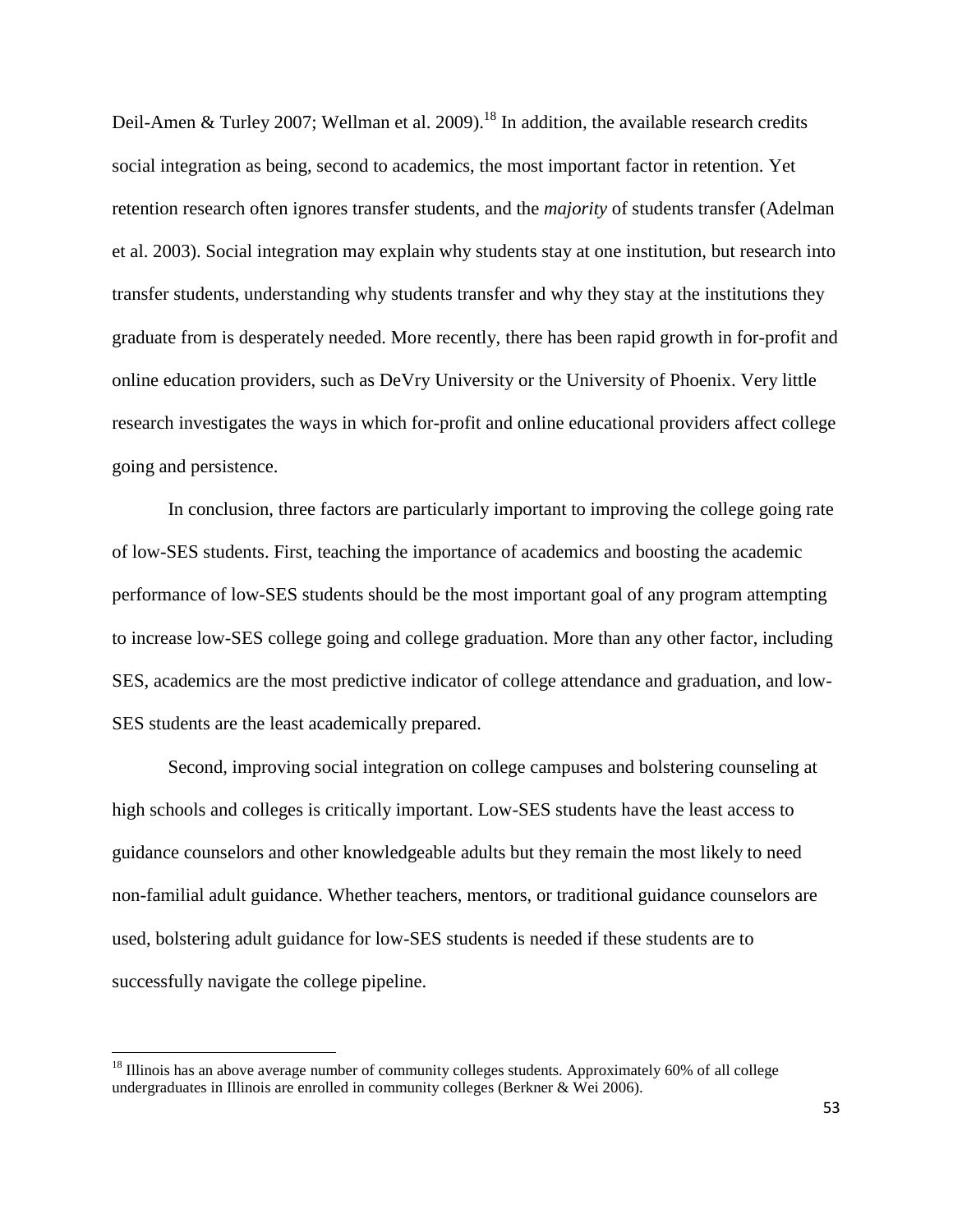Third, students and parents need more information about financing college. However, proliferating generic knowledge such as putting general information on line or providing information packets to students and parents will likely be ineffectual. Instead, students and parents must be taught how to navigate the financial aid process. Moreover, states, colleges, and the federal government will need to find ways of simplifying the financial aid application process and adjusting to students' and parents' unique circumstance. Finally, low-SES students require need-based aid. In order to finance college, low-SES need the time and support required to maintain academic success and integrate into campus life.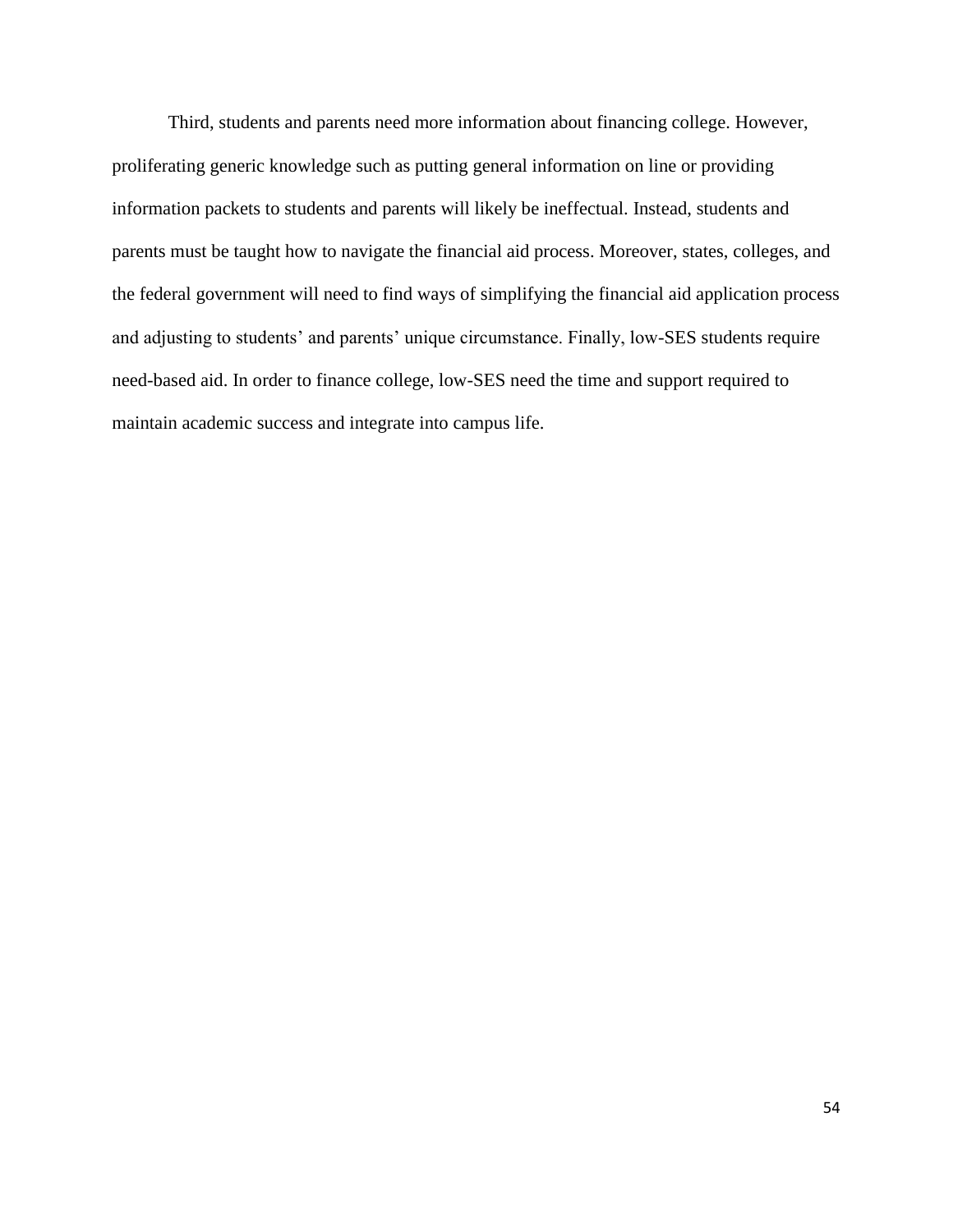# **Recommendations**

| #1  | Increasing the academic ability of low-SES high school students is the most important<br>factor to increasing low-SES college attendance. Any college access program dealing with<br>high school students should make academic improvement central to the program's mission.                                           |
|-----|------------------------------------------------------------------------------------------------------------------------------------------------------------------------------------------------------------------------------------------------------------------------------------------------------------------------|
| #2  | College access programs should encourage students to develop realistic aspirations and<br>help those unqualified for college to find more suitable educational or vocational<br>opportunities.                                                                                                                         |
| #3  | Providing social capital supplements and a supportive adult to help students with college<br>search and application can significantly affect low-SES and first-generation college<br>attendance.                                                                                                                       |
| #4  | Training high school teachers to assist students with college search and application could<br>increase college access for low-SES students.                                                                                                                                                                            |
| #5  | Students must receive accurate information on how financial aid works.                                                                                                                                                                                                                                                 |
| #6  | If the State of Illinois wants to provide aid to undocumented students it should develop an<br>alternative state form in lieu of the FAFSA.                                                                                                                                                                            |
| #7  | Need-based aid should be increased for low-SES students, as this form of aid is the most<br>targeted.                                                                                                                                                                                                                  |
| #8  | Students need to be encouraged to apply to several colleges, and application fees should be<br>waived if doing so will result in low-SES students applying to more institutions.                                                                                                                                       |
| #9  | Since low-SES students are frequently academically unprepared for college, programs and<br>policies that address academic deficiency are critical to boosting college persistence among<br>low-SES students.                                                                                                           |
| #10 | Tutoring services should be increased at colleges, and students who need academic support<br>should be targeted early.                                                                                                                                                                                                 |
| #11 | Colleges need to develop programs specifically aimed at increasing social integration on<br>campus among first-generation and low-SES students.                                                                                                                                                                        |
| #12 | Since on-campus employment is positively correlated with retention and persistence,<br>colleges should encourage more low-SES students to take on-campus employment. When<br>students must work off-campus, colleges should help students find jobs that align with the<br>student's course of study and career goals. |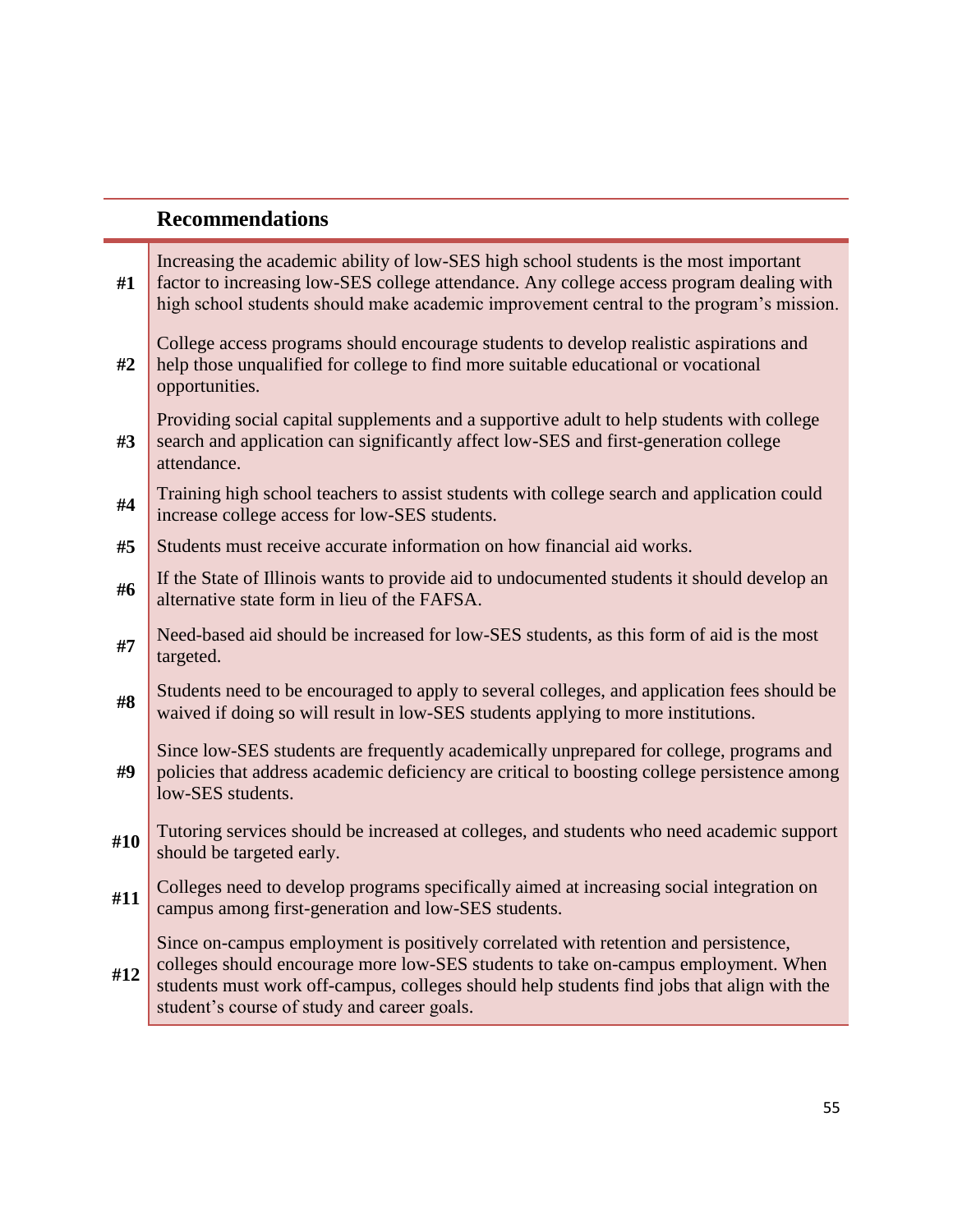# **Key Findings**

| #1 | The research literature is inconclusive with regards to immigrant status and college access.                                                                                                                                                                                                                 |
|----|--------------------------------------------------------------------------------------------------------------------------------------------------------------------------------------------------------------------------------------------------------------------------------------------------------------|
| #2 | Available research suggests that although peers may influence student perception of college<br>and whether to go to college, they are not a major factor in the decision of whether or not to<br>attend college. Programs seeking to harness the power of peers are not likely to improve<br>college access. |
| #3 | It is increasingly important to understand the effects of using merit-based aid versus need-<br>based aid.                                                                                                                                                                                                   |
| #4 | Until the federal government changes the current financial aid system, undocumented<br>students are likely to continue to encounter tough barriers to college.                                                                                                                                               |
| #5 | Universities seeking to boost their retention rate should find new ways of encouraging<br>faculty interaction with students, especially in the freshmen year.                                                                                                                                                |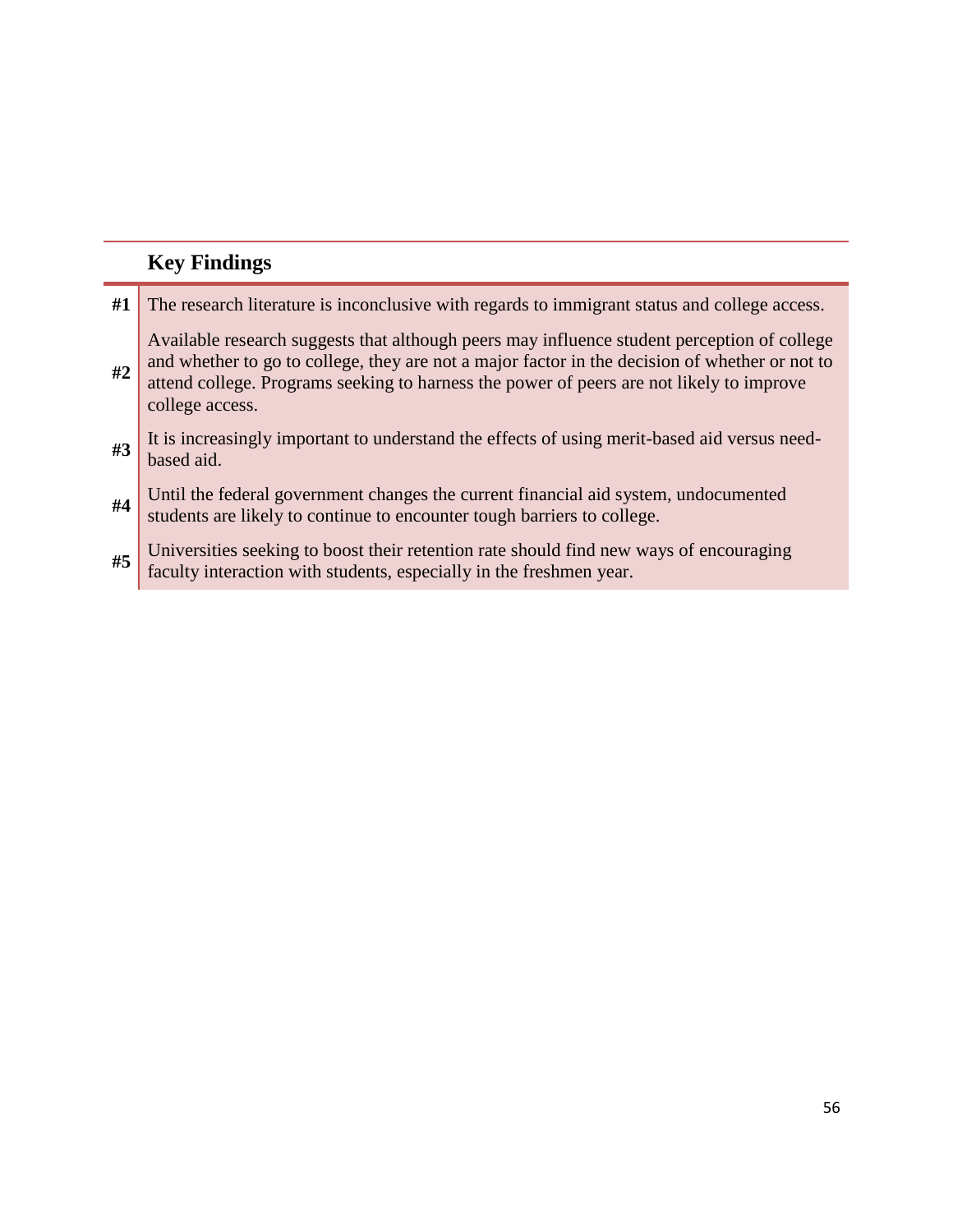### **References Cited**

- Advisory Committee on Student Financial Assistance. (2001). *Access Denied: Restoring the Nation's Commitment to Equal Educational Opportunity*. Washington, D.C.
- Advisory Committee on Student Financial Assistance. (2002). *Empty Promises: The Myth of College Access in America*. Washington D.C.
- Advisory Committee on Student Financial Assistance. (2005). *The Student Aid Gauntlet: Making Access to College Simple and Certain. Final Report of the Special Study of Simplification of Need Analysis and Application for Title IV Aid*. Washington D.C.
- Advisory Committee on Student Financial Assistance. (2008). *Early & Often: Designing a Comprehensive System of Financial Aid Information*. Washington, D.C.
- Abrams, H. G. and L. P. Jernigan (1984). "Academic Support Services and the Success of High-Risk College Students." American Educational Research Journal 21(2): 261-274.
- Adelman, C. (1999). *Answers in the Tool Box. Academic Intensity, Attendance Patterns, and Bachelor's Degree Attainment.* National Center for Education Statistics, U.S. Department of Education. Washington, D.C.
- Adelman, C. (2002). "The Relationship between Urbanicity and Educational Outcomes. Increasing Access to College". Increasing Access to College. W. G. Tierney and L. S. Hagedorn. Albany, New York, State University of New York Press: 35-63.
- Adelman, C. (2004). *Principal Indicators of Student Academic Histories in Postsecondary Education, 1972-2000*. National Center for Education Statistics, U.S. Department of Education. Washington, D.C.
- Adelman, C., B. Daniel, et al. (2003). *Postsecondary Attainment, Attendance, Curriculum, and Performance: Selected Results from the NELS:88/2000 Postsecondary Education Transcript Study*. National Center for Education Statistics, U.S. Department of Education. Washington, D.C.,
- Alexander, K. L., D. R. Entwisle, et al. (1994). "When Expectations Work: Race and Socioeconomic Differences in School Performance." Social Psychology Quarterly 57(4): 283-299.
- Allensworth, E. M., and John Q. Easton. (2007). "What matters for staying on-track and graduating in Chicago public high schools." Chicago, Consortium on Chicago School Research at the University of Chicago: 68.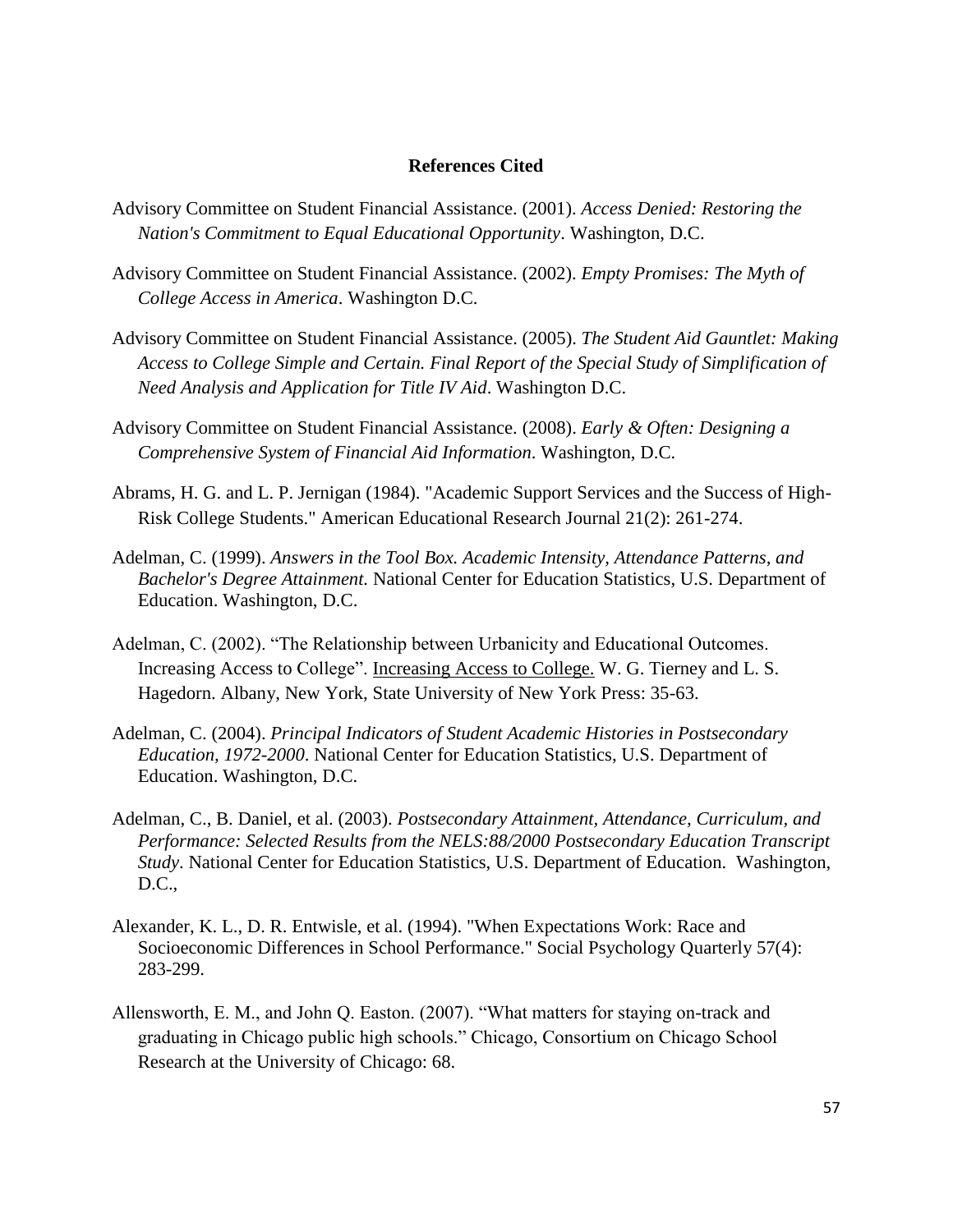- Astin, A. W. (2005). "Making Sense Out of Degree Completion Rates." Journal of College Student Retention 7(1): 5-19.
- Astin, A. W. and L. Oseguera (2005). "Pre-College and Institutional Influences on Degree Attainment." College Student Retention: Formula for Student Success. A. Seidman. Westport, CT, Praeger Publishers: 245-276.
- Avery, C. and T. J. Kane (2004). "Student Perceptions of College Opportunities: The Boston COACH Program." College Choices: The Economics of Where to Go, When to Go, and How to Pay for It. C. M. Hoxby. Chicago, The University of Chicago Press: 355-394.
- Bankston III, C. L., and Min Zhou (2002). "Being Well vs. Doing Well: Self-Esteem and School Performance among Immigrant and Nonimmigrant Racial and Ethnic Groups." International Migration Review 36(2): 389-415.
- Baum, S. and M. O'Malley (2003). "College on Credit: How Borrowers Perceive Their Education Debt." NASFAA Journal of Student Financial Aid 33(3): 7-19.
- Berkner, L. and L. Chavez (1997). *Access to Postsecondary Education for the 1992 High School Graduates.* National Center for Education Statistics, U.S. Department of Education. Washington, D.C.
- Berkner, L., S. He, et al. (2002). *Descriptive Summary of 1995-96 Beginning Postsecondary Students: Six Years Later. Statistical Analysis Report.* National Center for Education Statistics, U.S. Department of Education. Washington, D.C.
- Berkner, L. and C. C. Wei (2006). *2003-04 National Postsecondary Student Aid Study (NPSAS:04). Undergraduate Financial Aid Estimates for 12 States: 2003-04*. National Center for Education Statistics, U.S. Department of Education. Washington, D.C.
- Betts, J. R., Andrew C. Zau, Lorien A. Rice. (2003). Determinants of student achievement: new evidence from San Diego. San Francisco, Public Policy Institute of California: 174.
- Boston Digital Bridge Foundation. (2008). "Boston Digital Bridge Foundation Statistics." Retrieved November 11, 2008, from http://www.dbfboston.org/statistics.html.
- Bozick, R., E. Lauff, et al. (2007). *Education Longitudinal Study of 2002 (ELS:2002): A First Look at the Initial Postsecondary Experiences of the High School Sophomore Class of 2002, National Center for Education Statistics*. National Center for Education Statistics, U.S. Department of Education, Washington, D.C.
- Braxton, J. M. and S. D. Lee (2005). "Toward Reliable Knowledge about College Student Departure." College Student Retention: Formula for Student Success. A. Seidman. Westport, CT, Praeger Publishers: 107-127.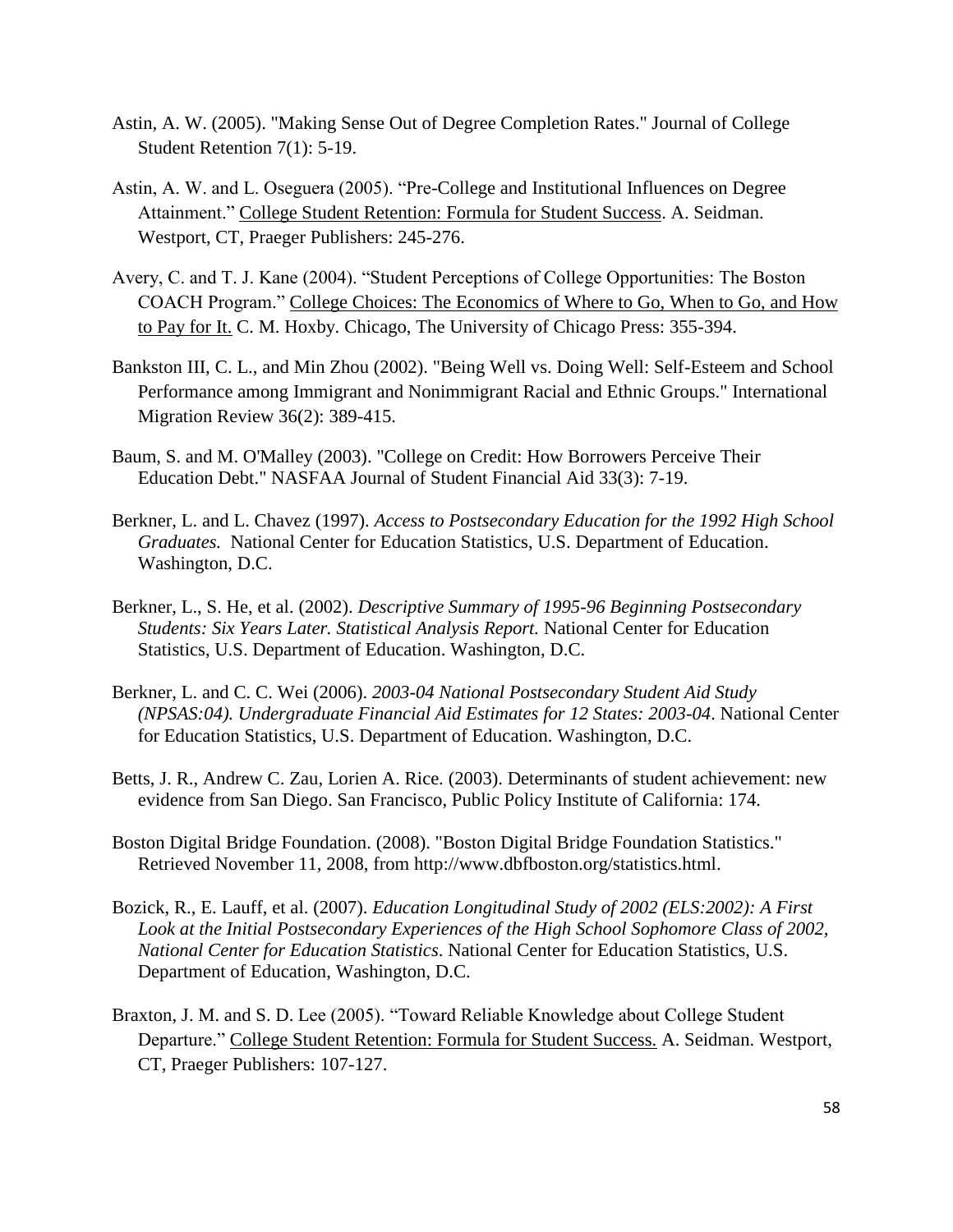- Breneman, D. W. and J. P. Marisotis (2002). "Beyond Money: Support Strategies for Disadvantaged Students." Condition of Access: Higher Education for Lower Income Students. D. E. Heller. Westport, Connecticut, American Council on Education: 113-133.
- Bui, K. V. T. (2005). "Middle School Variables that Predict College Attendance for First-Generation Students." Education 126(2): 203.
- Burdman, P. (2005). "The Student Debt Dilemma: Debt Aversion as a Barrier to College Access." Research & Occasional Paper Series: CSHE.13.05. University of California, Center for Studies in Higher Education. Berkley, CA.
- Byrd, K. L. and G. MacDonald (2005). "Defining College Readiness from the Inside Out: First-Generation College Student Perspectives." Community College Review 33(1): 22-37. Reviewed 10/16/08
- Cabrera, A. F. and S. M. La Nasa (2001). "On the path to college: Three critical tasks facing America's disadvantaged." Research in Higher Education 42(2): 119-149.
- Cabrera, A. F., R. Deil-Amen, et al. (2006). "Increasing the College Preparedness of At-Risk Students." Journal of Latinos & Education 5(2): 79-97.
- Chaney, B., L. D. Muraskin, et al. (1998). "Helping the Progress of Disadvantaged Students in Higher Education: The Federal Student Support Services Program." Educational Evaluation and Policy Analysis 20(3): 197-215.
- Chaney, B., L. Muraskin, et al. (1997). *National Study of Student Support Services. Third-Year Longitudinal Study Results and Program Implementation Study Update*. U.S. Department of Education. Washington, D.C.
- Choy, S. P. (2000). "Low-Income Students: Who They Are and How They Pay for Their Education." Education Statistics Quarterly 2(2): 85-87.
- Choy, S. P., L. J. Horn, et al. (2000). "Transition to College: What Helps At-Risk Students and Students Whose Parents Did Not Attend College." New Directions for Institutional Research 2000(107): 45.
- Conley, D. (2007). "Challenges in the Transition from High School to College." Minding the Gap: Why Integrating High School with College Makes Sense and How to Do It. N. Hoffman, J. H. Vargas, A. Venezia and M. S. Miller. Cambridge, Massachusetts, Harvard Education Press: 93-103.
- Corrigan, M. E. (2003). "Beyond Access: Persistence Challenges and the Diversity of Low-Income Students." New Directions for Higher Education (121): 25.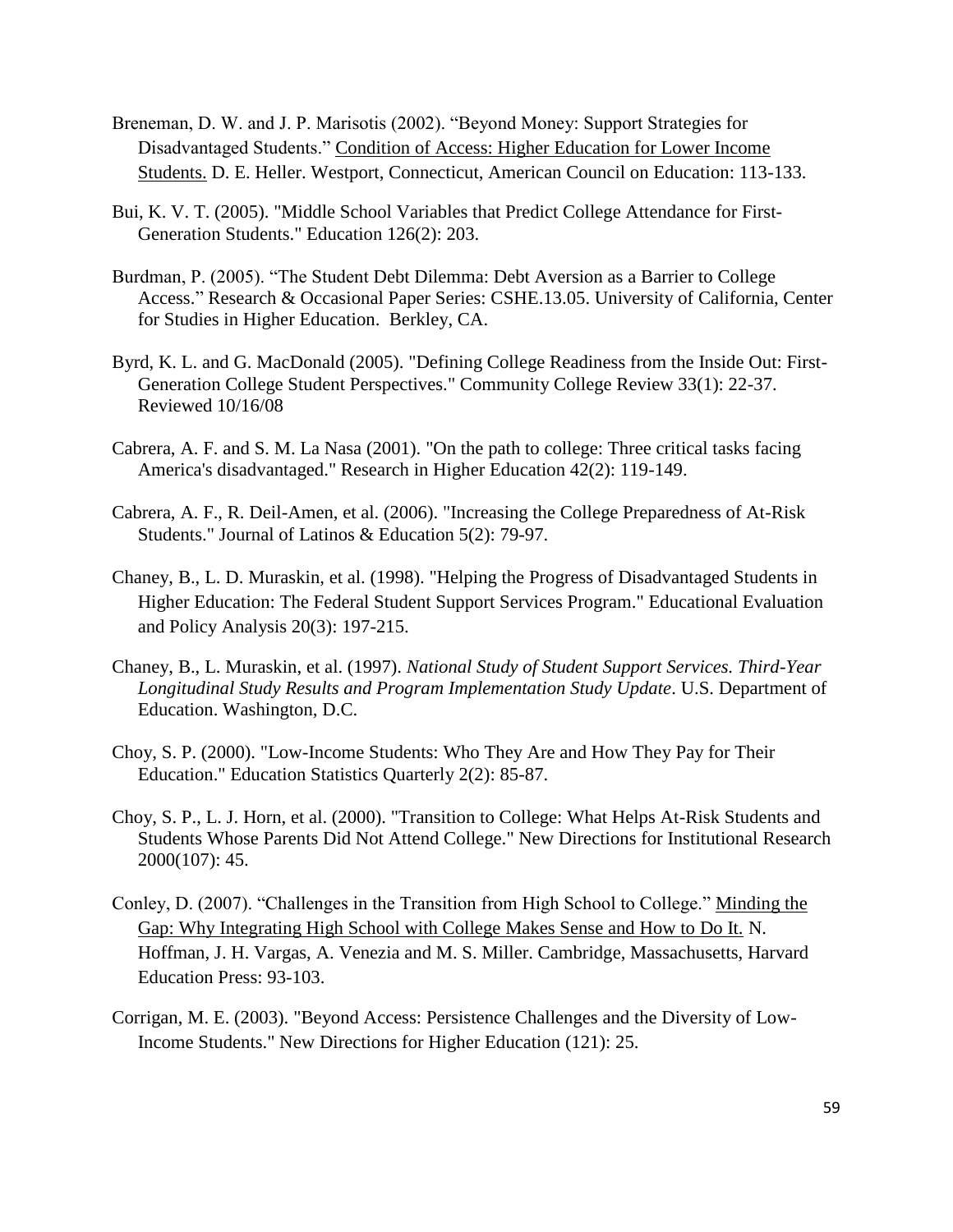- Day, J. C., A. Janus, et al. (2005). *Computer and Internet Use in the United States: 2003*. Current Population Reports. U.S. Census Bureau: 14., Washington, D.C.
- De La Rosa, M. L. (2006). "Is Opportunity Knocking? Low-Income Students' Perceptions of College and Financial Aid." The American Behavioral Scientist 49(12): 1670.
- Deil-Amen, R. and J. E. Rosenbaum (2002). "The Unintended Consequences of Stigma-Free Remediation." Sociology of Education 75(3): 249-268.
- Deil-Amen, R. and J. E. Rosenbaum (2003). "The Social Prerequisites of Success: Can College Structure Reduce the Need for Social Know-How?" Annals of the American Academy of Political and Social Science 586: 120-143.
- Deil-Amen, R., and Ruth Lopez Turley. (2007). "A Review of the Transition to College Literature in Sociology." Teachers College Record. 109(10).
- DesJardins, S. L., B. P. McCall, et al. (2002). "Adding a Timing Light to the Tool Box." Research in Higher Education 43(1): 83-114.
- Dynarski, S. (2002). "The Behavioral and Distributional Implications of Aid for College." The American Economic Review 92(2): 279-285.
- Dynarski, S. M. (2003). "Does Aid Matter? Measuring the Effect of Student Aid on College Attendance and Completion." The American Economic Review 93(1): 279-288.
- Dynarski, S. M. and J. E. Scott-Clayton (2006). "The Cost of Complexity in Federal Student Aid: Lessons from Optimal Tax Theory and Behavioral Economics." Social Science Research Network, Boston, MA.
- Engle, J., A. Bermeo, et al. (2006). "Straight from the Source: What Works for First-Generation College Students." Pell Institute for the Study of Opportunity in Higher Education, Washington, D.C.
- Farmer-Hinton, R. L. and T. L. Adams (2006). "Social Capital and College Preparation: Exploring the Role of Counselors in a College Prep School for Black Students." Negro Educational Review 57(1/2): 101-116.
- Farr, J. (2004). "Social Capital: A Conceptual History." Political Theory 32(1): 6-33.
- Ficklen, E., J. E. Stone, et al. (2002). Empty Promises: The Myth of College Access in America. A Report of the Advisory Committee on Student Financial Assistance.
- Gandara, P. (2002). "A Study of High School Puente: What We Have Learned about Preparing Latino Youth for Postsecondary Education." Educational Policy 16(4): 474-495.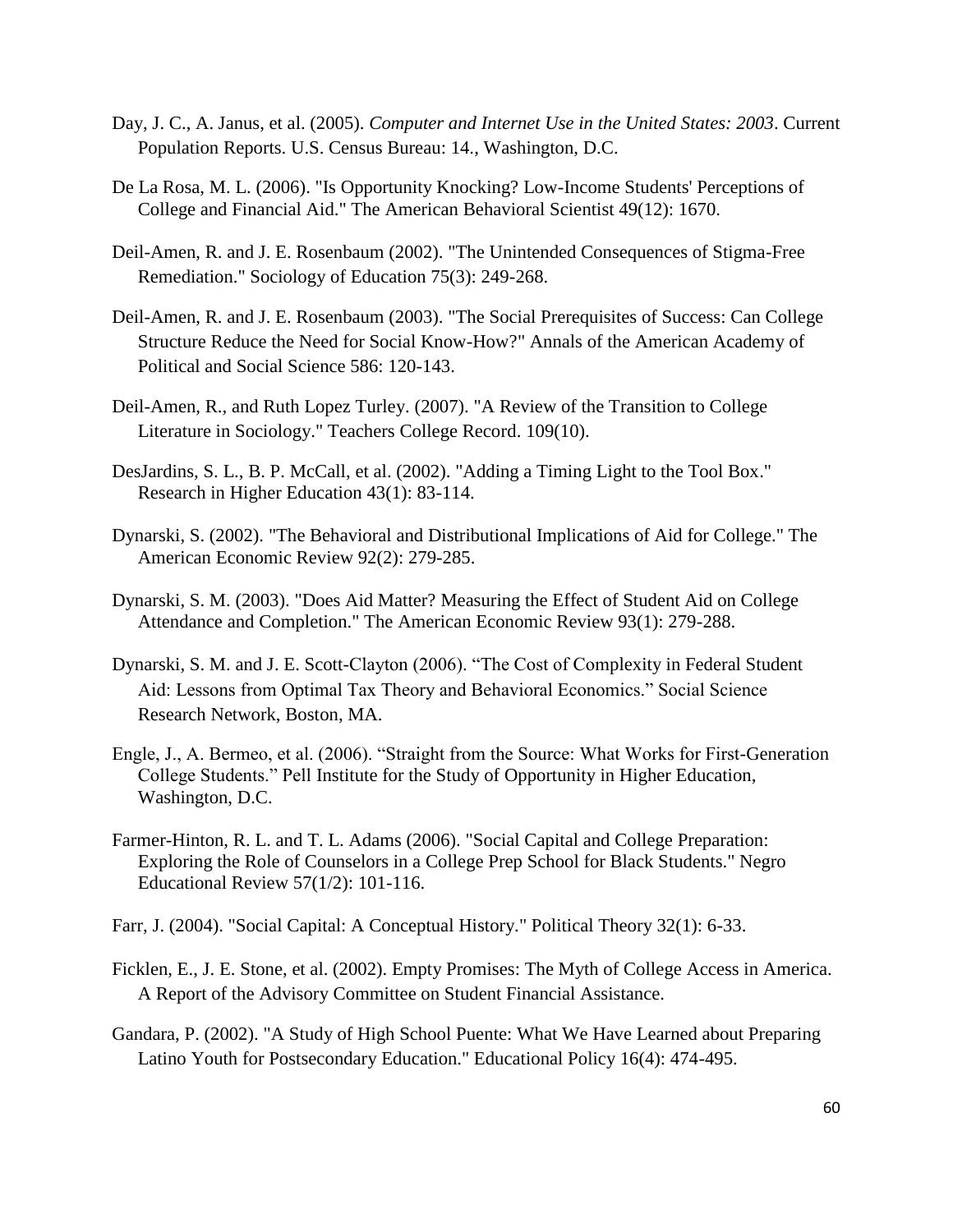- Gandara, P. (2001). *Paving the Way to Postsecondary Education: K-12 Intervention Programs for Underrepresented Youth*. National Postsecondary Education Cooperative Working Group on Access to Postsecondary Education. National Center for Education Statistics, U.S. Department of Education, Washington, D.C.
- Geiser, S. and V. Santelices (2004). The Role of Advanced Placement and Honors Courses in College Admissions Berkley, California, Center for Studies in Higher Education: 29.
- Gelber, S. (2007). "Pathways in the Past: Perspectives on Access to Higher Education." Teachers College Record. 109(10).
- Gladieux, L. E. and W. S. Swail (1999). The Internet: New Engine of Inequality. EDUCAUSE '99, Washington, D.C., The College Board.
- Glater, J. D., and Finder, Alan. (2006, December 12). "In New Twist on Tuition Game, Popularity Rises With the Price." New York Times. New York.
- Goldberger, S. (2007). "Doing the Math: What It Means to Double the Number of Low-Income College Graduates." Minding the Gap: Why Integrating High School with College Makes Sense and How to Do It. N. Hoffman, J. H. Vargas, A. Venezia and M. S. Miller. Cambridge, Massachusetts, Harvard Education Press.
- Goyette, K. A. (2008). "College for Some to College for All: Social Background, Occupational Expectations, and Educational Expectations Over Time." Social Science Research 37(2): 461- 484.
- Grant-Vallone, E., K. Reid, et al. (2003-2004). "An Analysis of the Effects of Self-Esteem, Social Support, and Participation in Student Support Services on Students' Adjustment and Commitment to College." Journal of College Student Retention 5(3): 255-274.
- Gray, M. J., E. Rolph, et al. (1996). *Immigration and Higher Education: Institutional Responses to Changing Demographics*. The RAND Corporation. Accessed December 2, 2008: http://www.eric.ed.gov/ERICWebPortal/contentdelivery/servlet/ERICServlet?accno=ED3998 62
- Hagedorn, L. S. (2005). "How to Define Retention: A New Look at an Old Problem". College Student Retention: Formula for Student Success. A. Seidman. Westport, CT, Praeger Publishers: 89-105.
- Hauptman, A. M. (2007). "Financing Higher Aspiration and Better Preparation." Minding the Gap: Why Integrating High School with College Makes Sense and How to Do It. N. Hoffman, J. H. Vargas, A. Venezia and M. S. Miller. Cambridge, Massachusetts, Harvard Education Press: 259-267.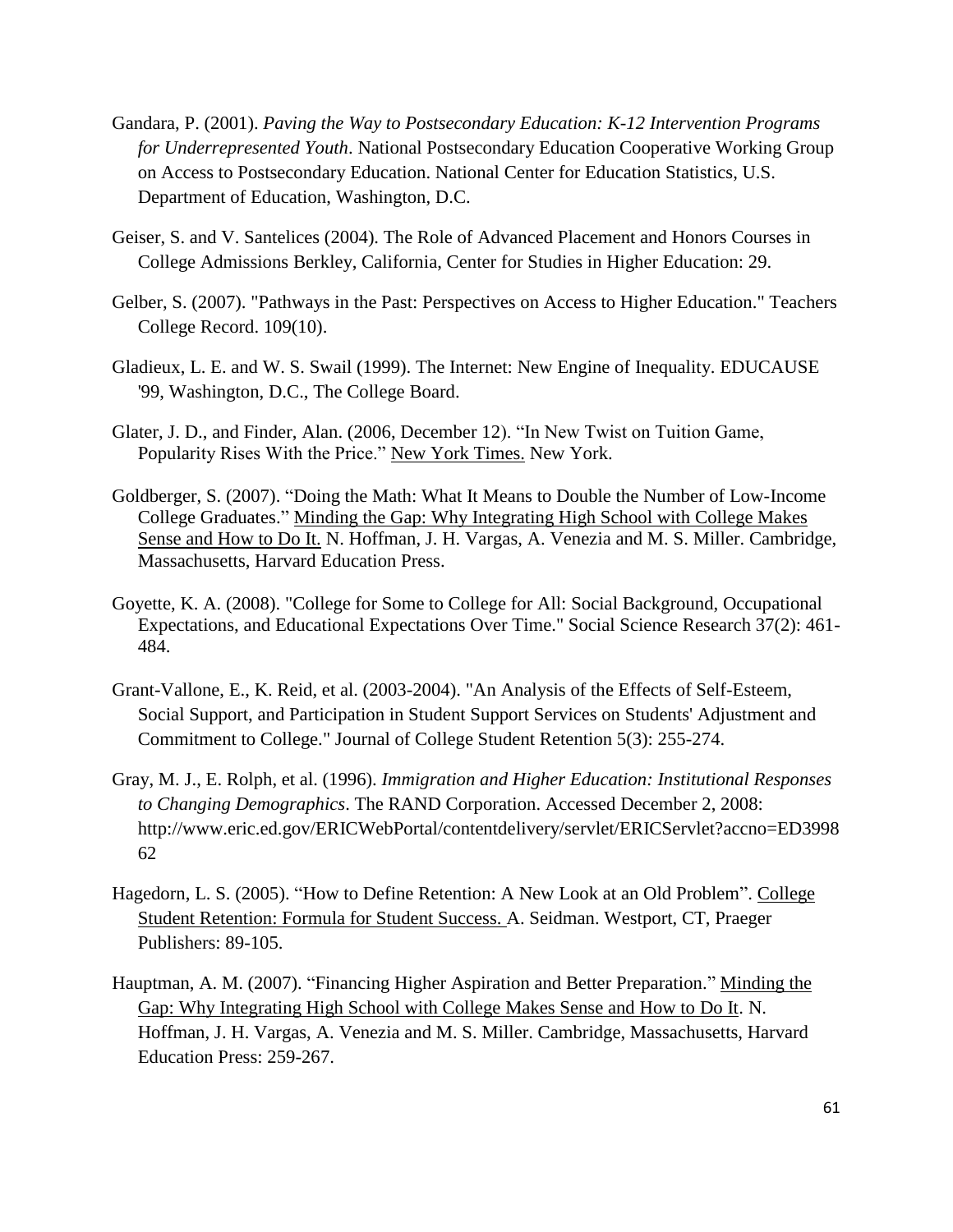- Hawkins, D. A., J. Lautz, et al. (2005). *State of College Admission.* National Association for College Admission Counseling. Alexandria, VA.
- Heller, D. E. (1997). "Student Price Response in Higher Education: An Update to Leslie and Brinkman." The Journal of Higher Education 68(6): 624-659.
- Hilmer, M. J. (1997). "Does community college attendance provide a strategic path to a higher quality education?" Economics of Education Review 16(1): 59-68.
- Ho, C. (2008, November 11). "Students dig deeper to pay for college." *Los Angeles Times*. Los Angeles, CA: Business Section, Page 1.
- Horn, L. J., X. Chen, et al. (2003). *Getting Ready To Pay for College: What Students and Their Parents Know about the Cost of College Tuition and What They Are Doing To Find Out.* National Center for Education Statistics, U.S. Department of Education, Washington, D.C.
- Horn, L., and Carroll, C. D. (1997). *Confronting the Odds: Students at Risk and the Pipeline to Higher Education.* National Center for Education Statistics, U.S. Department of Education, Washington, D.C.
- Horn, L., S. Nevill, et al. (2006). *Profile of Undergraduates in U.S. Postsecondary Education Institutions, 2003-04: With a Special Analysis of Community College Students*. Statistical Analysis Report, National Center for Education Statistics, U.S. Department of Education, Washington, D.C.
- Horvat, E. M., E. B. Weininger, et al. (2003). "From Social Ties to Social Capital: Class Differences in the Relations between Schools and Parent Networks." American Educational Research Journal 40(2): 319-351.
- Hurtado, S., K. K. Inkelas, et al. (1997). "Differences in college access and choice among racial/ethnic groups: Identifying continuing barriers." Research in Higher Education 38(1): 43-75.
- Ikenberry, S. O. and T. W. Hartle (1998). "Too Little Knowledge Is a Dangerous Thing: What the Public Thinks and Knows about Paying for College." American Council on Education Fulfillment Service, Washington, D.C.
- Jacobs, J. A. and R. B. King (2002). "Age and College Completion: A Life-History Analysis of Women Aged 15-44." Sociology of Education 75(3): 211-230.
- Jurich, S. (1999). "More Things That Do Make a Difference for Youth: A Compendium of Evaluations of Youth Programs and Practices. Volume II." American Youth Policy Forum, Washington, D.C.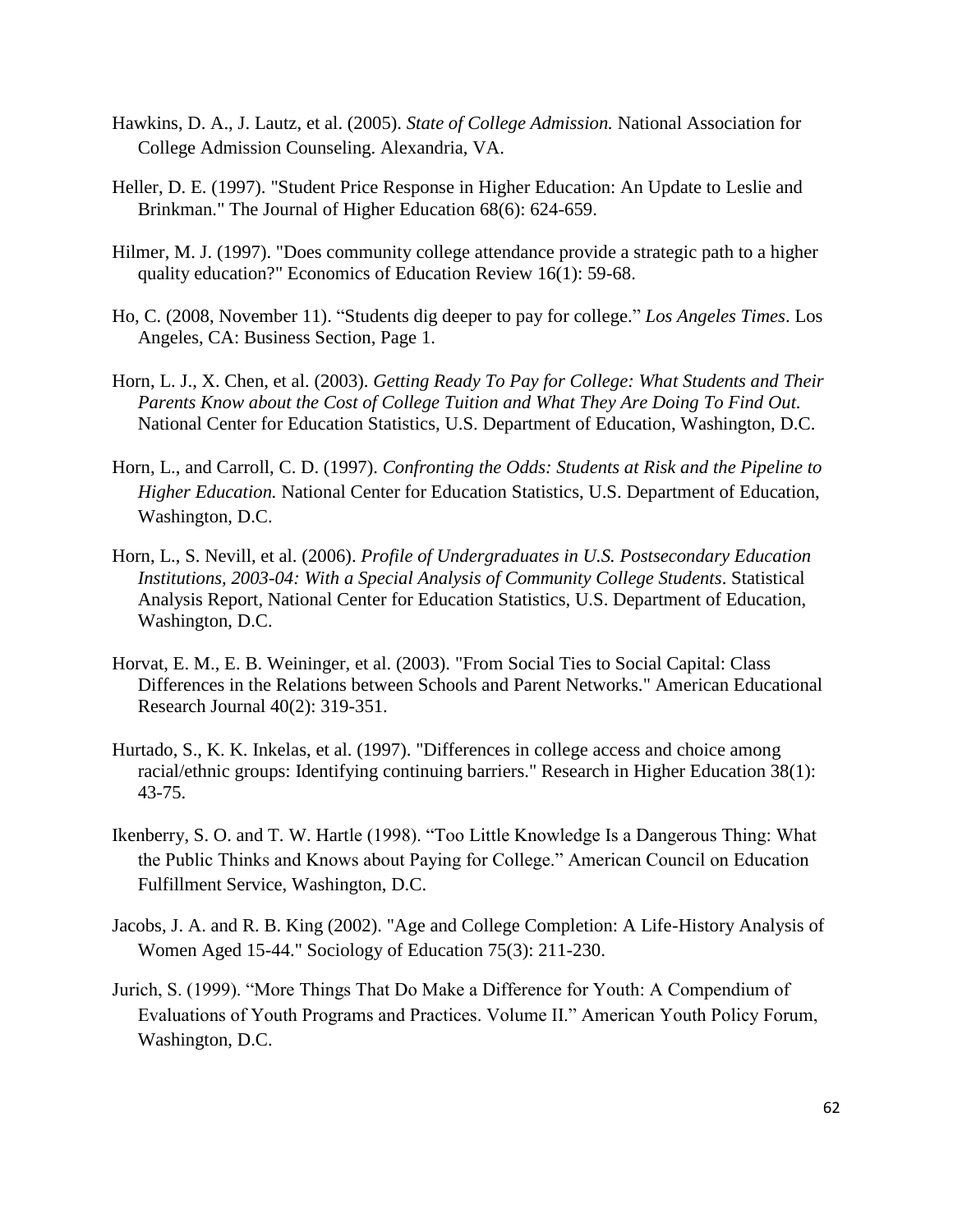- Karen, D. (2002). "Changes in Access to Higher Education in the United States: 1980-1992." Sociology of Education 75(3): 191-210.
- Kazis, R. (2006). "Building a Pipeline for College Access and Success." Connection: The Journal of the New England Board of Higher Education 20(4): 13-15.
- King, J. E. (1996). "The Decision To Go to College: Attitudes and Experiences Associated with College Attendance Among Low-Income Students." The College Board, Washington, D.C.
- King, J. E. (2004). Missed opportunities: Students who do not apply for financial aide. Washington, DC, American Council on Education. 14.
- Kreysa, P. G. (2006). "The Impact of Remediation on Persistence of Under-Prepared College Students." Journal of College Student Retention 8(2): 251-270.
- Lavin, D. E. (2000). "Policy Change and Access to 2- and 4-Year Colleges: The Case of the City University of New York." American Behavioral Scientist 43(7): 1139-1158.
- Lazarus, W., A. Wainer, et al. (2005). "Measuring Digital Opportunity for America's Children: Where We Stand and Where We Go From Here." The Children's Partnership: 56. Santa Monica, CA.
- Lee, V. E. and R. B. Ekstrom (1987). "Student Access to Guidance Counseling in High School." American Educational Research Journal 24(2): 287-310.
- Lee, V. E., C. Mackie-Lewis, et al. (1993). "Persistence to the Baccalaureate Degree for Students Who Transfer from Community College." American Journal of Education 102(1): 80-114.
- Leslie, L. L. and P. T. Brinkman (1987). "Student Price Response in Higher Education: The Student Demand Studies." The Journal of Higher Education 58(2): 181-204.
- Lohfink, M. M. and M. B. Paulsen (2005). "Comparing the Determinants of Persistence for First-Generation and Continuing-Generation Students." Journal of College Student Development 46(4): 409-428.
- Long, B. T. (2004). "The Impact of Federal Tax Credits for Higher Education Expenses." College Choices: The Economics of Where to Go, When to Go, and How to Pay for It. C. M. Hoxby. Chicago, The University of Chicago Press: 101-168.
- Long, B. T. (2007). "The Contributions of Economics to the Study of College Access and Success." Teachers College Record. 109(10).
- Louie, V. (2007). "Who makes the transition to college? Why we should care, what we know, and what we need to do." Teachers College Record. 109(10): 2222-2251.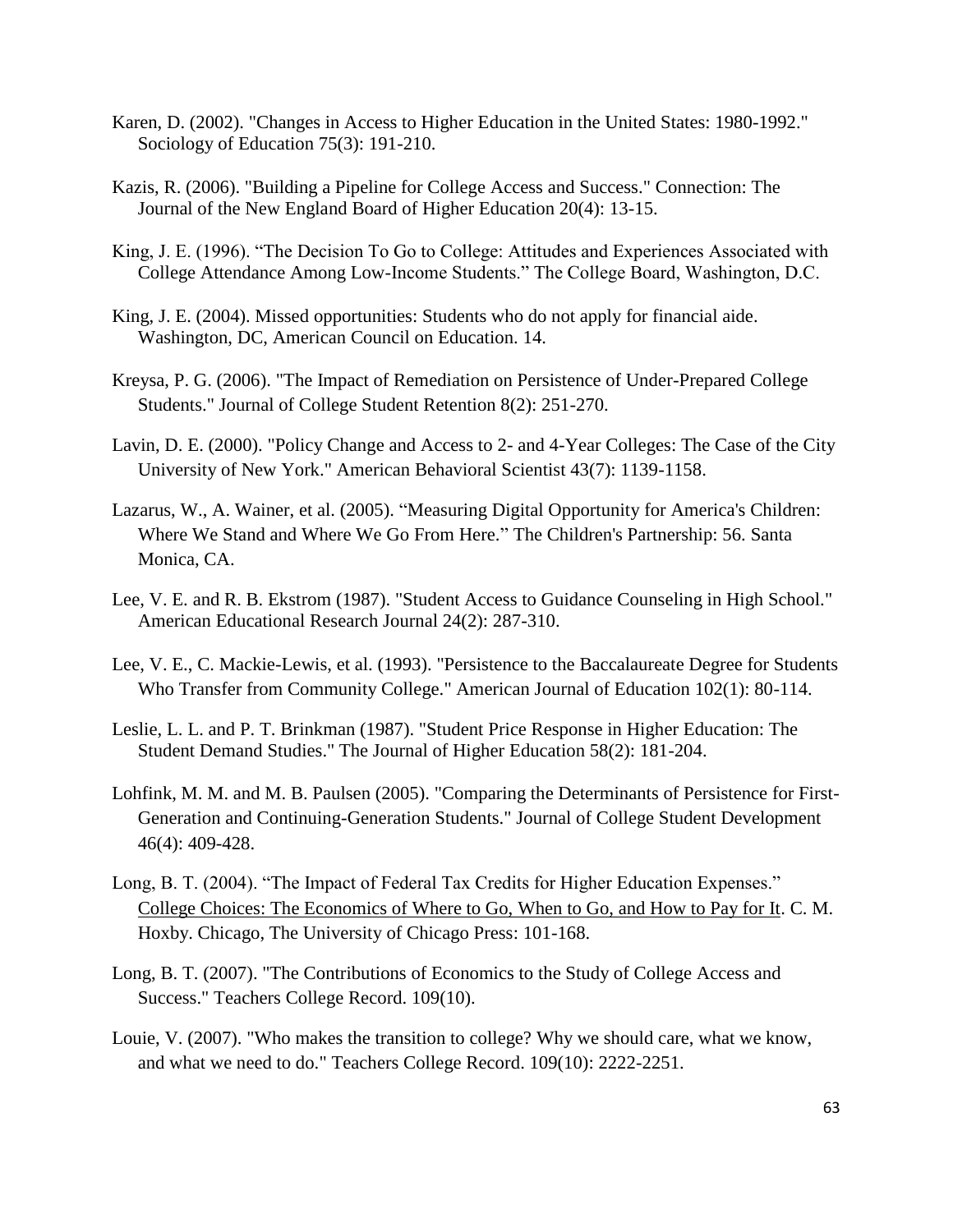- Lucas, S. R. (1999). "Tracking Inequality: Stratification and Mobility in American High Schools." Sociology of Education Series, Teachers College Press, New York, NY.
- McCormick, A. C. (2003). "Swirling and Double-Dipping: New Patterns of Student Attendance and Their Implications for Higher Education." New Directions for Higher Education(121): 13.
- McDonough, P. M. and S. Calderone (2006). "The Meaning of Money: Perceptual Differences Between College Counselors and Low-Income Families About College Costs and Financial Aid." American Behavioral Scientist 49(12): 1703-1718.
- Melguizo, T and A. Dowd. (2009). "Baccalaureate Success of Transfers and Rising 4-Year College Juniors." Teachers College Record. Volume, DOI:
- Monk-Turner, E. (1995). "Factors shaping the probability of community vs. four-year college entrance and acquisition of." Social Science Journal 32(3): 255.
- Mortenson, T. G. (2005). "Measurements of Persistence." College Student Retention: Formula for Student Success. A. Seidman. Westport, CT, Praeger Publishers: 31-60. Reviewed 11/20/08
- Mundel, D. S., and Anne S. Coles. (2004). "An exploration of what we know about the formation and impact of perceptions of college prices, student aid, and the affordability of college-going and a prospectus for future research." Boston, MA, The Education Resources Institute (TERI): 52.
- Myers, D. and A. Schirm (1999). "The Impacts of Upward Bound: Final Report for Phase I of the National Evaluation." Washington, D.C., U.S. Department of Education, Mathematica Policy Research, Inc.
- National Assocaition for College Admission Counseling. (1990). "Statement On Precollege Guidance and Counseling and the Role of the School Counselor." www.nacacnet.org, Arlington, VA
- Nippert, K. (2000). "Influences on the Educational Degree Attainment of Two-Year College Students." Journal of College Student Retention 2(1): 29-40.
- Nora, A., A. Cabrera, et al. (1996). "Differential impacts of academic and social experiences on college-related behavioral outcomes across different ethnic and gender groups at four-year institutions." Research in Higher Education 37(4): 427-451.
- Nora, A., E. Barlow, et al. (2005). "Student Persistence and Degree Attainment Beyond the First Year in College: The Need for Research." College Student Retention: Formula for Student Success. A. Seidman. Westport, CT, Praeger Publishers: 129-153.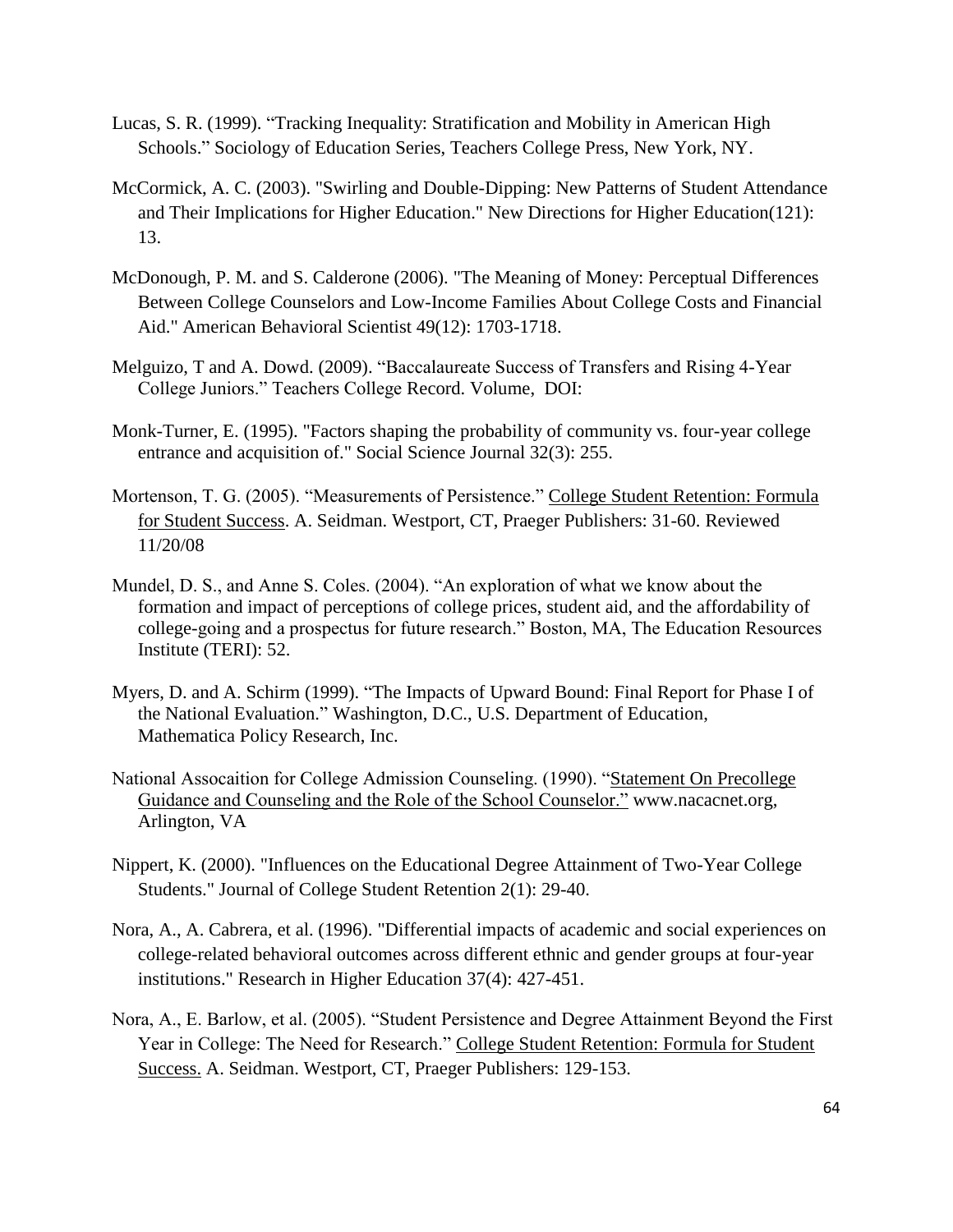- Pascarella, E. T. and D. W. Chapman (1983). "A Multi-institutional, Path Analytic Validation of Tinto's Model of College Withdrawal." American Educational Research Journal 20(1): 87- 102.
- Pascarella, E. T., C. T. Pierson, et al. (2004). "First-Generation College Students: Additional Evidence on College Experiences and Outcomes." The Journal of Higher Education 75(3): 249-284.
- Pascarella, E. T., P. T. Terenzini, et al. (1986). "Orientation to College and Freshman Year Persistence/Withdrawal Decisions." The Journal of Higher Education 57(2): 155-175.
- Perna, L. W. (2000). "Differences in the Decision to Attend College among African Americans, Hispanics, and Whites." The Journal of Higher Education 71(2): 117-141.
- Perna, L. W. (2006). "Understanding the Relationship Between Information About College Prices and Financial Aid and Students' College-Related Behaviors." American Behavioral Scientist 49(12): 1620-1632.
- Perna, L. W. and M. A. Titus (2005). "The Relationship between Parental Involvement as Social Capital and College Enrollment: An Examination of Racial/Ethnic Group Differences." The Journal of Higher Education 76(5): 485-518.
- Plank, S. B. and W. J. Jordan (2001). "Effects of Information, Guidance, and Actions on Postsecondary Destinations: A Study of Talent Loss." American Educational Research Journal 38(4): 947-979.
- Planty, M., S. Provasnik, et al. (2007). *High School Course-taking: Findings from The Condition of Education, 2007. NCES 2007-065*. National Center for Education Statistics, U.S. Department of Education, Washington, D.C.

Portes, A. (2000). "The Two Meanings of Social Capital." Sociological Forum 15(1): 1-12.

- Provasnik, S. and M. Planty (2008). *Community Colleges: Special Supplement to The Condition of Education 2008.* Statistical Analysis Report. NCES 2008-033, National Center for Education Statistics, U.S. Department of Education, Washington, D.C.
- Putnam, R. D. (1997). "The Prosperous Community: Social Capital and Economic Growth." The American Prospect 4(13).
- Roderick, M., J. Nagaoka and E. Allensworth. (2006). "From High School to the Future: A first look at Chicago Public School graduate's college enrollment, college preparation, and graduation from four-year colleges." Chicago, Consortium on Chicago School Research at the University of Chicago: 120.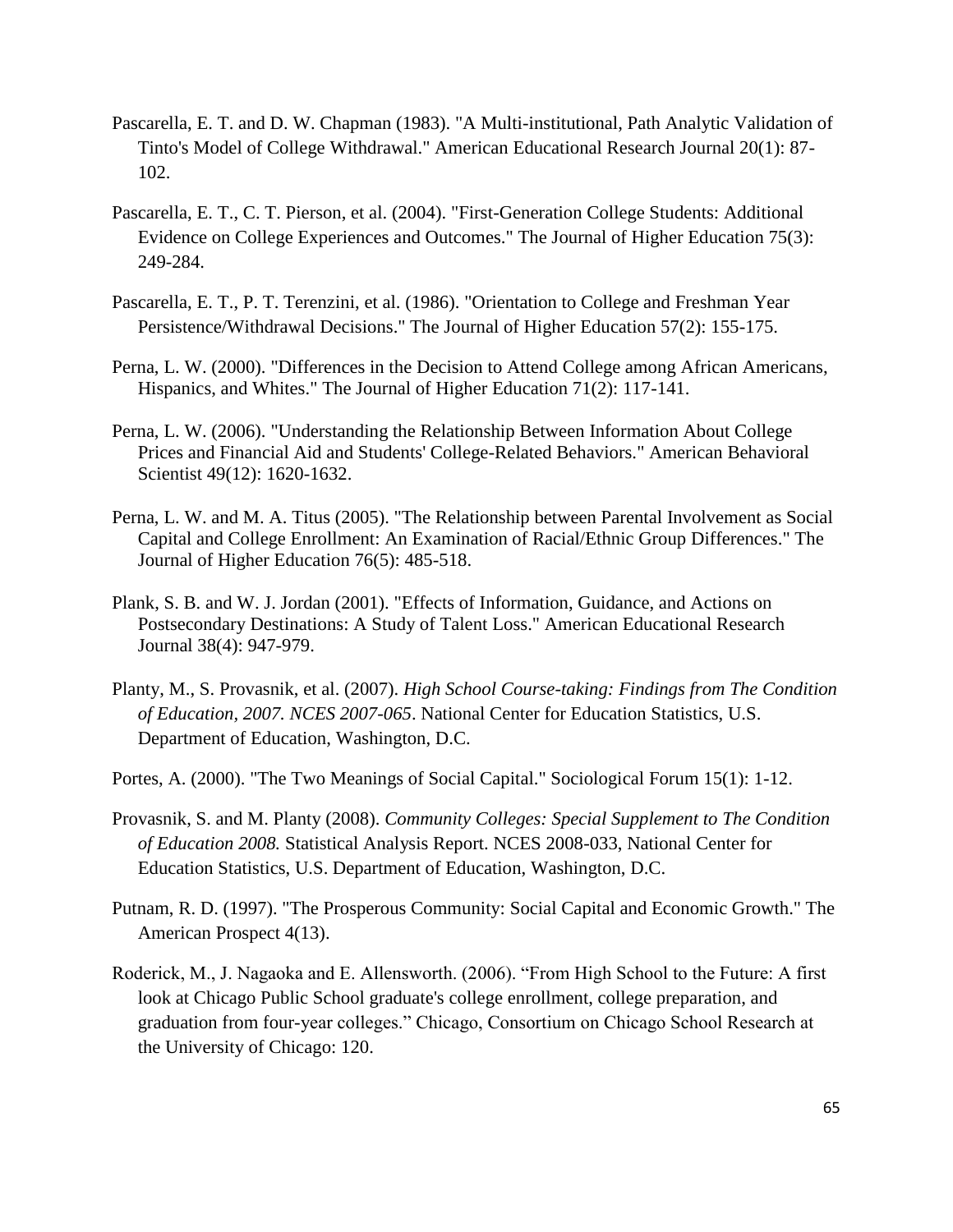- Roderick, M., J. Nagaoka, V. Coca, and E. Moeller. (2008). "From High School to the Future: Potholes on the Road to College." Chicago, Consortium on Chicago School Research at the University of Chicago: 136.
- Rosenbaum, J. (1980). "Track Misperceptions and Frustrated College Plans: An Analysis of the Effects of Tracks and Track Perceptions in the National Longitudinal Survey." Sociology of Education 53(2): 74-88.
- Rosenbaum, J. (1998). "Unrealistic Plans and Misdirected Efforts: Are Community Colleges Getting the Right Message to High School Students?" Community College Research Center Occasional Paper, Community College Research Center, Teachers College, Columbia University
- Rosenbaum, J. (2004). "It's Time To Tell the Kids: If You Don't Do Well in High School, You Won't Do Well in College (or on the Job)." American Educator.
- Rosenbaum, J. E., S. R. Miller, et al. (1996). "Gatekeeping in an Era of More Open Gates: High School Counselors' Views of Their Influence on Students' College Plans." American Journal of Education 104(4): 257-279.
- Rouse, C. E. (1994). "What to Do After High School: The Two-Year versus Four-Year College Enrollment Decision." Choices and Consequences: Contemporary Policy Issues in Education. R. G. E. Ehrenberg. Ithaca, NY, Cornell University.
- Schneider, B. L., and Stevenson, D. (1999). The Ambitious Generation: America's teenagers, motivated but directionless. New Haven, CT, Yale University Press.
- Schuh, J. H. (2005). "Finances and Retention." College Student Retention: Formula for Student Success. A. Seidman. Westport, CT, Praeger Publishers: 277-293. Reviewed 11/20/08
- Singell, L. D. and J. A. Stone (2002). "The Good, the Poor and the Wealthy: Who Responds Most to College Financial Aid?" Bulletin of Economic Research 54(4): 393-407.
- Sokatch, A. (2006). "Peer Influences on the College-Going Decisions of Low Socioeconomic Status Urban Youth." Education & Urban Society 39(1): 128-146.
- St. John, E. P. (1991). "What Really Influences Minority Attendance Sequential Analysis of the High School and Beyond Sophomore Cohort." Research in Higher Education 32(2): 141- 158.
- St. John, E. P., C.-G. Chung, et al. (2004). "Expanding College Access: The Impact of State Finance Strategies." Lumina Foundation for Education, Indianapolis, IN.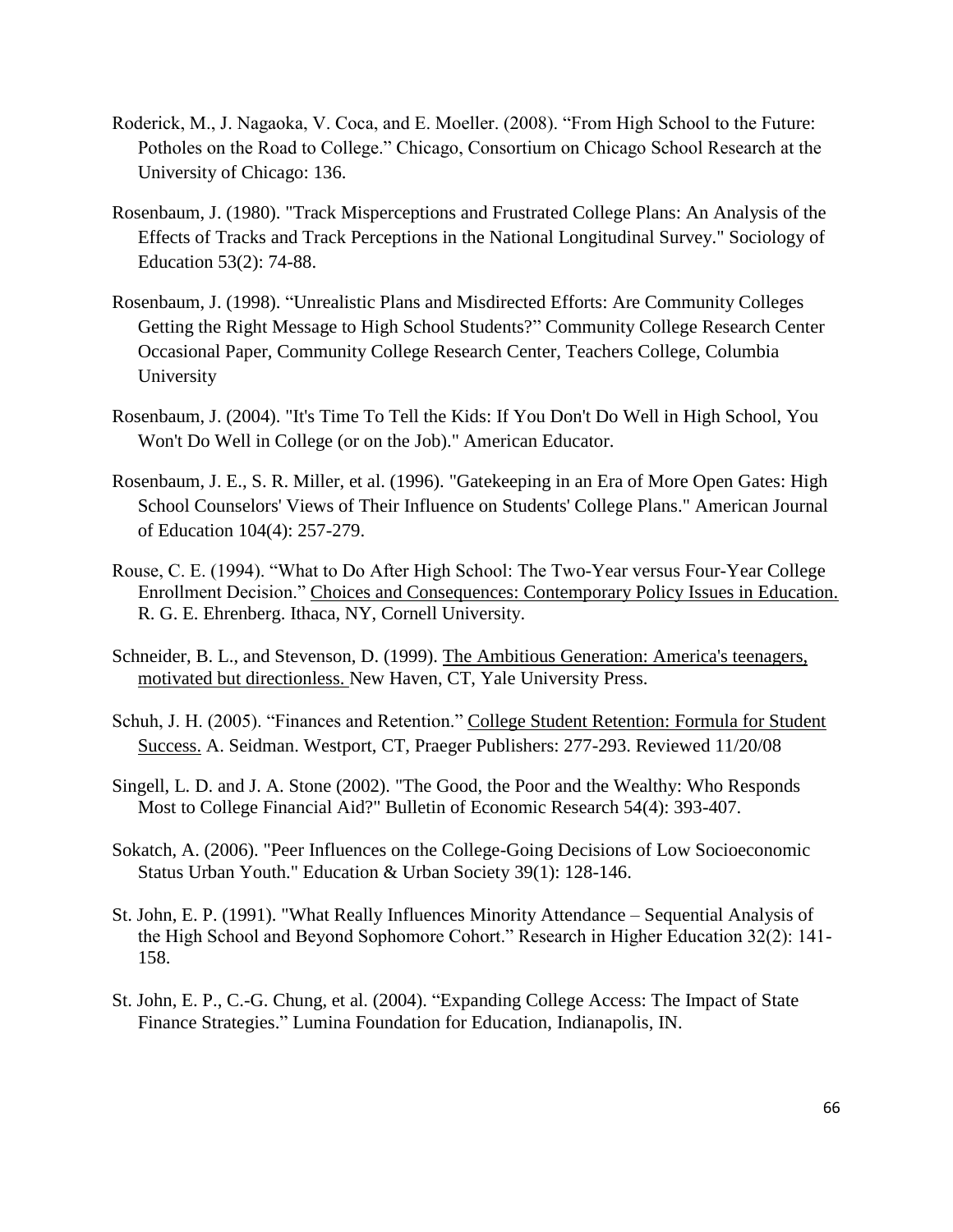- St. John, E. P., G. D. Musoba, et al. (2004). "Meeting the Access Challenge: An Examination of Indiana's Twenty-First Century Scholars Program." Research in Higher Education 45(8): 829- 871.
- Stage, F. K. and D. Hossler (1989). "Differences in Family Influences on College Attendance Plans for Male and Female Ninth Graders." Research in Higher Education 30(3): 301-15.
- Steele, S. L. (2008). "Examining the Inclination of Students to Apply to a Postsecondary Institution in Their Senior Year of High School." Leadership, Policy, and Organizations. Nashville, Tennessee, Vanderbilt University Doctor of Philosophy in Leadership and Policy Studies: 133.
- Stinebrickner, R. and T. R. Stinebrickner (2003). "Understanding Educational Outcomes of Students from Low-Income Families: Evidence from a Liberal Arts College with a Full Tuition Subsidy Program." The Journal of Human Resources 38(3): 591-617.
- Swail, W. S. (2000). "Preparing America's Disadvantaged for College: Programs That Increase College Opportunity." New Directions for Institutional Research 2000(107): 85.
- Swail, W. S. and L. W. Perna (2002). "Pre-College Outreach Programs: A National Perspective." Increasing Access to College. W. G. Tierney and L. S. Hagedorn. Albany, New York, State University of New York Press: 15-34.
- Szelenyi, K. and J. C. Chang (2002). "Educating Immigrants: The Community College Role." Community College Review 30(2): 55-73.
- Terenzini, P. T., A. F. Cabrera, and E. M. Bernal. (2001). "Swimming Against the Tide: The Poor in American Higher Education." New York, College Entrance Examination Board: 62.
- TERI (2002). A Guide to Establishing Community-Based College Access Centers. Boston, MA., The Education Resources Institute (TERI). 44.
- Thayer, P. B. (2000). "Retention of Students from First Generation and Low Income Backgrounds." Research Informing Practice. National TRIO Clearinghouse, Washington, D.C.
- Thomas, E. P., E. V. Farrow, et al. (1998). "A TRIO Program's Impact on Participant Graduation Rates: The Rutgers University Student Support Services Program and Its Network of Services." The Journal of Negro Education 67(4): 389-403.
- Tierney, W. G. and K. M. Venegas (2006). "Fictive Kin and Social Capital: The Role of Peer Groups in Applying and Paying for College." American Behavioral Scientist 49(12): 1687- 1702.